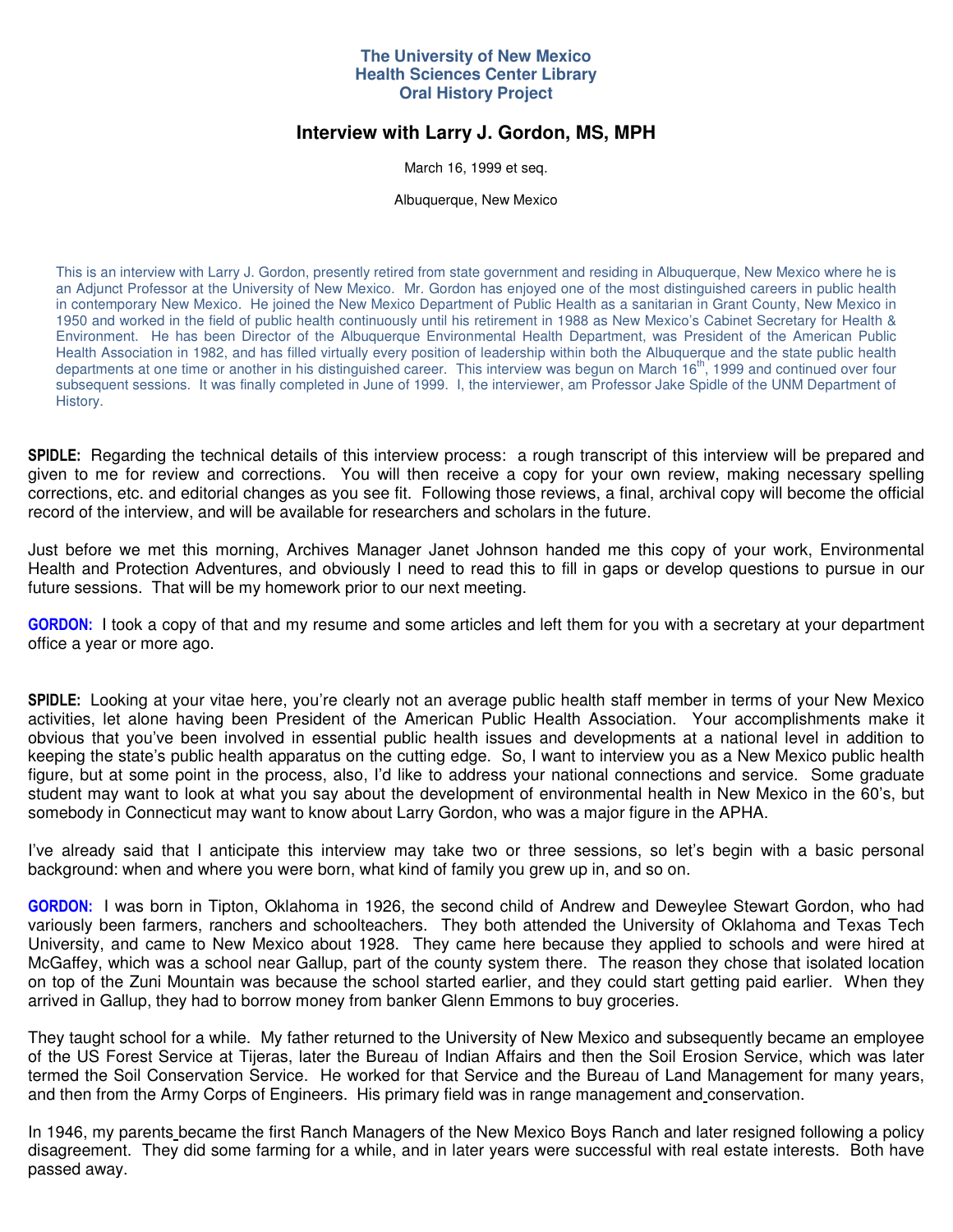My brother, Ladd, and I had parallel careers. We both attended the University of New Mexico, and we both served in the Navy Hospital Corps as pharmacist's mates. Following graduation from UNM in 1949, Ladd went to work for the New Mexico Department of Game and Fish as an entry grade patrolman. He became superintendent of the bird farm at Carlsbad, was a wildlife biologist in the Gila Wilderness Area, became Chief of Information and Education for the Game and Fish Department in Santa Fe, and later Chief of Law Enforcement for the Department in Santa Fe. He was then appointed Director and served in that position for seventeen years, possibly the longest-running appointee in that position, except for Elliott Barker. Mr. Barker was a fine gentleman who lived to the age of 101 or so.

**SPIDLE: Y**es, I think he held that post some thirty years.

**GORDON:** Then my brother worked for the National Rifle Association for a while, subsequently retired following a number of years with Ducks Unlimited. He passed away prematurely from the toxic effects of tobacco at age 67. He had an illustrious career and a national reputation.

**SPIDLE:** Yes. When I saw his name in your manuscript, I recognized his name and knew who he was as a state official. It's interesting that there's such a pattern of public service in the family a generation before you and your brother became state employees, and that there's an early environmentalism evident. I don't think that term was even in use at that time, though.

**GORDON:** It was not a term of common usage. I suppose the closest to it was conservation, which isn't the same.

**SPIDLE:** So you were reared in various parts of the state, weren't you?

**GORDON:** I think I went to fifteen different schools in New Mexico and southern Arizona. They included McGaffey; a little place called Guam that no longer exists. Guam was an AT&SF station for section hands where the laborers lived, and their children attended the school. Coolidge, a trading post, was the nearest post office. And subsequently such schools as Magdalena, Tijeras, Five Points, Stronghurst, Eugene Field, and schools in Las Cruces and Roswell. I also attended Safford High School and Gila Junior College in Arizona, the University of New Mexico, the University of Oklahoma, and the University Of Michigan School Of Public Health.

**SPIDLE:** What were the dates you were at these schools, do you recall?

**GORDON:** I commenced attending Gila Junior College prior to graduating from high school, because World War II was raging and I was eager to get some college education. Safford High School awarded me a diploma in 1943. Then I was at UNM for a while one or two semesters. I then transferred to the University of Oklahoma bearing in mind they had three semesters a year during the war years; then back to UNM in 1944, where I joined the Navy and served as a Pharmacist's Mate for almost two years. I was discharged on July 4, 1946. My brother was discharged in March 1946, and both of us returned to UNM in the fall of 1946. I included some news clippings about my brother along with information on my own career which I gave to the Medical History Library.

**SPIDLE:** Are you a UNM alumnus?

**GORDON:** Yes. I earned my .S. and M.S. here; the first in 1949, the second in '51. In 1953 I was sitting in the office of New Mexico State Health Officer Dr. James R. Scott one morning --- he was very fond of his environmental-type employees; he called us his boys. He looked around the room and said, Now Charlie Caldwell here (the director of the Division of Sanitary Engineering) has his MPH from the University of North Carolina, and Carl Henderson has a master's from the University of Missouri, and Carl Jensen here has a master's degree in Industrial Hygiene from Georgia Tech, and Jim Doughty here has a master's degree in Public Health from the University of California School of Public Health at Berkeley, and Larry, what do you have? Well, Doctor, I have a master's degree in Biology. He looked at me and said, Son, we got to get you off to school! (Both laugh)

They allowed me to choose the school of public health, so they sent me off to the University of Michigan, a very prestigious school at that time, and I earned my MPH there in 1954 and had the highest academic rating in my class.

**SPIDLE:** How interesting that when I ask where you were raised, it was all over the state. Think of the future relevance of that experience, when you knew personally so many corners of New Mexico. You actually started, in the tradition of your parents, as a high school teacher; where was that?

**GORDON:** At La Joya; the school no longer exists. It was an independent school district east of the river, south of Belen. My folks owned land near there a farm and ranch -- and that's the reason I happened to apply there. Just as trivia, perhaps: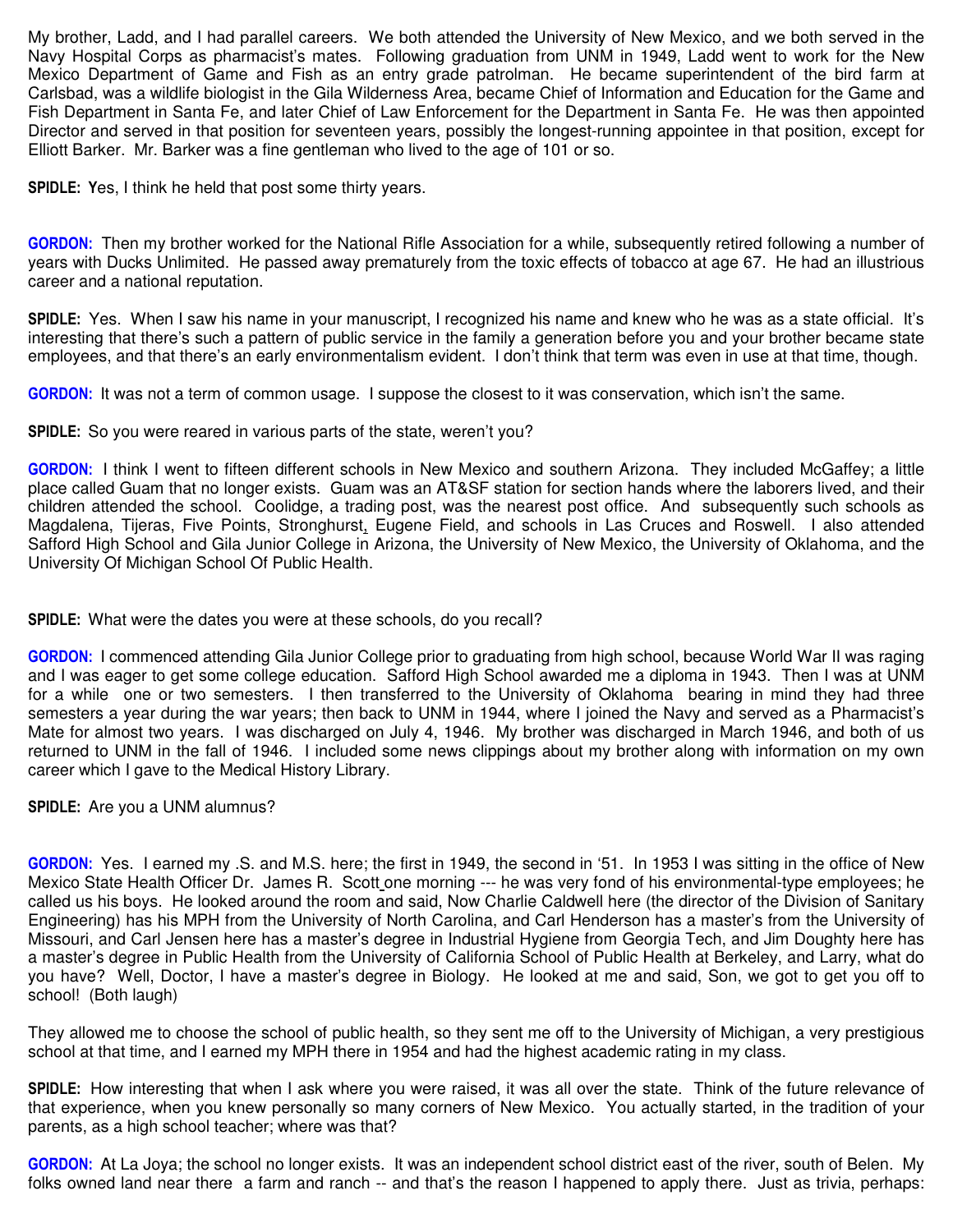the whole complex of Game Department reserves Casa Colorado, Bernardo and La Joya have been subsumed as the Ladd S. Gordon Waterfowl Management Complex.'

**SPIDLE:** Oh, I didn't know that! I gather you decided rather soon that you didn't want to continue as a teacher.

**GORDON:** I wasn't really trained to be a teacher. It was a job that I was glad to have, but somewhere I'd seen a notice of an opening for a sanitarian. I didn't know what that was, but the notice said you had to have a degree in science and own a car. I met those requirements. My then-fiancée, Nedra Callender, also had a degree in science, but didn't have a car, so she couldn't qualify. I applied and was hired by the Seventh District Health Department, with headquarters in Silver City. Fortunately I had a great boss, John C. Mitchell, who was what today would be called an MD/MPH. In those days it was a CPH,' meaning a Certificate of Public Health; his was from Johns Hopkins School of Public Health. I was fortunate to work for him, as he was a good mentor.

**SPIDLE:** So he was a professional public health man, as opposed to a local doctor who?

**GORDON:** New Mexico hasn't had many of that type -- many states have where a retired physician feels qualified for a public health position. We have had, for the most part, District Health Officers who are actually trained in public health.

**SPIDLE:** This man clearly fits that mold, although I don't recognize his name. How long was he there?

**GORDON:** He went there in the mid 30's and retired in the 60's. He probably had 30 years service at least. At that time, New Mexico had ten health districts; we now have six. Every one of the District Health Officers at that time had public health training.

**SPIDLE:** Do you know the name J. Roslyn Earp?

**GORDON:** Yes, I know the name, but never met him. He was apparently considered a giant in public health. Another was Godfrey. I've always had an institutional interest in public health history, and I used to listen to Dr. Mitchell telling stories. I later learned from Myrtle Greenfield and Carl Henderson. I thought the history was important, so I paid attention to them.

**SPIDLE:** They are important, and it's only through people like you that we can get a real feel for that history. I want to come back and ask you about some of these people later, but right now let's stay with you and your career. You went to Silver City, where you were interviewed; was that one-on-one?

**GORDON:** Actually, Dr. Mitchell came by our farmhouse one night at La Joya to interview me. Sanitarians were not specifically trained in those days; they just had to a brief period of in-service training with somebody else, and they had to have a degree in science. I worked out of the Seventh District Health Office in Silver City about two years.

**SPIDLE:** What were the facilities like there, at that time?

**GORDON:** The district office, as was typical of health offices in those days, was in the basement of the courthouse, literally under the sewer pipes. (Spidle chuckles) It didn't bother me; I thought it was fine! I'm just telling you that's the way it was. I was pleased to have a job at \$225 a month plus six cents a mile for my car. When I was married in August of the year I went to Silver City that was May or June of 1950 Dr. Mitchell also hired my wife, Nedra, to analyze all the water and food and milk samples for that district because that was before we'd set up a transportation system, and we had no air service to fly the samples in to the state laboratory in Albuquerque.

**SPIDLE:** So those tests were done on the spot.

**GORDON:** Yes. And they were analyzed professionally in accordance with Standard Methods. My wife not only had her degree, technically in Biology, but actually in Microbiology, came to Albuquerque and trained with Myrtle Greenfield at the State Public Health Laboratory for several weeks before she started analyzing samples.

**SPIDLE:** In the basement of the courthouse. How many rooms? Three or four?

**GORDON:** There were about three rooms. Dr. Mitchell had an office, then there was a small room where the laboratory was, plus a couple of desks; one desk was mine and the other a reception area where the secretary and the public health nurse had desks. I was pretty naïve in those days, but I stopped one Saturday and discovered that frequently on Saturday mornings Dr. Mitchell gave physicals to the ladies from Hudson Street. I don't suppose you know about Hudson Street, but Silver City was, and is, a mining town, and Hudson Street was the red light district. When we'd have guests from out of town, we would often drive them over to see Hudson Street.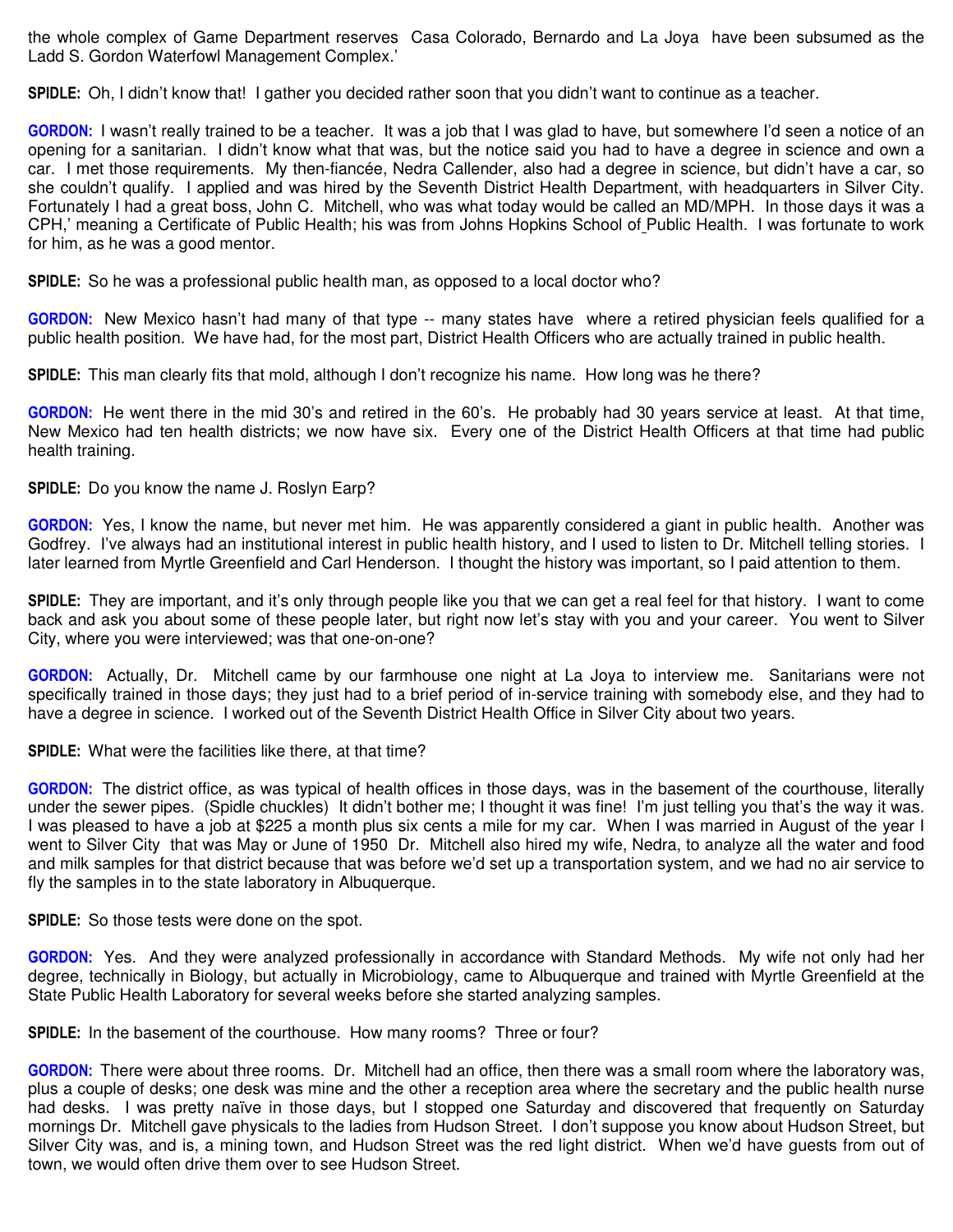**SPIDLE:** So this was good preventive medicine he was practicing, eh? (laughing)

**GORDON:** I don't know if this was doing this on his own as a practitioner or as a public health officer. I never asked him. I suspect it was on his own.

**SPIDLE: Y**ou've just made my point: where else would we be able to get a description of what District Seven's health office was like in 1950, except by talking to someone like you who was there.

What kind of staff was there? There was the doctor, himself; you

**GORDON:** New Mexico was very forward-looking. I'd have to check Miss Greenfield's book; I should know this. As I recall, there was a Dr. Carl Buck who did a survey for the American Public Health Association, and found that New Mexico was one of the first states to offer full-time public health services statewide. When I studied at the University of Michigan School of Public Health in the mid-50s, there were many states that still were not offering full-time public health services.

To return to your question, as early as 1935, New Mexico Statutes required that every health district, at a minimum, have a District Health Officer, a public health nurse and a sanitarian. Some districts had additional personnel. Such staffing was available in New Mexico earlier than a number of other states. The Seventh District had a health officer (a physician); a part-time clinician (Dr. Kaufman (sp?) a retired Tyrone physician who held clinics); I remember one public health nurse, Elizabeth Thorne, one clerk and myself in the Grant County office. There was also an office in Deming, part of District Seven, with a public health nurse, a clerk and a sanitarian. Lordsburg, also in District Seven, was serviced out of Silver City.

**SPIDLE:** So, in those two offices, there were probably a total of ten people for an area the size of Connecticut or so. What, specifically, were your job responsibilities as sanitarian?

**GORDON:** I think anyone who started out as a sanitarian in that era was fortunate in having broad responsibilities. I had responsibilities ranging from industrial hygiene at Kennecott, to food protection, milk sanitation we had a lot of dairies in those days. Solid waste disposal. Sewage treatment. Water supplies. Insect and rodent control. We did it all. I gained experience that helped me throughout my career.

**SPIDLE:** Sure! This gave you very wide exposure in public health, and you were learning by doing.

**GORDON:** To a large degree, yes.

**SPIDLE:** You got the basic science training, but the real special expertise in public health came a bit later. How did you, as a very young man, deal authoritatively with Kennecott Copper?

**GORDON:** It wasn't difficult. Of course, maybe we weren't doing the things that were later controversial. The major issues tailings disposal and air pollution and such we didn't have authority in those days. I later got state laws enacted for those and other environmental health issues such as Occupational Health and Safety.

**SPIDLE:** You didn't have big sticks to hold over their heads at that time.

**GORDON:** No. There weren't many environmental health laws in those days, just state board of health regulations. They were enforceable, but they were not as broad and effective later statutes.

**SPIDLE:** Yes, I'm asking questions from a 1990's perspective, whereas in the 1950's environmental concerns weren't as much in the public consciousness.

**GORDON:** That's right. The beginnings of the environmental movement were largely coincidental with Earth Day, which we'll get to later.

**SPIDLE:** our first tenure in New Mexico public health, then, began in Silver City.

**GORDON:** Yes, and about a year later I was invited to apply for a promotion to the state office in Santa Fe, where I became State Food Sanitarian' under Carl Henderson, who was the Supervisor of Food Sanitation. I was also responsible for training all the new employees state wide, not just in food sanitation, but in everything involving environmental health at that time. In effect, I also became the training officer for the division of what was then called Sanitary Engineering and Sanitation. Charles Caldwell was the director of the division, and there were a number of other supervisors in the division.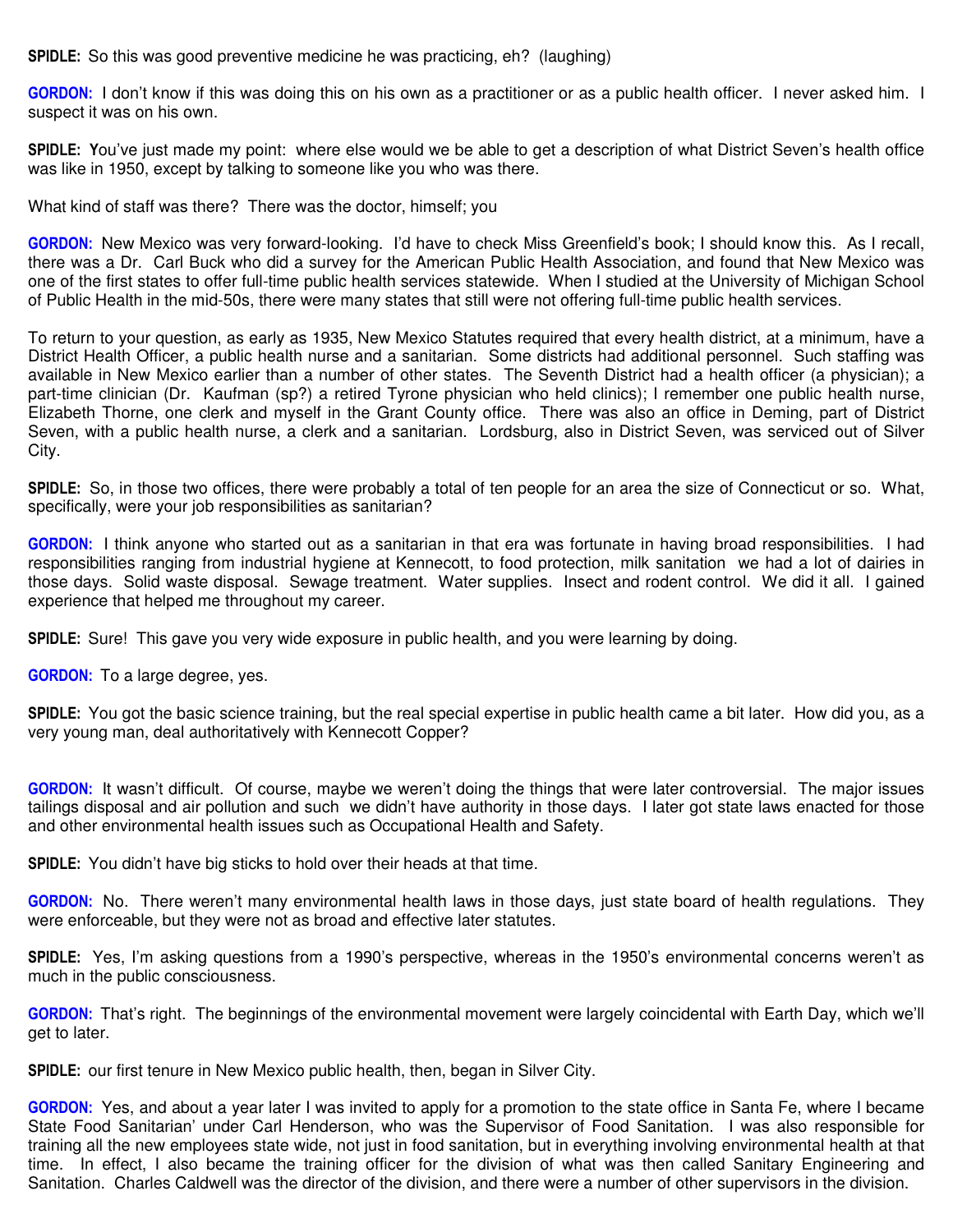**SPIDLE:** So that position was more administrative, as opposed to hands-on.

**GORDON:** It was both. I did field work with personnel; I did quality control, and I trained every field person who was hired. Those were enjoyable years.

**SPIDLE:** This was still was part of the basic learning, via doing, of public health.

**GORDON:** In 1953, Dr. Scott suggested I return to school, and I attended the University of Michigan School of Public Health and earned my Master of Public Health degree. I had been told that when I returned I would be promoted, but that did not occur. I found myself doing the same things, and became frustrated. About that time, in 1955, I was asked if I would be interested in being the Chief Sanitarian for what was then called the Albuquerque Health Department, and I accepted the position at a significant salary increase. When I announced to Charlie Caldwell that I was leaving -- I thought the world of Charlie, by the way; he was an excellent sanitary engineer. Charlie looked at me and said, Why are you leaving? I told him that, for one thing, they were going to pay me a good deal more, and I told him what the figures were. He said, Well, we could've matched that. I said, Well, why didn't you say so yesterday? It was well that I accepted the position in Albuquerque, however.

When I came to Albuquerque I was treated well, but I found that I was the only person in the department, and one of the few in the state, who had any public health training; certainly I was the only one in Albuquerque, including the Indian Health Service or anyone else around. So it was professionally lonely. I don't think anyone else in the city's health department even had a degree.

It took me a while to start observing that the director, every day, came in and a lot of the staff would go over to the old Hilton Hotel now La Posada and drink coffee and talk about the wrestling matches the night before on television, and then the director would go back to his laundry, and another employee would go to his dog kennels, and another to his farm in Los Lunas, and I was left alone. And some of these so-called sanitarians and I use the title loosely in this case; they only had it as a job title would go out in the daytime and make inspections and collect inspection fees which never got to the city treasury.

Then, they'd recommend some piece of equipment or, I remember, one practice was to recommend lindane vaporizers to control insects. The vaporizers were later made illegal. They would return at night and sell the equipment or the vaporizers! Between 8:00 and 5:00 they'd recommend the item, and come back in the evening to make the sale.

This was not at all unusual. Albuquerque had the lowest food protection rating, by a US Public Health Service rating method we, in the state and possibly, the country. So I asked the Director if we could at least ask employees to return to the office by 5:00; at least to check in. And he said, Well, I don't want them to do anything I don't want to do. So I started training sessions, and devoted all day Fridays to training staff. I had guest speakers, I gave lectures and used training films, and it made most of the staff so mad they resigned. (Spidle laughs) I started hiring people with degrees in science. One employee who did not resign this was quite a bit later I looked out my office window one morning and saw Pat Haney down in the parking lot roaring of his city the engine vehicle, and I knew he was already drunk. So a very excellent employee that I had hired, Peter Griego, and I got in Peter's personal car and followed Haney all day; he was a milk sanitarian. We followed him to Belen and he did nothing but go in a restaurant and have lunch. When he returned to the office I called him in, told him what I had observed, and said, Pat, do you want to resign or shall I just fire you? He said, Oh, you son of a bitch, I'll just resign. So we got rid of the last incompetent that way. That was after I had been forced to get rid of my own boss, which I don't recommend. His name was Wayne Stell, and I had finally appealed the things that were happening to the City Manager for action. I was subsequently appointed director of the department.

**SPIDLE:** This was called the Albuquerque Health Department?

**GORDON:** At that point it was called the Albuquerque Health Department, which was somewhat a misnomer because most of the programs were environmental health. That was not unusual for early-day health departments. We changed the name of it much later. In 1961 I developed and gained enactment of the New Mexico Municipal Health Act that specifies the jurisdiction, standards, responsibilities and authority for municipal health departments, and it's still in use. It specifies that the department director must have a master's degree in public health from a school of public health accredited by the American Public Health Association. A year or two later, I developed and gained approval of a joint powers agreement, approved by the City Commission, the County Commission, the State Board of Finance, and the State Board of Health that changed the name of the Albuquerque Health Department to the Albuquerque-Bernalillo County Environmental Health Department, and changed that of the county's department to Department of Preventive Medicine and Personal Health.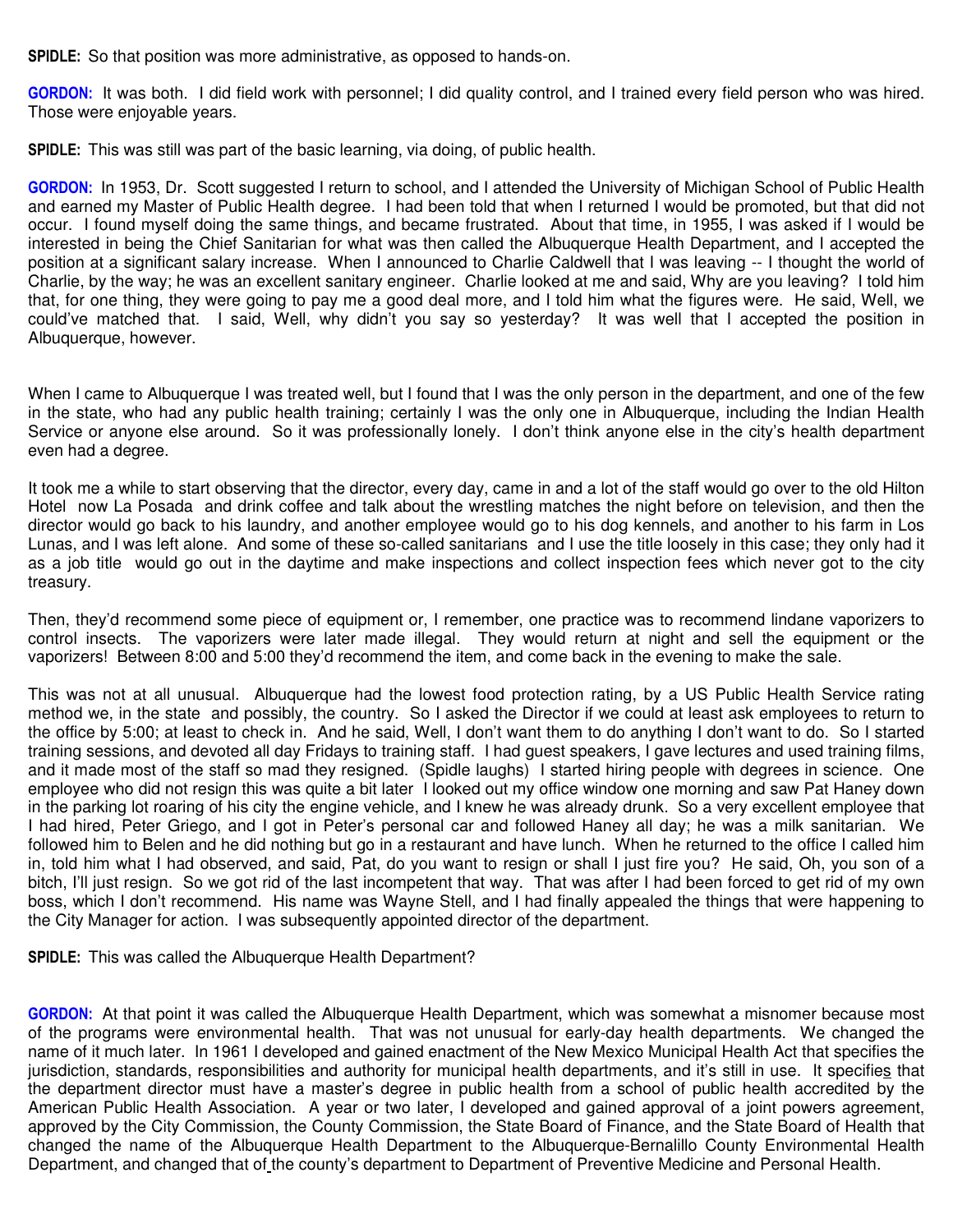The City operation is still known as the Albuquerque Environmental Health Department. Later, the County opted out of the joint powers agreement, and now both the City and County have Environmental Health Departments.

**SPIDLE:** It sounds as though the Albuquerque Health Department was purely political patronage.

**GORDON:** Yes, it was created in the days of Mayor Clyde Tingley because, as I heard it, he didn't think the state health department was providing suitable supervision to the dozens, if not hundreds, of dairy farms existing in the Albuquerque area in those days. The department began very narrowly with milk sanitation, a meat inspection program, and food sanitation, but most of the department's employees were political hires and had no training or degrees. I was told that during the election season they'd just disappear, busy with political duties.

**SPIDLE:** Am I perceiving correctly that there are three health entities here? There's the Albuquerque, the Bernalillo County. What about the District Health Office?

**GORDON:** The city functions on environmental health are handled by the Albuquerque Environmental Health Department; county environmental health functions are handled by the Bernalillo County Environmental Health Department. The District doesn't become involved with environmental health matters in this area.

**SPIDLE:** So what the District Health Office is doing is vaccinations and that sort of thing, but not environmental health.

**GORDON:** That's correct. The Albuquerque Environmental Health Department also has several County functions by virtue of agreements with the County. For example, the City handles the entire city- county air pollution program, the plague surveillance program, the insect and rodent control program, but there is also a County Environmental Health Department that performs a number of environmental health functions. It's not unusual; we don't have clear-cut governmental entities in this country. If I were playing god for a day, I would create another comprehensive city-county environmental health department, as I did in the 60's.

**SPIDLE:** It would be rationalized. (laughs)

**GORDON:** Well, of course.

**SPIDLE:** One thing that occurs to me is that you rather slid into public health; it wasn't a career choice. What was it that attracted you? That you realized what sanitarians and others were doing was important?

**GORDON:** I always enjoyed my work. I probably enjoyed it more in those early days than I did later on; it seems strange to say, even though I became New Mexico Cabinet Secretary for Health and Environment. I enjoyed it and never gave serious thought to leaving. It's not what I was originally trained for. I really planned on a career in conservation, range management, or wildlife management. My brother and I both applied for federal refuge managers' jobs, and we both rated very high on the tests. We thought we were both going to get those jobs, but were told that since our degrees weren't in wildlife management, we didn't qualify. It's funny, especially in my brother's case, that he couldn't qualify for refuge manager but became Director of the New Mexico Department of Game and Fish!

**SPIDLE:** When you came to Albuquerque in 1955, you'd been to school here, so you probably weren't entering alien territory, but were doubtless conversant with some of the political heavyweights.

**GORDON:** I either knew them or knew of them.

**SPIDLE:** Because it seems to me that, although there was a technical dimension, the political dimension was always important.

**GORDON:** There's always a political dimension in anything in government. I sometimes have trouble accepting that, but that's how you get things done. Everything happens through the city council, the state legislature, the congress.

**SPIDLE:** So while you were developing a technical expertise, you were also beginning to develop that other awareness.

**GORDON:** I'm proud that in everything I did, I never took polls, so to speak. No one ever told me we needed an Albuquerque Environmental Health Department or, later on, one of the things I was proudest of: creating and directing the New Mexico Scientific Laboratory. Or creating the Environmental Improvement Agency or the State Health Agency or playing a role in creating the Department of Health and Environment. A lot of these steps were very controversial; there was no ground swell to get an Air Pollution Control Act passed or the Water Pollution Act, or Occupational Health and Safety, or the City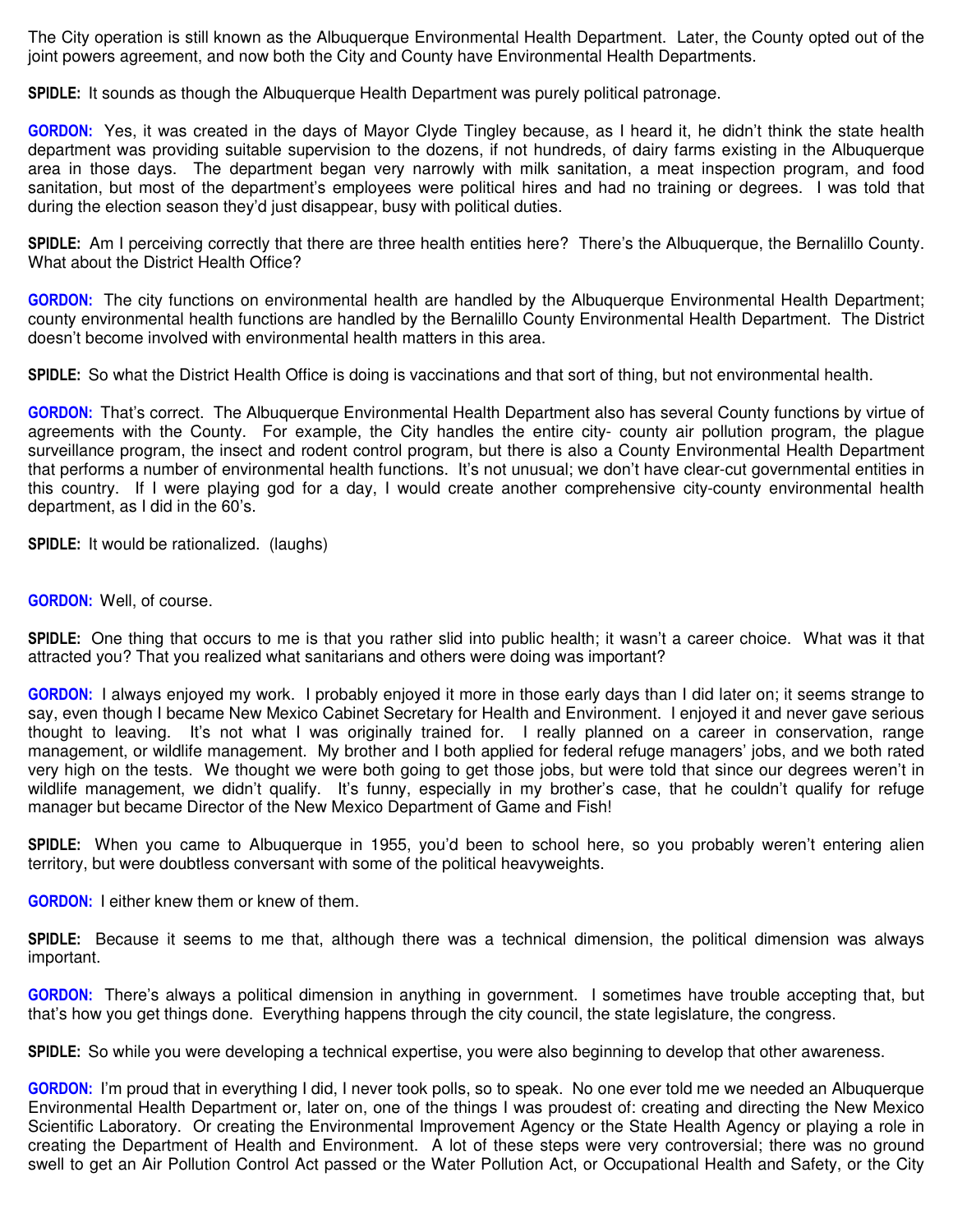Environmental Health Code. There was no public sentiment regarding these innovations. You just do these things and hope for public and political support.

And I lost a lot of them, too! I had some awfully good ideas that never went anywhere. (laughs) These were things that, as a professional, I thought needed to be done, and I did them. Some worked and some didn't.

**SPIDLE:** Coming to Albuquerque after your public health training in Michigan, you were isolated to a large extent. How did you keep up what was going on in this very technical field you'd entered?

**GORDON:** The City was good to me in allowing me to attend and participate in national conferences. I started getting involved in the American Public Health Association and the National Environmental Health Association; the Conference of Local Environmental Health Administrators; the Association of Food and Drug Officials of the U.S. All these groups have journals or newsletters, so I didn't find it difficult to keep current. In fact, we were ahead in many areas.

**SPIDLE:** Yes, that's what strikes me as unusual about New Mexico. Poor and way off at the edge of things, and yet I get the sense that in public health, at least, it's always been somewhat a leader!

**GORDON:** I think that's true. Albuquerque was one of the first cities in the nation, believe it or not, to get a very good air pollution ordinance passed that I proposed back in the 1950's. I should say, at the outset, that obviously I talk a lot about environmental health, because I've been more deeply involved in that than some other aspects of public health, although I was involved in those too. But environmental health is half of the field of public health in terms of expenditures and numbers of personnel. It's larger than any other single component of the field of public health, and is largest single component of the field of public health.

**SPIDLE:** Now.

**GORDON:** Now. And I think it probably always has been. In the early days you'd have one sanitarian and one public health nurse. If you look at the objectives of the American Public Health Association when it was formed some 125 years ago, they were to promote personal and environmental health.

**SPIDLE:** And you probably touch more lives by cleaning up the water, or milk, than.

**GORDON:** You touch all lives, every one, and I think many other aspects of public health do too. Many other aspects of public health practice such as dental health, maternal and child health, nutrition and immunizations are really aimed at specific groups.

**SPIDLE:** I think the point you made about half the budget and half the personnel is critically important; I wouldn't have guessed that proportion.

**GORDON:** One must analyze all the figures to determine what belongs in what category. What happens in the U.S. Public Health Service is not all public health; what happens in schools of public health is not all public health. Some is, but a lot is health care, and there is a difference. So you go through the figures and determine what part really is public health.

**SPIDLE:** I'd like us to discuss at more length in our next meeting the Albuquerque Environmental Health Department. For the rest of this session, please tell me about Dr. James Scott, Myrtle Greenfield, Jim Doughty, the structure of the New Mexico public health apparatus in the late 40's and 50's.

**GORDON:** Probably the main structure was having a state health director, a Laboratory Division, a Division of Sanitary Engineering and Sanitation (now termed the New Mexico Environment Department), and the Division of Nursing. There were, obviously, some support functions such as Finance, Purchasing, etc. Most of the programs, though, were delivered by public health nurses, sanitarians and engineers. Is that what you're asking about?

**SPIDLE:** Yes. Let's talk about the laboratory. It was physically on the UNM campus at that time.

**GORDON:** It still is. Myrtle Greenfield, of course, had been the only director. As I recall, the public health laboratory was established in 1919 one of the earliest things the first State Board of Health did. About the same time, the Board created a Division of Sanitary Engineering and Sanitation. Myrtle Greenfield stayed there until the mid-50s. I later had her appointed to my Albuquerque City Health Advisory Board. She was a task mistress. She ran her laboratory with an iron fist, did it right, and insisted on quality results in the entire operation.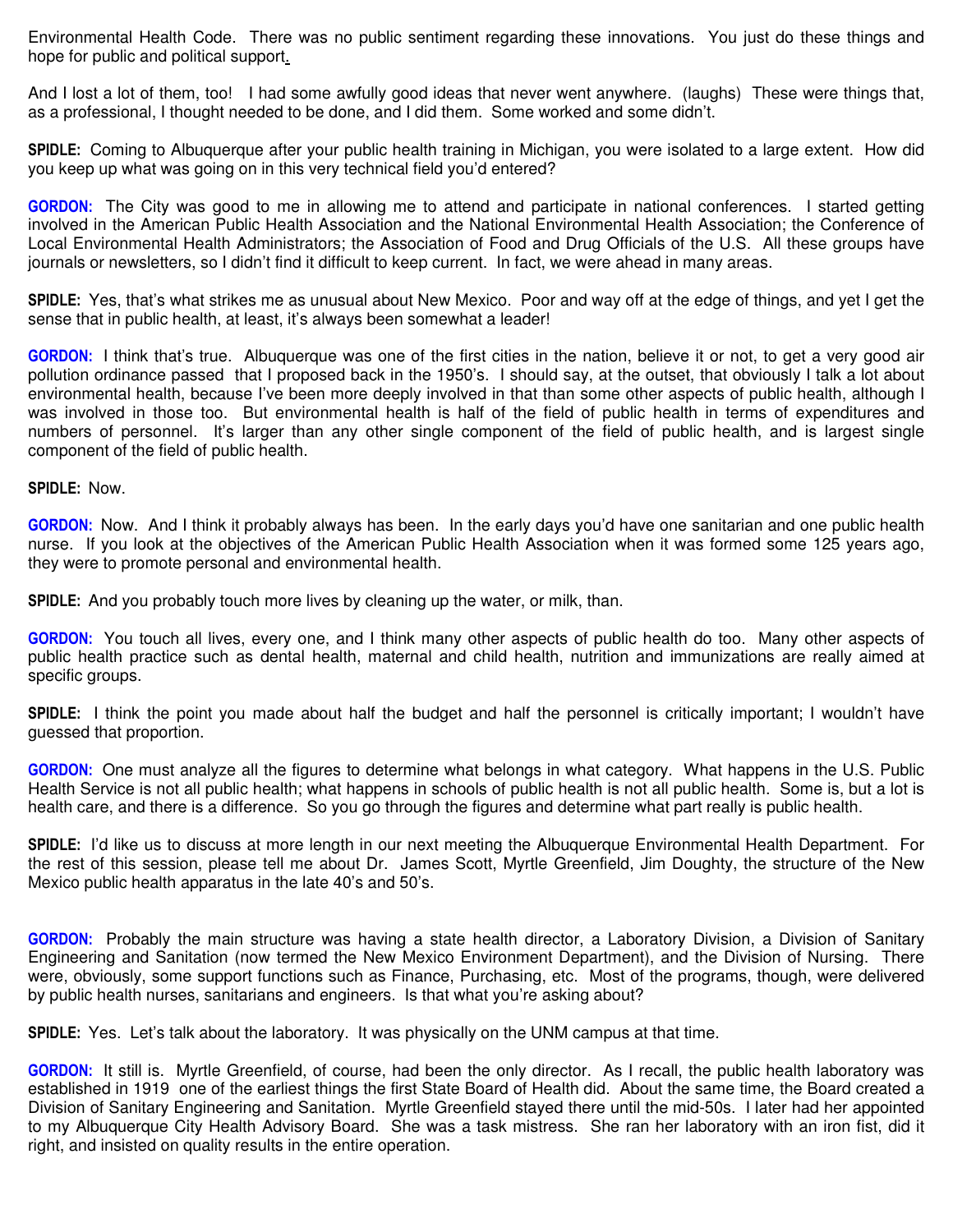**SPIDLE:** I got some testimony about her from Carl Henderson. I think he cut his teeth as a diener in that laboratory. But it was still a small operation.

**GORDON:** Well, it was a small state! And there was a small staff, compared to what we have today. I think it met the needs we had at that time.

**SPIDLE:** When you came back from your public health graduate work in Ann Arbor, did you feel as though you were going back into the country, or did you feel it was comparable to what was going on in other states?

**GORDON:** I had a couple of weeks of field work while at the University of Michigan and visited some Michigan counties, and I had no reason to think we weren't doing things as well here as there.

## **SPIDLE:** What about the constraints of money?

**GORDON:** Every state has financial constraints, and I think, considering our needs and problems at that time, we were able to address needs. You know, we've gotten to the point where we're almost over killing in some areas. We're spending huge amounts of money now to solve problems that have only small public health impact. In those days, when Charlie Caldwell gained enactment of the Mutual Domestic Water Supply Act in the late 40's, the death rate from dysentery and diarrhea started decreasing rapidly. It saved lives. It wasn't just, What are we going to do about radon? or something else that gets people alarmed without conclusive scientific evidence to support the alarm.

**SPIDLE:** In terms of bang for the buck.

**GORDON:** The safe water problem is still a concern. But providing safe drinking water to people in the rural areas of New Mexico so they no longer had to obtain drinking water from *acequias,* was a major step in public health protection.

**SPIDLE:** I'd like to ask a couple more questions about the laboratory. Given a small laboratory with a small staff in a small state with a small population, but with decently trained people and functioning well.

**GORDON:** I think we got the service, in quantity and quality, that we needed at that time for the scope of our services, noting, again, that was before I got the New Mexico Air Pollution Control Act passed, and the Water Quality Act, and the Occupational Health and Safety Act, let alone getting into radionuclide analyses. These statutes all required additional laboratory support. But while Miss Greenfield was there, I never had any concerns about the quantity or quality of services from the lab. We did have the problem I mentioned before, of small labs in outlying communities like Silver City. It took a few years to develop transportation systems for sending samples to the public health laboratory so that we did not need those local labs; everything started coming in to the central laboratory.

After Miss Greenfield retired, the state established branch labs in Farmington and Clovis. I think the Clovis lab has closed, but there's still one in Farmington.

**SPIDLE:** One last question, about Myrtle Greenfield herself. I have an image in my mind of a stereotypical spinster whose life is her laboratory. Is that anywhere near reality?

**GORDON:** Very much so. She was a very serious person who didn't suffer fools gladly; who put down anyone who crossed her. I thought the world of her; I thought she was a great lady.

**SPIDLE:** It's interesting, because she was a couple of generations ahead of women as administrators.

**GORDON:** I've been told, and I've never researched this, that in some role she was in she had a lot to do with the creation of Centers for Disease Control. I do not know that for a fact.

**SPIDLE:** So, she wasn't meek and mild;' even though she was way ahead of most women in heading up such an enterprise.

**GORDON:** Not meek and mild, no.

**SPIDLE:** That's interesting, and I appreciate the information. I'm going to go back and read what Carl Henderson said about her, because he worked in her laboratory and told me tales which today are horrifying: about dogs' heads for rabies analysis being sent in wrapped in paper bags and transported by Greyhound buses! Was that era beginning to fade?

**GORDON:** es. Carl told me that sometimes the duties of the sanitarian were ill-defined. Carl was a sanitary engineer, but sometimes his duties were to paint the health offices or to cut off dogs' heads, etc.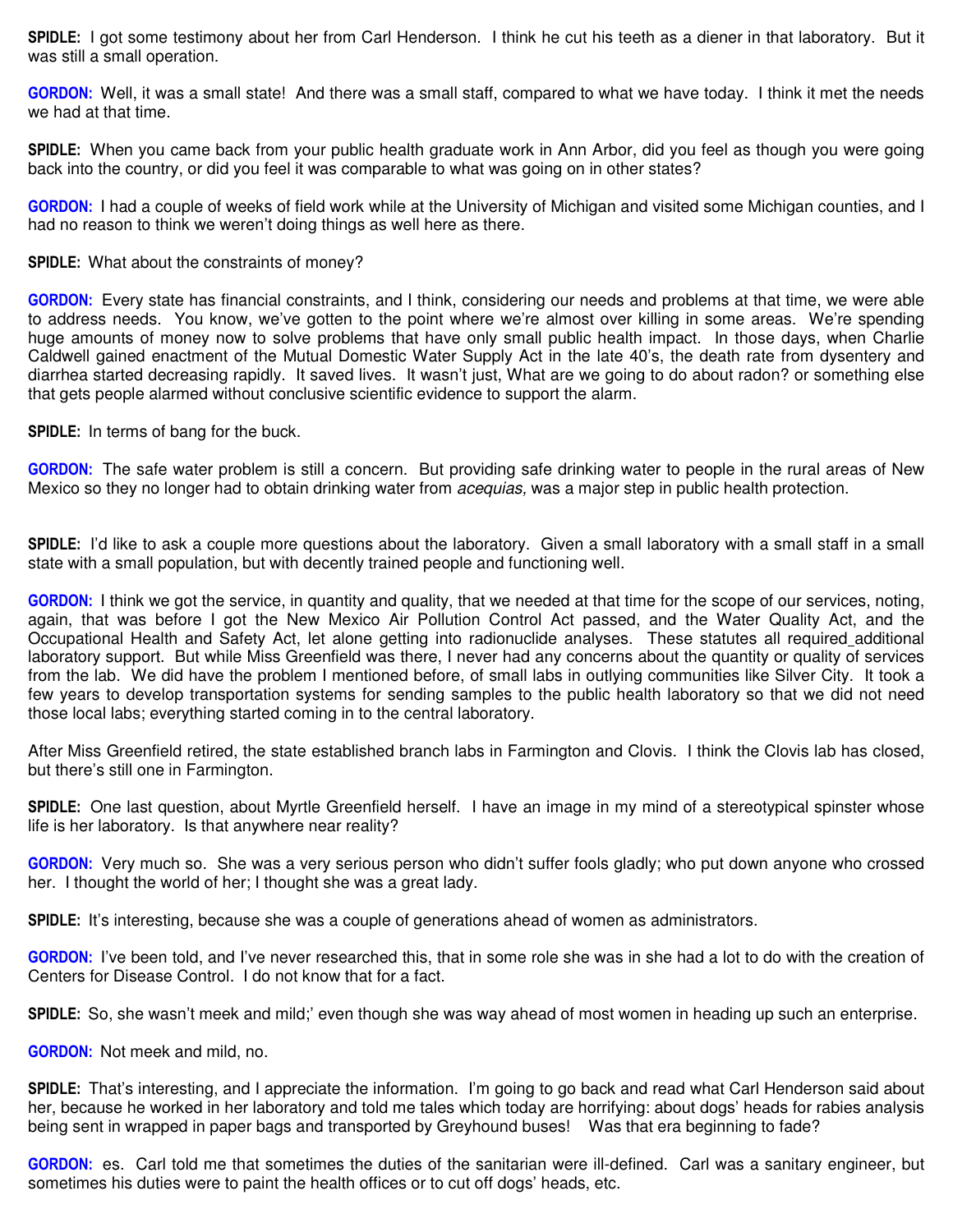**SPIDLE:** The state laboratory, an essential part of the state health effort, was up to snuff' in your estimation, then.

**GORDON:** In those years. I started to perceive problems after Miss Greenfield left. You know, when you respect someone a great deal, you don't call them by their first name, and no one ever called Miss Greenfield, Myrtle; she was always Miss Greenfield.

**SPIDLE:** Did she turn over authority gracefully when she retired?

**GORDON:** Yes, I think she did. She had hired Dan Johnson, who functioned as deputy director prior to her retirement. I think it was about that time that she began preparing her book, *A History of Public Health in New Mexico.* I doubt that she worked on it earlier.

**SPIDLE:** Let me ask about a couple of other divisions of state health. We're not talking now of things you did, but using you as a witness to what public health nursing, for example, was like at the time you returned from professional training.

**GORDON:** There were very well qualified, dedicated public health nurses. To my knowledge, then and now, most of them were trained in public health nursing. When I was first transferred into the state office in Santa Fe in 1951, the Director of Public Health Nursing was Portia Irick, and she ran a good shop, too, and a number of consultants in her office worked with public health nursing staff throughout the state. The ones I knew were very professional.

## **SPIDLE:** What about the sanitation programs?

**GORDON:** In those days it was called the Division of Sanitary Engineering and Sanitation, and I'll reiterate about Charlie Caldwell. He had worked with Dr. Mitchell in Silver City, then went in the Army as a sanitary engineer, and returned in 1946. I think he was appointed director of that division at that time. As a sanitary engineer, his prime interests were water and sewage, but he was very good and very supportive in all the areas covered by the division. He had Carl Henderson who had also been a sanitarian in Eddy County, and Jim Doughty (originally a sanitarian in Quay County) in charge of the milk sanitation program, which was very important in those days; milk, historically, had been a major problem as a source of disease.

Carl Jensen, who had a master's degree from Georgia Tech, was in charge of what was largely a voluntary industrial hygiene program, but he accomplished a lot through persuasion. Industrial hygiene regulations were very weak. Later, in the'50's, Robert P. Lowe, a graduate sanitary engineer from the University Of California School Of Public Health, was in charge of the sewage program; I think we called it liquid waste' then. Another graduate sanitary engineer, named R. C. Steele, was a graduate of the University Of North Carolina School Of Public Health. They were all very top level people, all professionally qualified.

**SPIDLE:** It sounds as though this was a purely professional agency, the nasty hand of politics not intruding. You weren't told to hire someone because his uncle could deliver such-and-such county.

**GORDON:** I was told that stopped with the passage of the federal Social Security Act. I'm not sure all this ties together; it was before my time. But I think it's true, that health departments and welfare departments, in order to obtain federal money, were required to have a state merit system. So if there were any infringements, except for the directors who are always appointed by the governor or the Board of Health, I wasn't aware of it.

**SPIDLE:** In local departments, though, such as Albuquerque, it was clearly a political entity.

**GORDON:** Completely. But at that time, Albuquerque's health department wasn't a part of the state agency. I don't know how they ever hired me, or why Mayor Ken Schultz ever kept me at a much later date!

**SPIDLE:** Tell me about James R. Scott. You must have known Beatrice Chauvenet. I'll never forget the phrase she used about Dr. Scott. She felt he was professionally strong, but petticoat ridden. (laughs) You didn't see that dimension of him. Did he hire you?

**GORDON:** He may have had to approve my hiring, but Dr. Mitchell hired me for my first job in the department. The second job was a promotion by Carl Henderson. But it was Dr. Scott who sent me off to Michigan for an MPH, which I've always been grateful for, because that graduate degree in public health was, for me, the keys to the kingdom.

**SPIDLE:** Although, I hear from your testimony, that virtually all of the administrative heads already had solid training.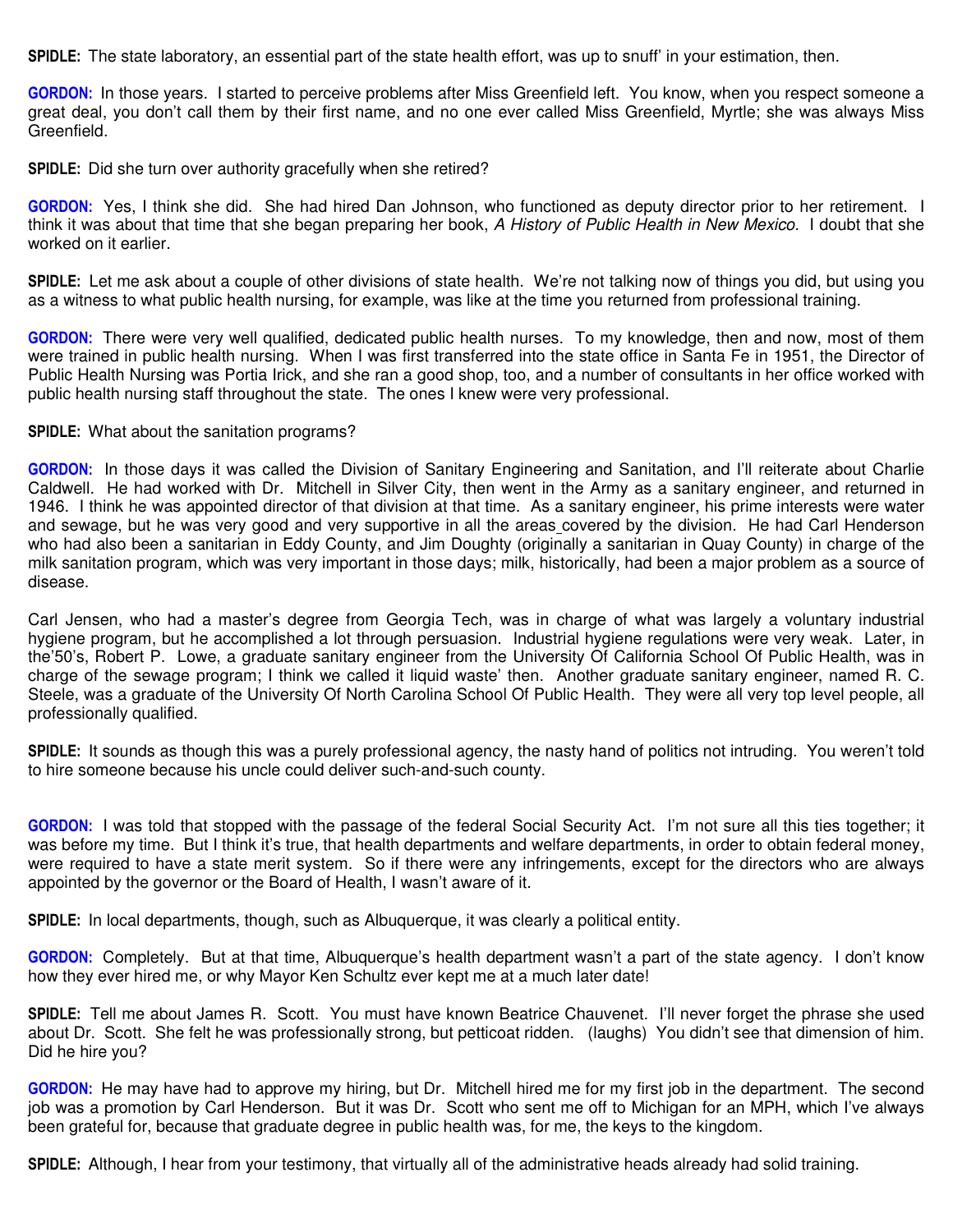**GORDON:** Something similar to an MPH. If not an MPH, a master's degree in Sanitary Engineering or in Public Health Nursing.

**SPIDLE:** In retrospect, then, there are no apologies to be made for the New Mexico Department of Public Health in its personnel and programs as of the 1940's.

**GORDON:** No. I was privileged to work there; it was a foundation that served me well.

**GORDON:** Carl Henderson also knew Dr. Puckett, the Public Health Officer based in the Carlsbad area. Carl probably told you that Dr. Puckett was a pioneering public health physician who even wrote a sanitation textbook for use in the public schools. It was titled Sanitation Plus.

**SPIDLE:** I was just reading about his diagnoses of undulant fever. I have also been reading your autobiography, Environmental Health and Protection Adventures, and plan to use it as a springboard to our discussions. I find any number of interesting points in it.

**GORDON:** I originally wrote that for my family, but the more I developed it, the more I thought I'd make additional copies. I've thought about improving it with an eye towards publication.

**SPIDLE:** From what I've read so far, I would say it certainly merits publication. What especially interests me is that your career coincides with a critically important period in the development of modern public health. And you weren't a bystander, but very involved in that development, which makes your testimony of real value in this interview process. The whole modern concern with environmental protection was begun by public health people starting to deal with related issues at the turn of this century.

**GORDON:** They called it sanitation, but it has enlarged in scope, and the term sanitation as used today is rather narrow and confining.

**SPIDLE:** I want to show you one more thing before we begin: you make a passing reference to [Dr.] Marion Hotopp a little brush with' Marion Hotopp, a disagreement on policy.

**GORDON** (amused): Yes. She wasn't my favorite person.

**SPIDLE:** I'd like you to take with you this from *Doctors of Medicine in New Mexico,* which I wrote in the 80's. I naturally included a chapter on women physicians, and I think a really perceptive reader, at the end of the chapter, might say, Women really [did' or didn't'?] play a major role in [sic].

**GORDON:** There was one who became the first woman commissioned officer in the U.S. Public Health Service; I'll think of her name

**SPIDLE:** Here's her picture Evelyn Fisher Frisbie, who was president [of the New Mexico Medical Society] in 1913 [wasn't it 1915-16? J.]

**GORDON:** Actually I knew her better after she left the U.S. Public Health Service and returned to Albuquerque. I don't think it was Dr. Frisbie; it was Dr. Estelle Ford Warner. Estella Ford Warner was commissioned in the PHS Regular Corps in 1932, quite some time before the Corps was opened to Nurses in 1944 and when a large group of women entered the Commissioned Corps. She did contribute a lot; she and her friend lived in a home in the North Valley of Albuquerque, which I think they had maintained during the entire time of her career as a commissioned officer in the USPHS. She was very highly regarded, by all accounts I ever heard.

**SPIDLE:** Yes, I've encountered her name several times, but she was a U.S. Public Health Service physician as opposed to a New Mexico one, so one doesn't find much about her. One does, however, find information about Marion Hotopp.

Having looked over your biography, I think a natural way for us to proceed today is to concentrate on the period of your employment with the Albuquerque Health Department, trying to increase its professionalism, and in our next meeting we can proceed to discuss your first period in Santa Fe. The chronology for today, then, would be 1955 to 1968, and when you signed on it was the Albuquerque Health Department.'

**GORDON:** That's correct. It started around the late 1930's or early 40's when then Mayor Clyde Tingley [who was really ex officio Chairman of the Albuquerque City Commission] appointed one city sanitary inspector to, ostensibly, regulate the hundreds of small dairies that existed then in the Rio Grande valley. None of the inspectors was qualified, but over the years there was a larger staff and they were variously known as Sanitary Inspectors and later the department was called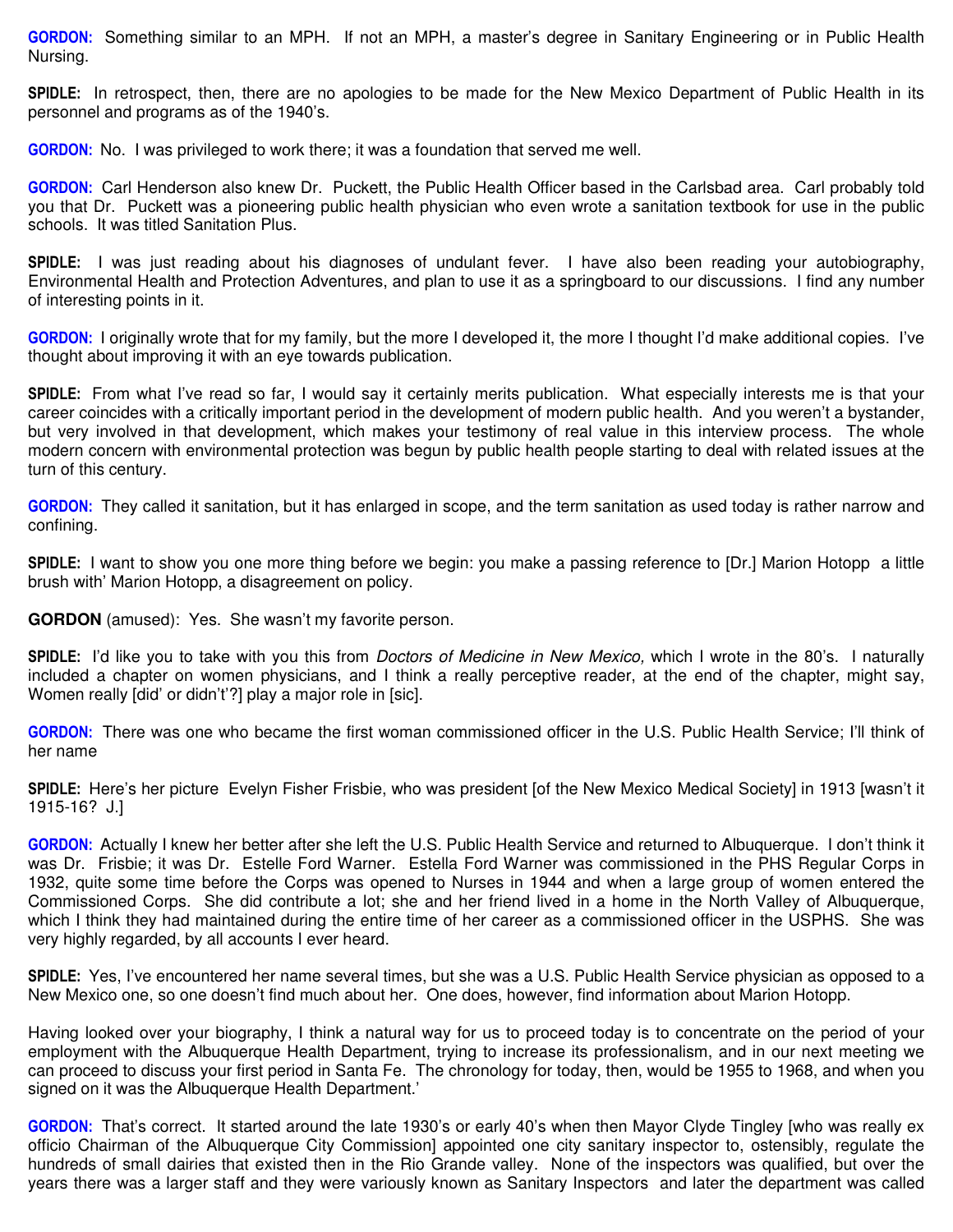the City Sanitation Department and sometime prior to my joining the department it was changed to Albuquerque Health Department. That was a misnomer, in that it wasn't truly comprehensive as one thinks of a health department, but neither has the county health department ever been comprehensive; it has always emphasized personal public health.

**SPIDLE:** It's clear that during your first 13 or so years' tenure here, there were many jurisdictional problems from time to time, but there were a couple of details I wanted to ask about. For example, as the sanitarian in District VII, Silver City, you earned the princely sum of \$225 per month, which was paid to you in seven different checks!

**GORDON:** Yes, they came from Deming, Lordsburg, Silver City, Grant County, Hidalgo County, Luna County and one from the state of New Mexico, and together they added up to \$225. Of course I also received mileage at six cents per mile and per diem at six dollars a day, which I sometimes received all six dollars because I stayed overnight when I duties away from Silver City. I'd sleep in my car and clean up at a service station in the morning and go to work, so that per diem was gravy when you're broke! I was very happy with that.

**SPIDLE:** Did all those seven checks arrive on time? You were fortunate about that. There's also a reference to your doing plague surveillance as early as the 1950's, in addition to your other duties in Silver City.

**GORDON:** Yes! We already had a plague surveillance program in New Mexico, and a consultant on it I think his name was Ken Nutter who was stationed in Santa Fe. There was a consultant in Santa Fe on almost every program in the field. Nutter was an assignee from the U.S. Public Health Service, and on one occasion a *Life* magazine writer and photographer came down and we made a trip into the Gila Wilderness area, which was then very difficult to get into. He took a lot of photos of what we were doing collecting specimens and blood from rodents and there was supposed to be an article in *Life,* but they never published it.

**SPIDLE:** It struck me that that was very early; I think that may have been the first wave of concern about plague.

**GORDON:** It was among the earliest, but by then we had found that plague was endemic to most of New Mexico.

**SPIDLE: I** remember talking with Dr. Ashley Pond in Taos, who authored a paper with Dr. Jonathan Mann about the first case of human plague in New Mexico; I don't recall the date of that [the case or the paper? J.]

Returning to Albuquerque in the period 1955 to 1968, we talked before about the city's health department at that time being very political and not at all professional.

**GORDON:** Yes, most department employees were political appointees with no college or special training, and were out doing jobs that really required specialized knowledge and training.

**SPIDLE:** You mentioned the programs you established at the beginning of restructuring the department, and you started with food protection. I don't know if that was most important or whether you had to start somewhere.

**GORDON:** Food protection remains one of the mainstays of local health departments throughout the nation. It's one of the largest environmental programs at the local level. In fact, nationally I'm involved in some consulting work right now with the CDC. If we look at food protection from a public health priority viewpoint, it's really more important than air pollution or water pollution or solid waste and other issues that we're spending enormous amounts on. In those days a large percentage of our personnel were involved in food protection, and there was a lot to do.

**SPIDLE:** Describe some of that for me. Was it gross contamination? Utter disregard for the fundamentals?

**GORDON:** es. We'd find such things as mice in a meat grinder; mouse droppings in all sorts of food establishments; roaches; cross-connections; unsafe water supplies; failure to properly sanitize eating utensils; poor refrigeration or, sometimes, no refrigeration. These were serious issues, not just whether food service workers had hairnets or not. I served as a Special Consultant to the U.S. Public Health Service during those years and assisted in developing a new national food code and a new national method of evaluating food sanitation programs. Under that methodology, Albuquerque was definitely the lowest in the state, and maybe among the lower in the nation. We had a long ways to go, starting from the bottom.

**SPIDLE:** One particular question about protecting the food supply in restaurants. Was there an ethnic dimension to that issue as there often is in New Mexico about many things?

**GORDON:** Not that I was ever aware of. We were evenhanded, and I don't think ethnic differences ever came up. The food program, when we began, was regulating the restaurants and other food establishments in accordance with the state and local regulations. This caused some immediate concerns on the part of the organized restaurant industry, and they met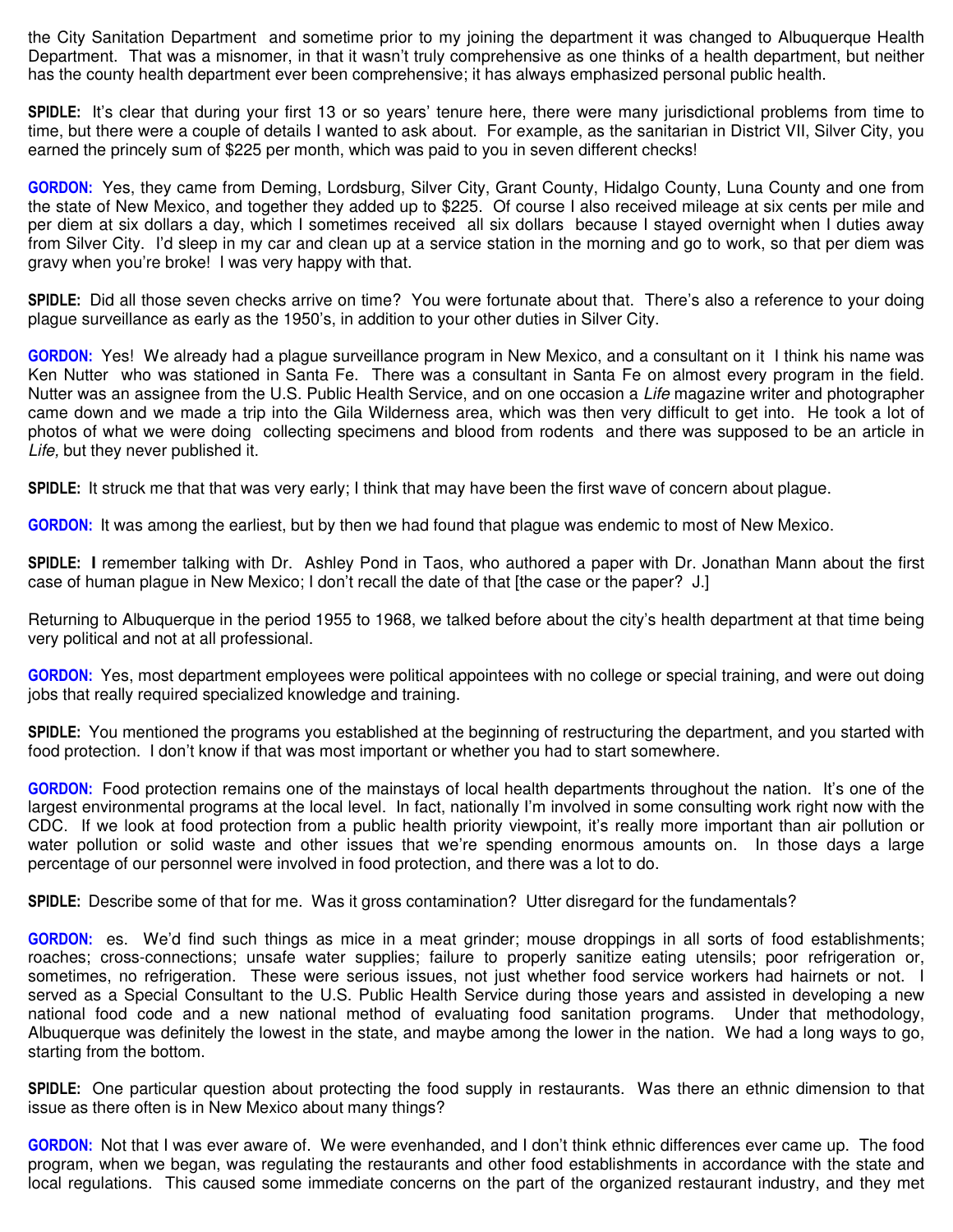with me at Oakie Joe's Restaurant to bluntly tell me that, if we continued this, I'd be tarred and feathered and ridden out of town on a rail. I heard more of the same years later about the air pollution control program. But we proceeded, and the results of our daily activities were published in the daily paper, and the public and elected officials supported the effort. It wasn't long before Peter Griego and I he was one of my saviors were made honorary lifetime members of the New Mexico Restaurant Association. They industry finally recognized that we were making it safe to eat out, and the public responded accordingly.

**SPIDLE:** The resistance, then, was not ethnically based. Resentment about the government trying to tell us what to do' was evenly spread around.

**GORDON:** Yes. No one had ever tried to do it before. I remember we temporarily closed the restaurant in a major downtown hotel, the Franciscan, and the out-of-town owners called me at home and said they were going to call my boss and get this straightened out. They asked, who was my boss? I suggested they just skip the middlemen and go directly to Maurice Sanchez, Chairman of the City Commission, and see what he said about it. I never heard any more about it.

**SPIDLE:** The industry resistance is obvious, and it must've taken some political gifts on your part to smooth things out and ultimately become an honorary member of the association.

**GORDON:** Perhaps some people would call it political; I never have. Even later, when I was Cabinet Secretary for Health and Environment, people frequently call those political roles, and I always resented it, because I never played politics**.** 

**GORDON:** Once, when I was Cabinet Secretary for Health and Environment, Governor Carruthers introduced me to an audience, and I thought the introduction was great. He said, I want to assure you that Larry Gordon doesn't know the first thing about politics. Lack of political skills caused me some problems, really; maybe I should be a little more politically astute than I ever was, but I wasn't. So be it.

**SPIDLE:** This is a consistent theme we'll be discussing, because you decided to be professional and evenhanded and let the chips fall where they might. But still, it is by definition couched within a political context.

**GORDON:** It is; that's part of government and government relies on politics for action.

All the major policies, budgets, and so on, eventually have to come from politicians, elected officials. But I always found that they, in the long run, respected someone doing what he or she is supposed to do. We didn't conduct any public opinion polls; any of the things we did, from improving the food program to developing air pollution programs or housing conservation and rehabilitation programs, or whatever, there was no overt public demand for any of those. I viewed those as things we ought to do, and we did. It wasn't as though there was a big ground swell of public demand. I think too many people do that now: wait for the public or the elected officials to demand something. I thought the better ideas came from professional public officials. I'm not sure that's as true today.

**SPIDLE:** I had deduced that from what I know so far about your career. In a way it's two things: your professional expertise and your careful linkage with institutions like the U.S. Public Health Service and the American Public Health Association. Both are part of the explanation of your success and strength. With your professional contacts and professionalism, you bring ideas to the table as opposed to waiting for crises to occur.

**GORDON:** Yes, and I think my education in public health was important too. It gave me the feeling that I knew the issues and solutions, and it was my job to try to implement those solutions. It's true, too, that I developed relationships early in my career with national groups and became a commissioned officer in the Public Health Service Reserve in 1955. I remain, by the way, despite my age, a commissioned officer -- inactive status -- in the U.S. Public Health Service Reserve.

**SPIDLE:** This is a case study of what we're talking about. We're not talking about nine people dying of botulism poisoning at some restaurant downtown and having to do something about it. We're talking about a professionally trained administrator who says, There are national codes and ways to do this.

**GORDON:** Yes, I mentioned before that it was in the 1950's that we got so active here, and I was appointed a Special Consultant to the Surgeon General and was one of the consultants that met in Washington several times and developed a completely new national food code that the Public Health Service recommended for state and local adoption. I was also asked as a consultant to write the forward to the new code myself; that was around 1957-58.

**SPIDLE:** If that's not distinguished experience in public health! That's very early in your career.

**GORDON:** Looking back, I was still wet behind the ears. I was too naive to know I could fail or get in trouble. There were a couple of issues I didn't mention in that manuscript of mine, and I may add them in some time. One of them was that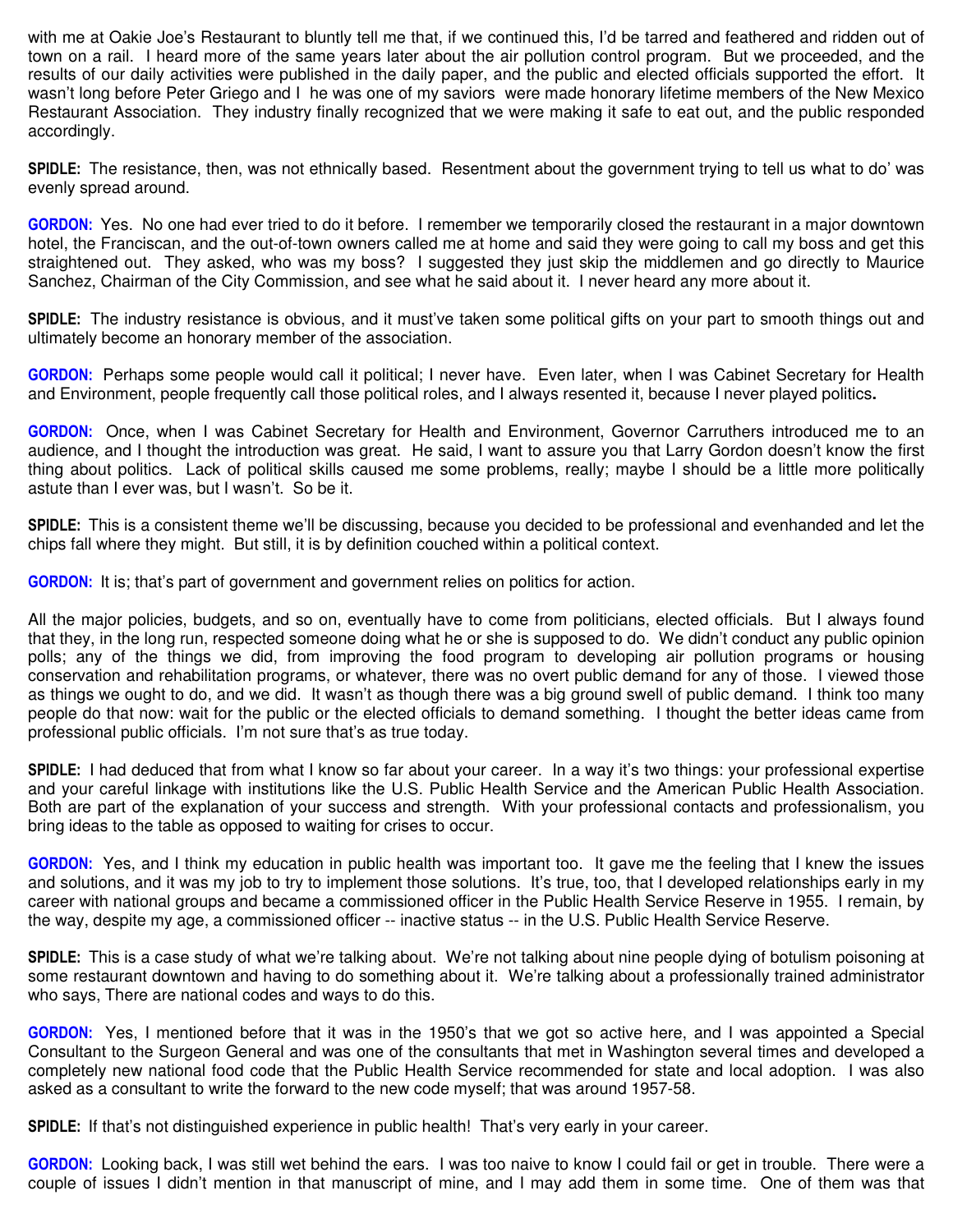sometime in the 50's the city went to what they called a directorate system, where there was a director of a directorate for, as examples, public safety or finance. Each of these directorates included several departments, and the health department was placed in one called the Health and Welfare' directorate. That was OK, except my boss Wade Cooper, the director of health and welfare, decided he loved me, and kept coming to my house evenings and weekends and wanting to go to Santa Fe with me every time I had business in Santa Fe.

This went on for some time, and I was a pretty naïve country boy. Finally I talked with my wife and she also wondered what Cooper's problem was. During those years, I did a lot of backpacking and fly fishing, and Wade Cooper kept insisting that he and I have a backpack trip together. So one day we met at the old Hilton Hotel coffee shop. I said, Well, Wade, I've got it all organized for us to go this weekend, and my brother Ladd, Director of the Department of Game and Fish, is coming along, and Bob Brashear, the City Hall Tribune reporter, is also coming along. He said, No, Gordon, just you and me, to which I responded, Bullshit, Wade. You need some help!

So I stopped seeing or reporting to Wade Cooper, and started to contact City Commissioners and tell them this was an unworkable situation. It may have taken two years, but finally the City Commission met and one of the Commissioners moved that the position of Director of the Health and Welfare Directorate be abolished. Another seconded and the chair asked if there was any discussion. There was no discussion, there was a unanimous vote, and Cooper was out of there.

The reason I brought this up is that during that period of time, in one year, I was the only city employee who didn't get a pay raise. So one afternoon, Art Jones, who was Assistant City Manager (and whom I liked very much) came to see me in my office. He said they could give me a pay raise if I could get along with Wade Cooper. I looked at the clock on the wall and said, Art, it's 2:00 PM here and 4:00 PM in Washington. I can have my commission in the U.S. Public Health Service activated before 5:00 PM in Washington. Is that what you want? Art responded, No, we don't want that. So I got my pay raise. That's not in the manuscript.

**SPIDLE:** No, it's not. That's a study in harassment before it became a big public issue.

**GORDON:** Actually, Wade Cooper was a very competent individual, and he gave me a lot of good ideas, but I didn't need his affection.

**SPIDLE:** This may be the logical point to establish clearly the important link with the U.S. Public Health Service you've alluded to, and it began in 1955. It seems to me that your relationship with that agency has been critically important professionally and, I gather, personally too.

**GORDON:** It was very important.

**SPIDLE:** How did it start?

**GORDON:** It's one of those things, like getting into public health, that was happenstance. Two senior members of the state health department, Carl Jensen and Carl Henderson told me they had applied for USPHS Commissions to participate in monitoring radiation fallout and exposure from the nuclear devices that were being tested at the Nevada Test Site. I thought that was a pretty good idea, so I applied and was given a commission; I've forgotten what grade. U.S. Public Health Service commissioned officers have the same ranks as Navy officers. So a number of years ago I was promoted to the rank equivalent to a Navy Captain; in Public Health Service lingo it's called a Director Grade officer. The next step after that is to have a star or two, which you never receive as a reserve officer. Yes, that relationship was very valuable to me.

**SPIDLE:** This was sort of a contract relationship, at least originally?

**GORDON:** Yes. They would activate your commission, just as they would a military officer, and they still use their reserve corps officers that way. You go on active duty for a time; they still activate commissions in response to emergencies somewhere -- actually anywhere in the world -- because commissioned officers in the U.S. Public Health Service are considered a mobile corps that can rapidly respond to emergencies wherever needed. That gave me camaraderie with some important people in the Public Health Service; it still does to this day. I still have a professional relationship with many people in the Service.

**SPIDLE:** Those contacts and relationships also aided you in that first period here in Albuquerque. Clearly, you drew on it to strengthen demonstration programs

**GORDON:** We also established professional relationships with the Food and Drug Administration and the U.S. Department of Agriculture. In those days nearly all the federal environmental health programs, and they weren't necessarily called that, were in the U.S. Public Health Service. Gradually, by the time EPA was created in 1971, most were in the Consumer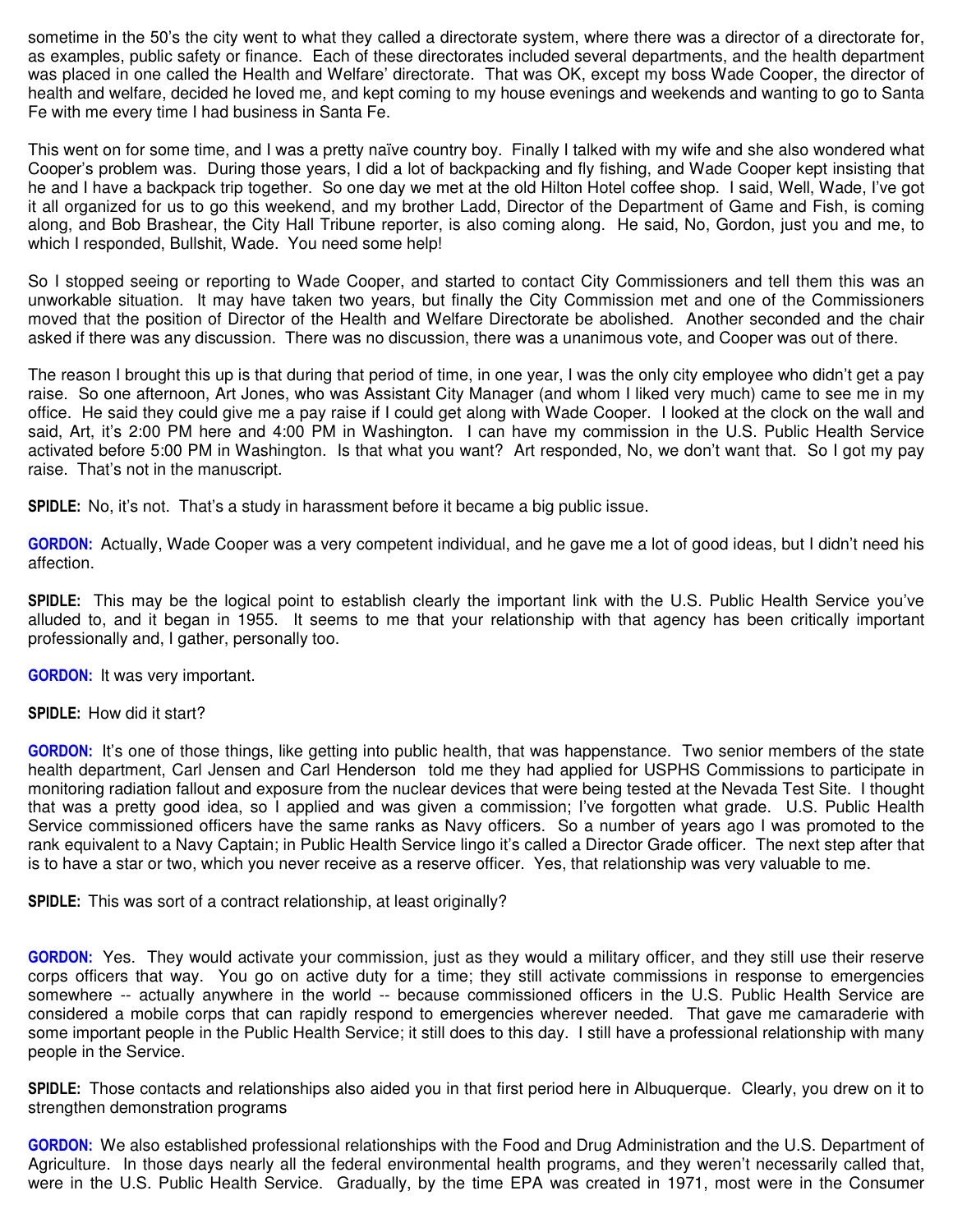Protection and Environmental Health Services Administration of the U.S. Public Health Service. So when EPA was created, it wasn't as if they created something new; they basically transferred all those programs out of the Public Health Service, and a few from the Atomic Energy Commission, Agriculture and Interior. Interior had water pollution programs by then. They transferred those programs out of those other departments and budgeted vastly increased money and legislated additional powers for the Environmental Protection Agency. We'll get to that later, I'm sure.

**SPIDLE:** Next session, yes. Let's stay focused on Albuquerque for a bit now. Here's an interesting statement in your manuscript: Solutions were frequently more simple in those days. [the 60s]. We were able to solve many problems through administrative decision and actions without going through the process of gaining passage of a new ordinance, regulation or statute.

**GORDON:** Yes, I remember several examples. I mentioned in the manuscript that we used to have shoe-fitting fluoroscopes in all the shoe stores, and the kids and their mothers would all try them out. Of course while you were looking at the shoes and the feet and the bones, radiation was scattering throughout your body and all around the room; there was no shielding on the machines. When I determined it wasn't safe to use those machines, I got rid of them by simply writing letters and telling the retailers they had to dispose of them.

Also, I'd heard about deaths from plastic garment bags when they were first introduced, so without an ordinance, we told the stores to either put warning labels on the bags or add perforations, because the bags had been known to suffocate children. All cleaners complied within a few weeks.

**SPIDLE:** These days you'd have to have hearings and public notices and assessments from everybody.

**GORDON:** Yes. We did that on a number of issues. We also used the public health nuisance statute very widely if we couldn't think of any other method to get the job done. And it worked, and we never had to go to court over any of those measures. We decided that cross connections were a problem. For the uninitiated, cross-connections are any sort of a connection where you might possibly get back-flow of waste water or sewage or an unapproved water supply into an approved water supply. We started investigating and discovered they were all over town; I could find them in any restaurant. We started an organized campaign to get rid of those. We found cross connections on all the slabs in the mortuaries where the cadavers could have their bodily fluids sucked back into the city water supply. Of course people responded when we told them what it was about, but we didn't get an ordinance passed; we just had the problems corrected.

Today, one doesn't move on a problem until you check with the agency's legal staff. I took the position that the legal staff was there to defend me if and when I got into hot water over something I'd already taken action on. If I checked on the legality first, I might be told I couldn't take the action I felt was necessary. Frank Horan, who died recently, was a city attorney I dealt with; a great guy, and he cooperated with me.

**SPIDLE:** During the period 1955-1968 the name of that agency was changed from Albuquerque Health Department to Albuquerque Environmental Health Department. Also, for a time, it was the Albuquerque/Bernalillo County Environmental Health Department.

**GORDON:** I may have garbled this in my manuscript. It was actually created as the Albuquerque/Bernalillo County Environmental Health Department, after I developed the concept of getting a joint powers agreement between the City, the County, the state Board of Finance and the state Board of Health that would have the City doing all the environmental health programs in the city and the county. So, we developed and gained approval of the joint powers agreement. I subsequently wrote the city/county environmental health code and we got that passed. The few county environmental health personnel were transferred to our department and became city employees. Then, under the joint powers agreement, we administered all county environmental health ordinances for the city and the county.

I think that arrangement was years ahead of its time, but it was later repealed during the time I was in Santa Fe as Director of the New Mexico Environmental Improvement Agency. Now, they're still discussing the need for a city-county government merger.

During those years I also had the brainstorm that we should have a regional solid waste management program, and I talked with friends in the U.S. Public Health Service, especially Dick Vaughan, another commissioned officer I knew well. They agreed to give us about \$600,000 as seed money to get a regional program started. I convened a meeting at the convention center of representatives of all the municipalities, counties, tribes and school districts, and everyone signed up for it. The local entities also agreed to participate financially. But about that time there were changes in Washington, Dick got transferred, and the idea of federal funding fell through. We were going to transport solid wastes up and down the valley on the railroad track to convenient centers for transferring it from railroad cars to landfill sites that we would established as end repositories. So, it was an idea that didn't fly.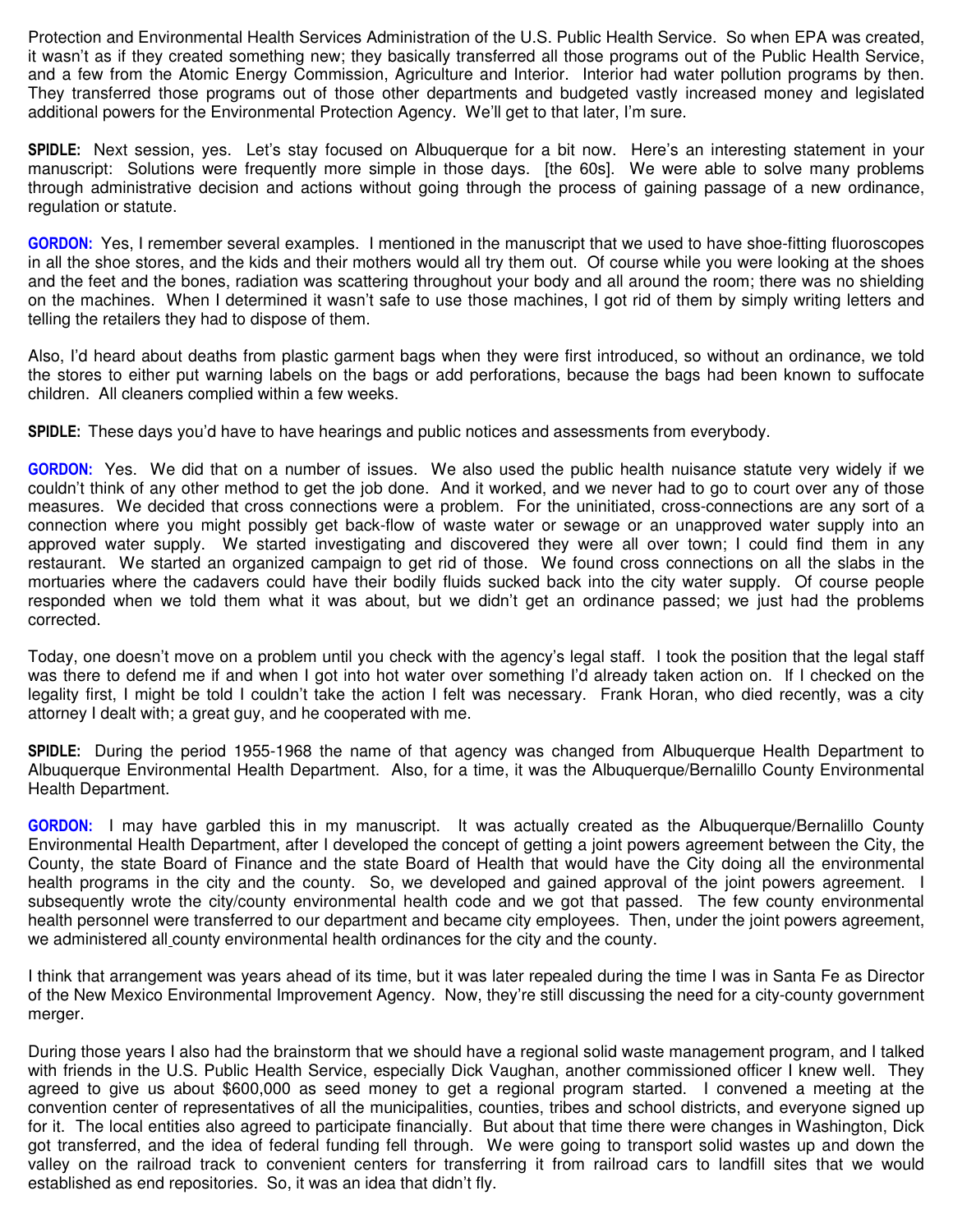**SPIDLE:** Because it was contingent on that federal seed money. An effort like that wasn't a total loss, though. You gained that experience of trying to coordinate disparate constituencies toward a common goal. It all goes into building a base of information expertise.

**GORDON:** Yes. There were other efforts over the years which we'll talk about. One was that we were pushing rapid mass transit in those days as an air pollution control measure. It never got a lot of serious attention, but I like to think we at least brought up the issue, and it's now being discussed again.

**SPIDLE:** You injected it into the public debate and consciousness.

I'm struck by the name environmental health department' as opposed to simply health department,' reflecting that kind of emphasis.

**GORDON:** Well, that was what it really was. We had very few programs that really weren't environmental health, so I had an agreement with a new District Health Officer, Dr. Bruce Storrs, who died a couple of years ago. He was an MD MPH from ale, a nice guy who drank too much. He and I had several meetings and we agreed that the District would be responsible for personal public health and the City would be handle environmental health. Somewhere in that era I also saw the need to stop the constant controversy with the county, and get the New Mexico Municipal Health Act passed.

Up to that point state law provided that municipalities and school districts may hire their own personnel but they shall report to and submit such reports as necessary to the District Health Officer as he may deem necessary. I ignored that requirement because I was hired by the city, paid by the city, and the city manager was my boss. This antagonized two or three District Health Officers who resigned out of frustration. From today's perspective, about 95% of environmental health activities at the state level are no longer in health departments. They're still public health, but not in the health department; they're in some other agency. In those days, however, such organizational diversification was a new concept.

I developed a bill and had it introduced; it passed one house of the legislature and went to the other. At that point, State Health Director Dr. Stanley Leland managed to get some committee to recall it. I contacted Edith Schulmeister, who was very involved in, if not the president, of the New Mexico Farm Bureau, and with whom we had good relations because of our milk sanitation program. In those days we administered the milk sanitation program practically statewide out of Albuquerque because the dairies shipped into Albuquerque, and I took the attitude that we were going to supervise them. So I had personnel who went to Farmington, Clovis, and all over the state where the milk was produced and shipped into the Albuquerque market. Edith Schulmeister developed enough pressure to get that bill voted out of committee with a do pass. It was enacted by the legislature and signed by Governor Dave Cargo.

The Municipal Health Act specifies the powers and duties of a municipal health director, as well as the qualifications for that position. I had written into it that a municipal health director must have at least an MPH from an accredited school of public health. That is still in the law.

**SPIDLE:** As opposed to being the mayor's campaign manager.

**GORDON:** Or, as we joked during the Toney Anaya years, being the governor's barber. Regrettably, those qualifications are not written in the statute for the state health agency. I tried to have them included and failed miserably; one of many failures. But, up to now, every director of the city's Environmental Health Department has had an MPH. I can't justify that there are not other good educational backgrounds, but once you open such a door, it can be anybody the mayor or CAO wants to appoint without regard for qualifications.

**SPIDLE:** This, at the local level, prefigures something that happens nationally: a turf dispute between environmental programs as opposed to personal health care delivery.

**GORDON:** This became the first local jurisdiction in the nation to have a local environmental health department. We'll talk later about the creation of the EPA, but I also testified before President Nixon's Commission on Executive Reorganization, supporting the idea of creating the EPA and making recommendations on behalf of the American Public Health Association as to its scope, powers and duties.

**SPIDLE:** We've touched on several things that caught my attention in your manuscript: the creative tension with the state health department, and how to factor in the county work in the same general sphere. That's one of the major themes of your work as a public health official, this final separation between hands-on health care delivery and this whole other ball of wax.'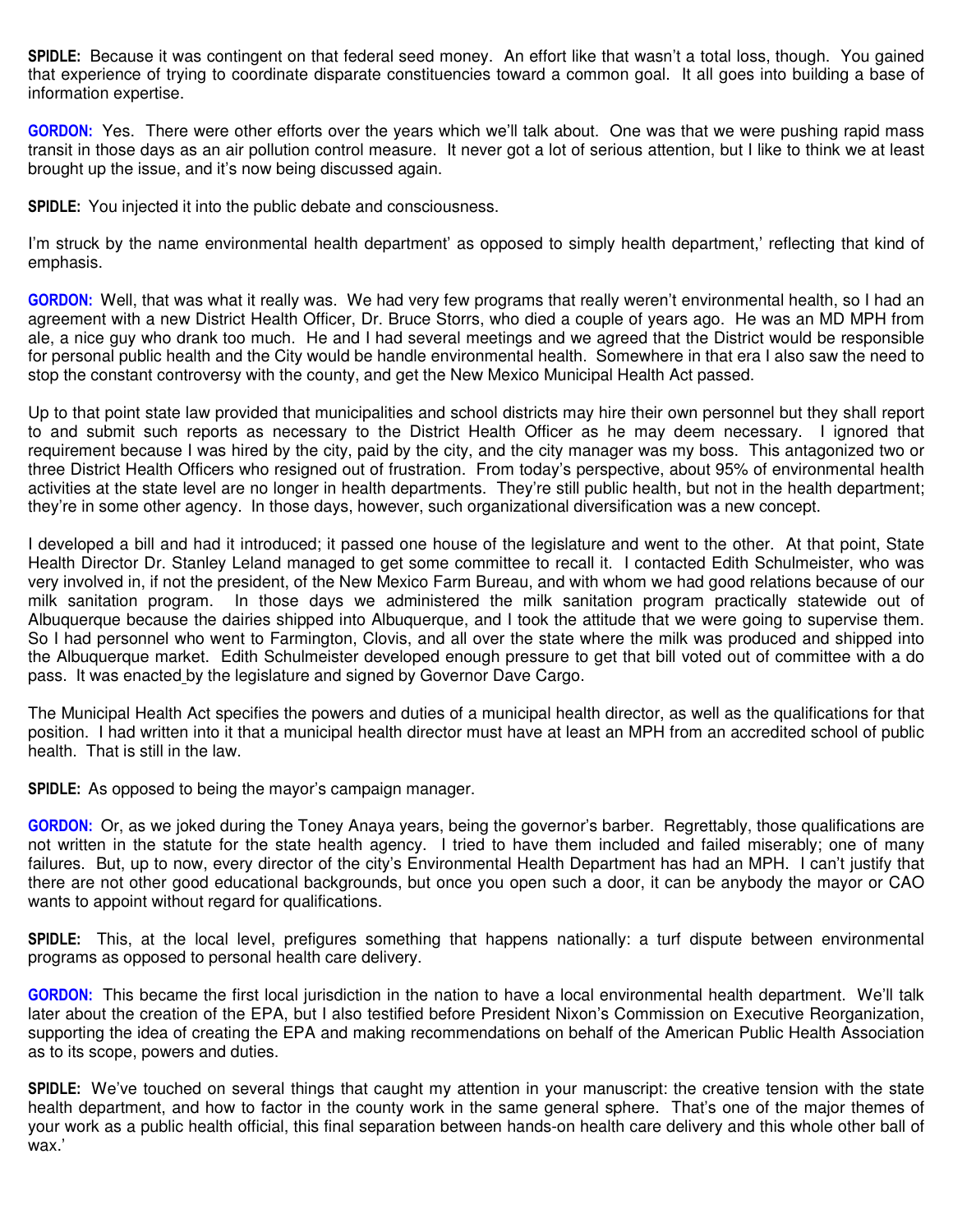**GORDON:** In my career, I'm particularly proud of three accomplishments: First, hiring, developing, mentoring and sending personnel to graduate school. Many have been, and still are, in key roles around the nation and in New Mexico. Second is creating agencies: the Albuquerque-Bernalillo County Environmental Health Department, the New Mexico Environmental Improvement Agency, the State Health Agency, and the Scientific Laboratory System. The third is gaining enactment of state and local laws and regulations.

I got along pretty well with Dr. Leland, who was a good state health director, but a real boozer. Sometimes when I'd go into his office in the morning to see him, he'd be shaking all over. Paul Masters, his Administrative Assistant, was a very competent person, too. Paul would be with Leland in the office, handling everything for him. One night at a dinner in Old Town, Stanley Leland sat there bleary-eyed and said, Larry, I'm going to pull the rug out from under you. He tried, but didn't.

**SPIDLE:** That's part of that turf dispute that ultimately results in two parallel, but separate, agencies.

**GORDON:** And both are public health, I always hasten to add.

**SPIDLE:** I see how you in environmental programs could argue, We are in the basic tradition of public health: prevention.

**GORDON:** I just read something yesterday developed by the Pew Charitable Trusts that funds a lot of public health work in this nation. They have decided that, with the advent of managed care, public health departments have lost a lot of public health aspects, other than environmental health, and they'd better get public health departments back in the ball game. They're a little late, but they've recognized that. There was a Roper poll a couple of years ago that found the public didn't know what public health' was, but if you asked them, Do you support vaccination programs, maternal & child health, dental health, air and water pollution control measures? they said, Oh, yeah, we like those.

**SPIDLE:** It is certainly claimed for managed care that it will prevent illness and disease, but whether that's the case or not is moot.

**GORDON:** Yes, they do claim that. I don't think they're doing so on a community or population basis, though. Health care is different; it's the diagnosis, treatment and/or rehabilitation of a patient under care, whereas public health deals with prevention in populations and communities. And environmental health is part of public health. I believe managed care is not doing that job, but they've managed to get a lot of the funding that might have gone into those programs moved into managed care. When the national health care debates commenced six years ago, the national public health establishment started identifying with health care. Pretty soon everyone thought public health was health care; it really wasn't, and still isn't. They shot themselves in the collective foot by not recognizing the important differences between health care and public health, and emphasizing the primacy of prevention.

**SPIDLE:** Bringing the discussion back to Albuquerque, there was a throw-away line in your manuscript that interested me. Problems with swimming pools: 16 pools were closed in 1959. What was driving that?

**GORDON:** Well, I found that we had what were termed fill and draw' pools, which meant a pool was simply a large concrete tank, like those I swam in as a kid. The tank was filled with water, and when the water got dirty, you'd draw, or drain, it out. There was no filtration, no recirculation, no chlorination, so we closed the pools. Many of those pools were operated by the city, and we closed them as well.

**SPIDLE:** It sounded like so many pools!

**GORDON:** Today there are many more, with motel pools and so on, but now they're designed to include chlorination and filtration, etc., and their construction is supervised.

**SPIDLE:** One particular reason I noted that item was that for my History of Medicine class I'm writing the lecture on the history of poliomyelitis, and I'm old enough to remember the polio epidemics in the 1950's when public swimming pools were closed down.

**GORDON:** Looking back on it now, I'm not sure historically if you can find there was a good reason for those closures, but we did it. We had a polio epidemic in New Mexico in Las Cruces sometime in the early 50's when I was with the state health department, before coming to the city. I was sent to Las Cruces and we closed restaurants, swimming pools; we did all sorts of things, and we meant well. I'm not sure we prevented any polio cases, but we were trying. We were doing what we thought was right based on what we knew at the time.

Public health, like other movements, has done things that made no sense. Some years ago, with the concern over the Love Canal, Dr. Godfrey, the New York State health commissioner, ordered Love Canal evacuated. Epidemiologic studies done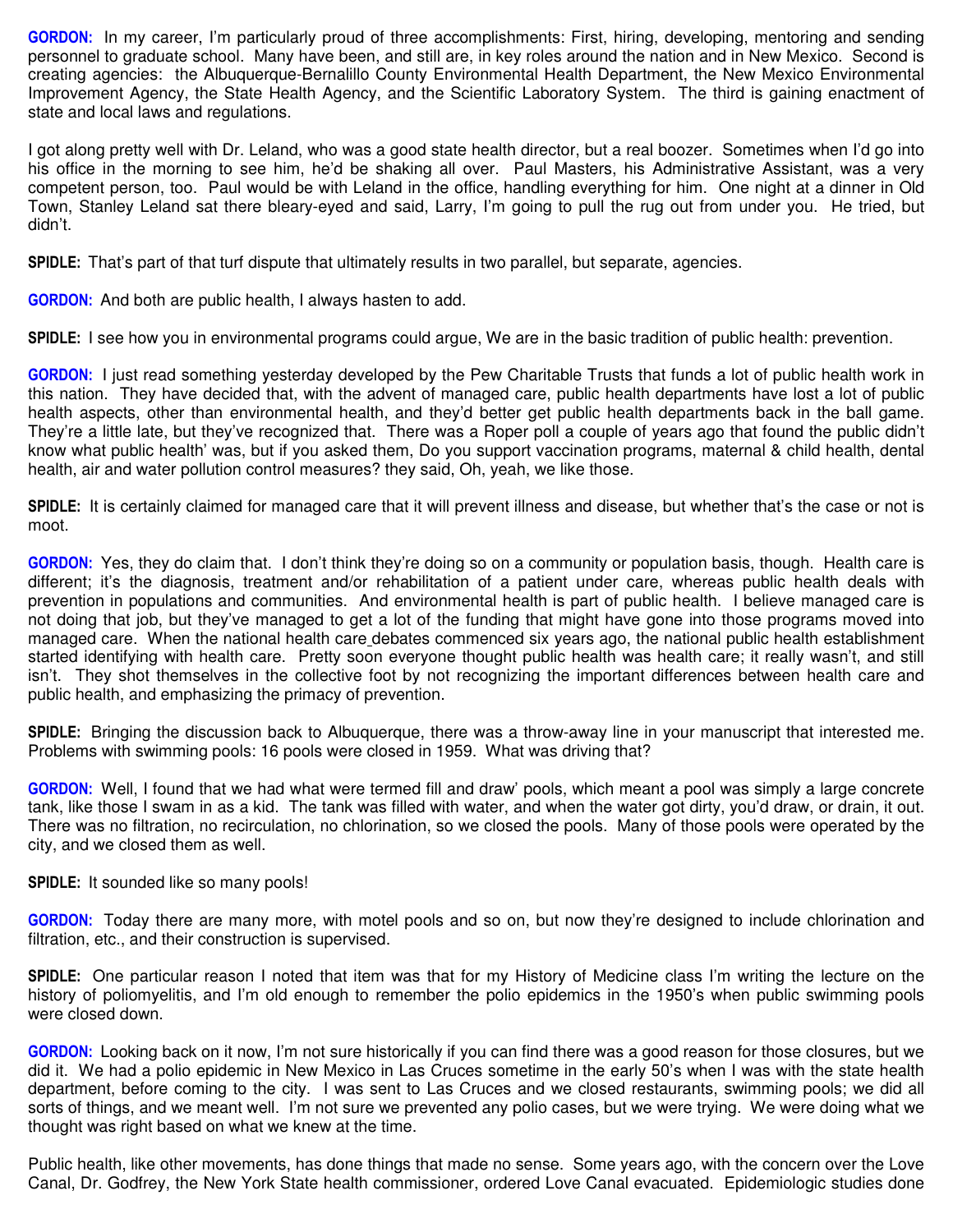after the fact haven't been able to find any relationship between Love Canal and diseases in the area. There have been other cases like that. A friend of mine, Dr. Vernon Hough who was an Assistant Surgeon General and Director of the National Center for Environmental Health at CDC, ordered the evacuation of Times Beach, Missouri due to dioxin contamination. Before he died he testified before Congress that he was sorry he did that. But he acted on what he thought needed to be done, and I applaud him for that.

**SPIDLE:** Logically, how can you tell how many cases of whatever were prevented by a particular measure?

**GORDON: Y**ou're usually not sorry you took these actions. It's when you didn't take them that you're liable to be sorry if something unfortunate occurs.

**SPIDLE:** Referring back to your manuscript: a fight with the county health department regarding shallow wells and other jurisdictional things

**GORDON:** That was one of the things that triggered the need for a city/county environmental health department, when I found that the county personnel were apparently incapable of doing their job outside the city. After all, it's just one community, but I finally had reason to believe there was a problem with the water supply at Lee Acres School in the north valley. That was outside the city limits, and I sent Peter Griego out to take a water sample, which was jurisdictionally inappropriate. The water sample came back positive, and this really upset the county personnel, understandably. But we were trying to find out what was going on, and that led to a great deal of concern about their ability to handle such situations.

**SPIDLE:** It strikes me that a lot of the initiative came from your desk. A lot of this was Larry Gordon taking the bull by the horns, rather than reading newspaper headlines to see what people were concerned about. You were confident in your professional background and what you were told by your professional colleagues around the country.

**GORDON:** I needed a job as much as anyone around; my wife was a stay-at-home mother, and I never made big bucks. But one thing that really helped was the assurance that any time I needed to be on active duty as a commissioned officer in the Public Health Service, I'd be brought aboard. I thought, Well, if they fire me here, I'll be on another payroll right away. That was excellent backing.

**SPIDLE:** I think this was an extraordinary 13-year period that you spent in the employ of the City of Albuquerque. We do need to talk explicitly, as you do in your manuscript, about the interface with the political/professional managers like Edmund Engel, G.. Robertson, and the City Commission. It seems you were able to get what you wanted from them most of the time.

**GORDON:** I had very good support from the press; in those days there were stories in the local papers and on television several times a week about what we were doing. Reporters from both the *Journal* and the *Tribune* used to come by my office nearly every day just to ask what we were doing. The City Manager was very professional and supportive. Before we had City Councilors we had City Commissioners elected at-large, and they weren't then as they are now concerned only with what happened in their districts; they cared about the city as a whole, because they were elected at large. They were very supportive.

Edmund Engel was an excellent City Manager, and a visionary. One of the his proposals that was a significant I wish I could say it was my idea was to annex the entire valley area from Isleta Pueblo on the south to Sandia Pueblo on the north to solve many problems that still need solutions to this day. There was an article in this morning's paper about the need to create a regional government, and a legislative push to do that. Engel had the idea that we should go ahead and annex that area, and he asked me to write a paper (which I have in my files) indicating what City government could do about water, sewage, solid waste, insect and rodent control, food, and so on if the area was annexed to the city. There were other papers besides mine, addressing other governmental issues.

The City Commission actually annexed all the valley areas under a statutory provision that any time the city had any area encircled, the Commission could annex the area. So the city, with the approval of other land owners, annexed various large encircled large areas. But my friend Alfred Schwartzman, who managed Schwartzman Packing Company, didn't really want to be annexed, because he had severe water pollution problems at his slaughterhouse and packing company. We thought it would help him by giving him access to the city's sewage treatment system, but he didn't see it that way. He hired an attorney who took the city to court, and we lost the case. It was great planning, but maybe poor politics. If annexation had been accomplished, however, it would have solved many serious problems that still exist.

**SPIDLE:** I'm interested in your comments about the press in particular, being so supportive. I don't want to say they were a useful tool for you, because that's implying your manipulated them.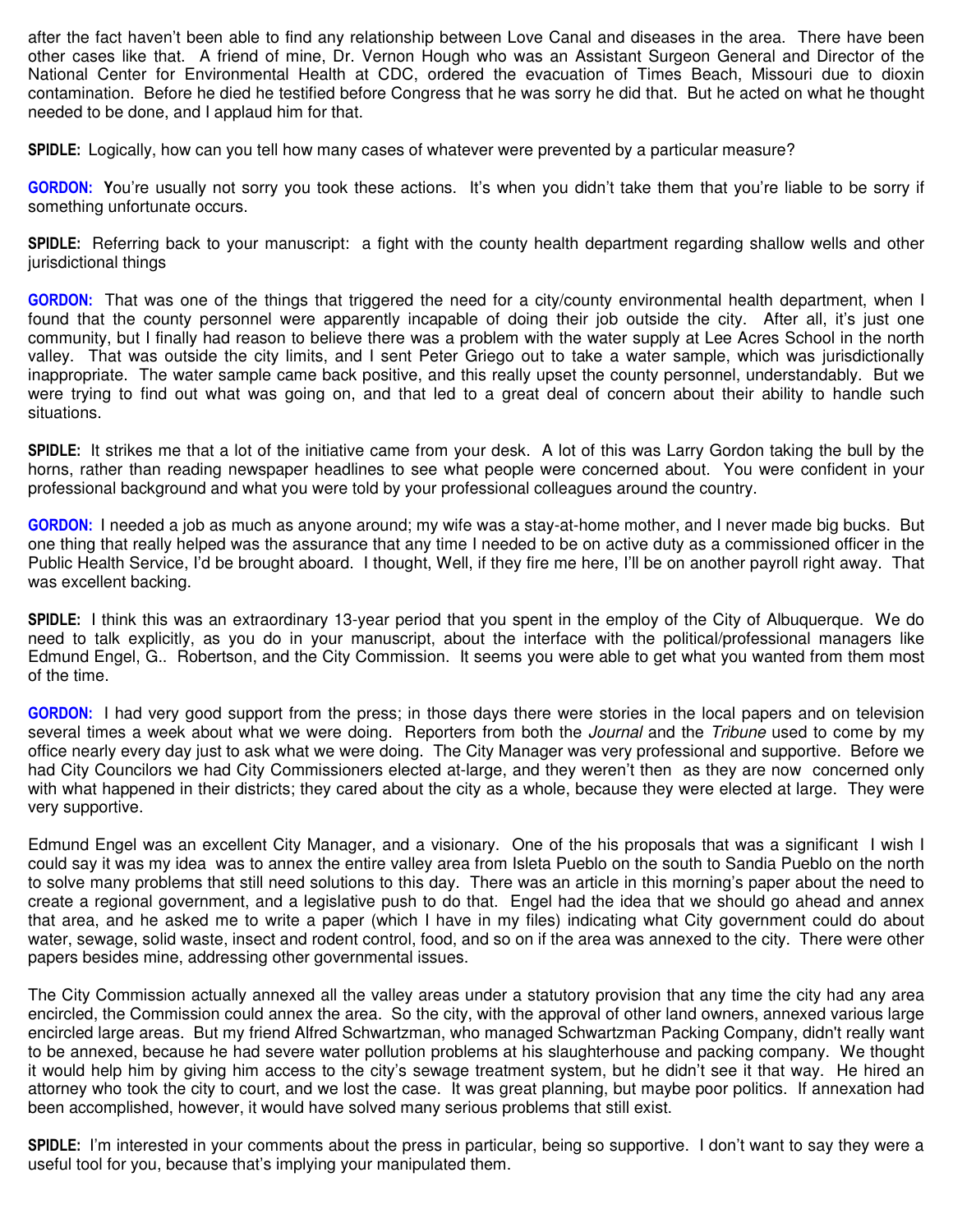**GORDON:** No, but we certainly had the feeling that if we were open to them, they would be helpful to us. Our policy was that the public were our stockholders and were entitled to know what we were doing.

**SPIDLE:** But you were, by definition, operating within a political structure, but broadly, over that 13-year period, if you needed political cooperation you could make your case and get what you needed. It's interesting, too, that the commissioners were able to look at the good of the city as a whole.

**GORDON:** Yes, I think it was a step backward to create a mayor-council form of government, with each councilor interested only in his/her own neighborhood. The City Council also created a whole new bureaucracy by having a City Council staff. The old City Commission didn't have a staff; the City Manager worked directly for them and city employees were their staff. I thought it was an excellent form of government.

Another issue that came up was air pollution. Albuquerque was one of the first communities in the nation to develop a local air pollution program. Moises Sandoval, a *Tribune* reporter, was particularly helpful at the start, writing a whole series of front-page articles over a period of several weeks; they're on file in city offices and at the UNM Medical History Library.

His articles portrayed the severe problems in the area, which were much worse than they are now. So we developed a proposed ordinance for the city and county and held public hearings, to which few people came. Then, when we proposed the ordinance to the city and county commissions, the Albuquerque Industrial Development Service invited me to a closed room meeting at the old Chamber of Commerce building and proclaimed, that if I persisted I'd be tarred and feathered and ridden out of town on a rail. Further, they alleged that our proceeding with the proposed ordinance would ruin the local economy by having air pollution controls. I ran into that again years later at the state level.

But we went ahead. Both the city and county commissions adopted the proposed ordinance very rapidly. Harry Kinney, later Albuquerque Mayor, was then a County Commissioner, and was particularly supportive. They created a city/county air pollution control program. We were, in part, able to sell that because by having a city program we would be eligible for three-to-one matching federal funds, but if we had a city/county program we'd be eligible for two-to-one matching funds. That was a convincing argument for having a coordinated program. We developed a very active program, and made a lot of improvements over the years.

**SPIDLE:** The establishment of this air pollution control program occurred before the identification of, and emphasis on, automobile emissions as a source of air pollution.

**GORDON:** Correct.

**SPIDLE:** What was the emphasis in that early period? Wood smoke?

**GORDON:** There was a lot of open burning. You could look out of any tall building, in any direction, and see plumes of smoke from autos being burned at wreckage yards, fields being burned, etc. It was the tail end of the period when people were still using a lot of wood for heating. I think I mentioned before that wood was a valuable commodity in this area back in the 1930's when my father was a forest ranger on the nearby Tijeras Distrtict. That's where he learned to speak Spanish, because he'd have to deal with wood haulers and their wagons getting permits to cut wood in the forest and bring it back into Albuquerque to sell. There was an almost steady stream of wagons coming in and out of the city hauling wood. In those days we didn't anticipate the full significance of automobile pollution, but we solved other serious problems.

**SPIDLE:** I want to talk about some of those other things. There was some wood pollution, and there were a lot of industrial plants burning coal in addition to wood smoke, and then there was this casual burning. What else created air pollution in those days?

**GORDON:** Unpaved roads were a big issue, and we worked on that. The open burning I mentioned, and fireplaces; and diesels emitted a great deal of smoke if they were not regulated; we started doing that. Those were among the main problems. Asphalt mix plants were major sources, and we started regulating those. I remember one day or maybe several times there was so much pollution from asphalt mix pollution around South Broadway and Edith that I-25 was closed for a short time.

**SPIDLE:** One of the things that strikes me about your trying to develop an overarching air pollution control program or at least moving in that direction as early as this is that there are so many agencies. You've got pueblos, the military base, not just city and county.

**GORDON:** No. In later years a Presidential Executive Order regarding air pollution, mandated that military installations were to comply with local codes. That was not true in those days, but we had a good relationship, especially, with Sandia Base.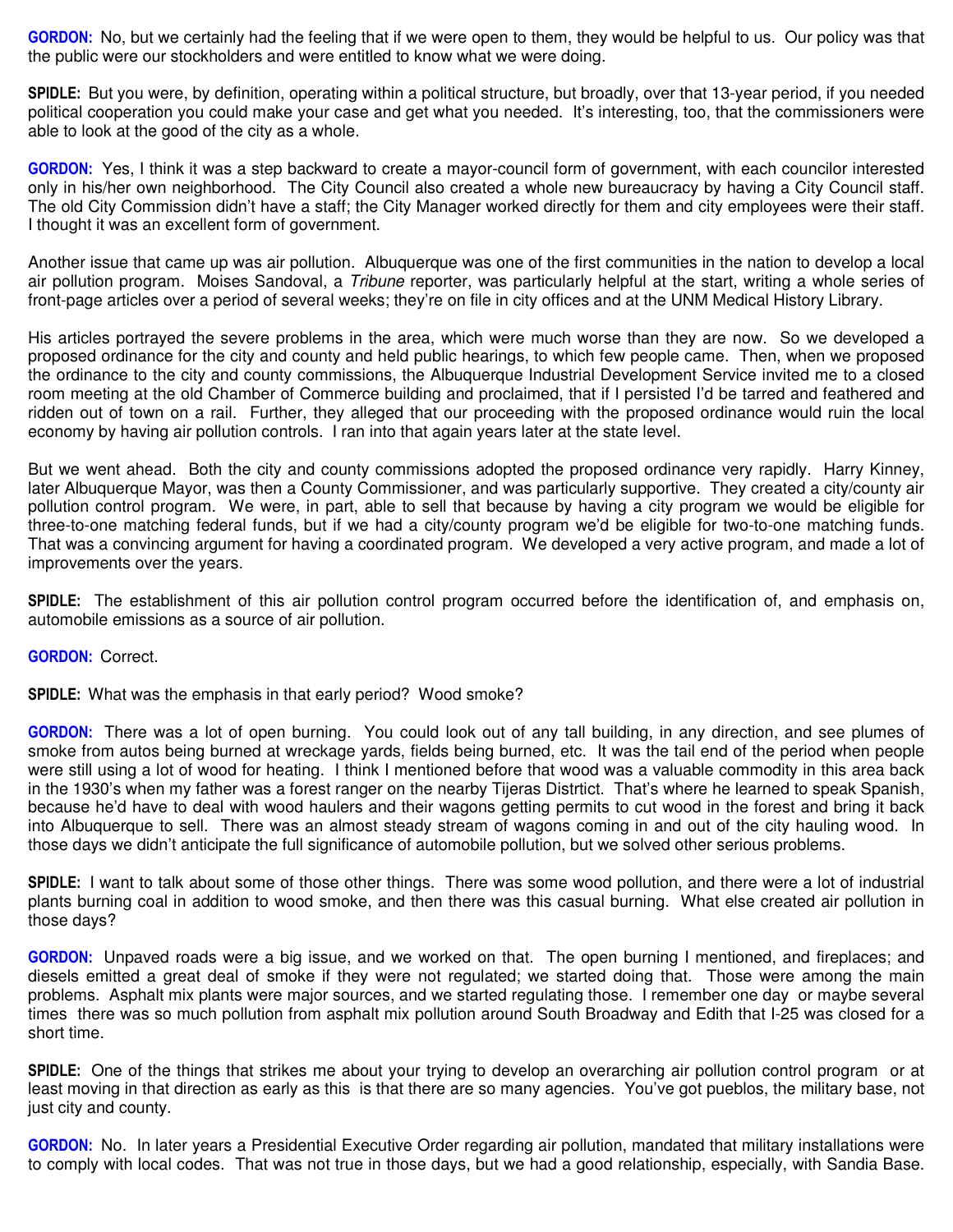A good friend of mine, Bill Kingsley, was director of environmental health for Sandia Corporation, and I was made a consultant to Sandia Corporation, as I was to Los Alamos for similar reasons. We had good results getting them to comply.

**SPIDLE: Y**ou'd have to, given their size and the dimensions of their operations. Was there any concern as early as the 50's and 60's about noise pollution?

**GORDON:** Not really. That came up years later. We were aware of it; I remember learning about it in a textbook in the school of public health. We usually thought of noise as a problem in the occupational environment, rather than the community at large.

**SPIDLE:** You were cleaning up food and beginning to worry about the air, water, sewage

**GORDON:** Another area we got into was housing conservation and rehabilitation. We enacted a local housing conservation and rehabilitation code, which in those days was an unusual local effort. Healthful housing was, and still is, a public health issue, and we basically adopted the Housing Conservation and Rehabilitation code developed by the American Public Health Association. Also, the National Association of Real Estate Boards sent a team in to help us, and we did have some problems with the local Home Builders Association. Howard Peg Parsons was the executive director, but we worked with him and worked out the things they were most concerned about, and got the code passed.

The Housing Conservation and Rehabilitation Code is still in existence in Albuquerque. I don't know if they're doing much work on it; it's no longer in the Environmental Health Department, and instead of being proactive in how they administer the program, they wait for complaints. We would select neighborhoods and go through the whole neighborhood with Code Enforcement. We had the cooperation of the Fire Department, the Refuse Department, the Building Department, and got special rates from the lumber yards and so forth. We developed it along with Clean Up, Paint Up, Fix Up campaigns; we really improved entire neighborhoods. There was even a provision in those days by which some people could get help from the Welfare Department, if necessary. I thought we made significant improvements. Later, during the years I was in Santa Fe, the program was transferred out of the Environmental Health Department, and it now reacts rather than being proactive.

**SPIDLE:** I can remember those clean up, pick up, fix up campaigns when I was a kid, so that must've been a national initiative.

**GORDON:** Yes, that was a common slogan; we didn't dream it up. And we didn't dream up the housing code. The American Public Health Association had a recommended code which had been developed by another friend of mine, who's still alive: Eric Mood. He's now with Yale University, but he was then Director of Environmental Health for New Haven, Connecticut. This is all trivia

**SPIDLE:** It's wonderful. One thing we haven't touched on is financing and staff. Apparently you were able to at least get by, if not get exactly what you needed.

**GORDON:** I think we got good support for what we needed. Looking back on it, I have no complaints. I think every bureaucracy thinks it needs more personnel than it's ever going to get, but we were able to do the job we were assigned to do.

**SPIDLE:** And it's clear that you insisted that this was a professional agency. Did you have to fend off those who wanted to?

**GORDON:** Not really. The State Health Department was having more trouble with that during those years than I did, and I helped obtain passage of a State Sanitarians Registration Act through the Legislature. The job title sanitarian was common then, but not used much anymore. We weren't really getting a lot of political pressure; the state was, and getting that Act gave them more power than they had under the merit system regulations to fend off that sort of thing of someone wanting their cousin hired.

**SPIDLE:** That brings us full circle then. When you came to Albuquerque in 1955 it was largely a political agency, in a way, and now, in the late 1960's, you were ready to move on to Santa Fe.

**GORDON:** Another thing that happened with all these unqualified personnel I knew I had to get rid of; I may have mentioned this before. I started holding all-day training sessions every Friday, and I found that unqualified people didn't want to be trained, and a lot of them just resigned. I was then able to replace them with qualified people.

**SPIDLE:** To select Friday as the training day

**GORDON:** I'm not sure why I chose Fridays.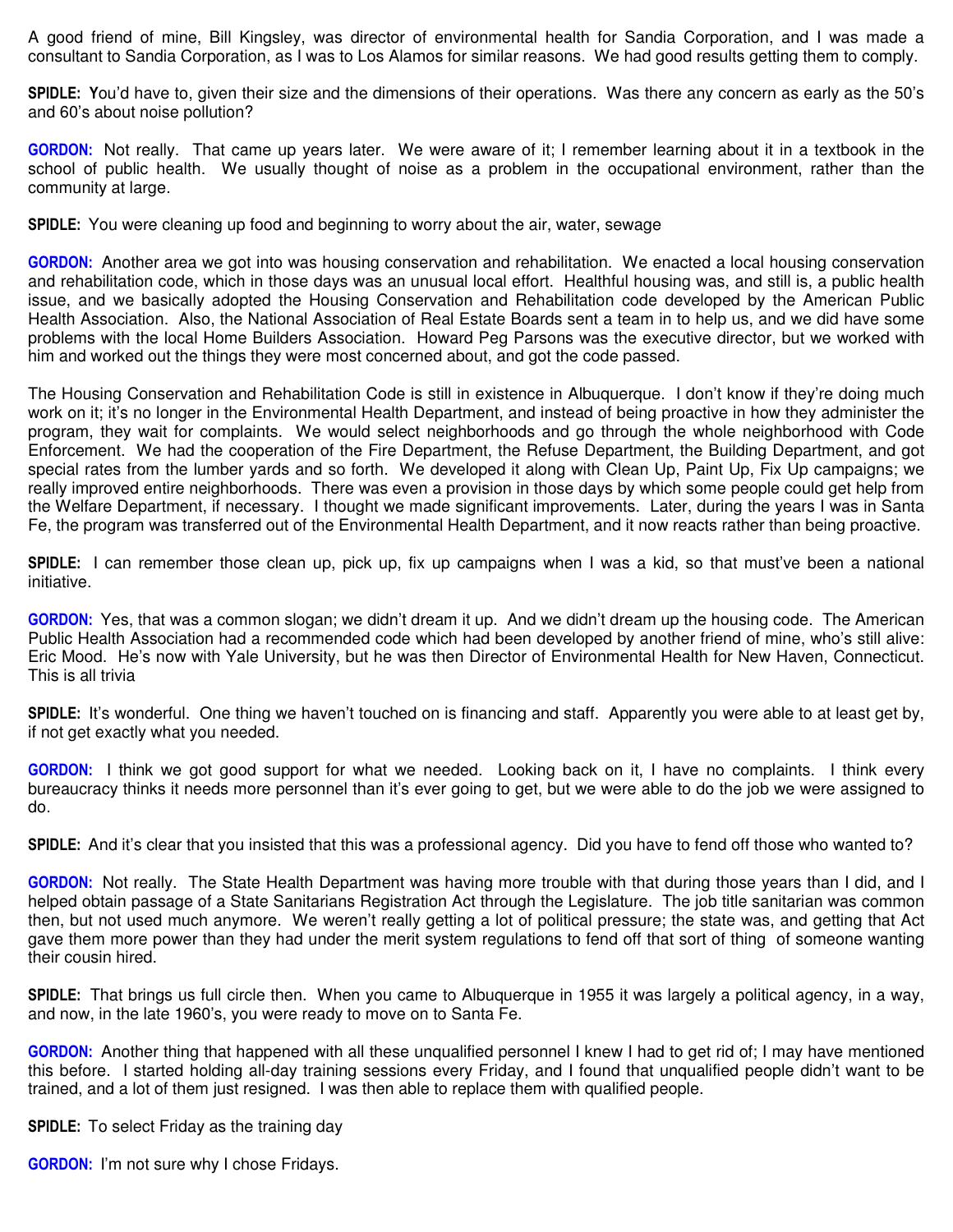**SPIDLE:** (laughing) If one's custom is to kind of slack off or knock off early the end of the week, one would especially resent the idea of training scheduled at that time!

**GORDON:** Actually, I started doing that before I was Director. I was still Chief Sanitarian then.

**SPIDLE:** This is wonderful and, as I've said, having your manuscript Environmental Health and Protection Adventures to serve as a foundation allows us to play off that to fill in gaps and still touch other areas in our discussion. I propose that we go on, next time, then, to that first full period in Santa Fe. That stretches at least

**GORDON:** Golly! You've made all kind of notes there.

**SPIDLE:** Yes! This, as you see, is just a draft, but when I'm done my Larry Gordon C.V. is going to be bigger than yours.

**SPIDLE:** In looking over your C.V., putting it all together, I was surprised to find that when you left Albuquerque in 1968, you were gone for 14 years!

**GORDON:** Yes, all together. During that period of time, though, I got the New Mexico Environmental Improvement Agency created and organized; the State Scientific Laboratory authorized, constructed and organized; the State Health Agency created; and numerous state laws enacted.

SPIDLE: Well, in today's discussion I do want to get at least up to that Scientific Laboratory development project, but I'm having a hard time sorting out the agency name changes, while there are clearly some distinct job changes going on as well. I'm sure you'll be able to clarify those as we go along.

Perhaps we should begin with your decision to leave Albuquerque. Your reasons for that decision aren't clear to me.

**GORDON:** I believe there's an innate desire in most of us to take on more responsibility. I was doing very well in Albuquerque, and I think I took a small cut in pay to go to Santa Fe. When you add into that the increase in the cost of commuting, it was probably a noticeable pay cut. But Health and Social Services Executive Director John Jasper offered me the position of Director of the Environmental Services Division that would allow me to implement some ideas I'd had over the years and that I felt would be effective at the state level, so I accepted the position.

**SPIDLE:** Would you identify John Jasper, please?

**GORDON:** John was an attorney, a bright, capable person who's probably still around. He practiced law and did some lobbying, plus doing a lot of drafting work on legislation for the Legislative Council. He had been appointed director of the newly created Health and Social Services Department after Governor Dave Cargo had merged the Health and Welfare Departments by Executive Order. John Jasper found it necessary to spend most of his time dealing with welfare issues, and very little on the rest of the department.

**SPIDLE:** Well, you probably have to spend more time on welfare issues, because the solutions to the problems aren't, at least superficially, clear.

**GORDON:** That's a real problem. It's more controversial, it's bigger, budget-wise; it just dwarfs health programs in terms of the money spent on health. And even comparing public health to health care, even when you get in the same department with health care, as differentiated from public health, you end up spending your time on health care, which I had to do years later as Secretary of the Health and Environment Department. Two thirds of my budget ended up being for health care. State programs on alcoholism, mental health and developmental disabilities are health care.

**SPIDLE:** The reason I asked about John Jasper, a Cargo appointee, is because it seems to me that when you're called up to Santa Fe it is explicitly a professional appointment, as opposed to a political appointment.

**GORDON:** It was a professional appointment; I was in an exempt position, but I'd been in an exempt position in Albuquerque, too.

**SPIDLE:** And, being realistic, there's clearly a political element to it also.

**GORDON:** Yes. I never thought of myself as a political appointee, but that's certainly what the public thinks of such an appointment.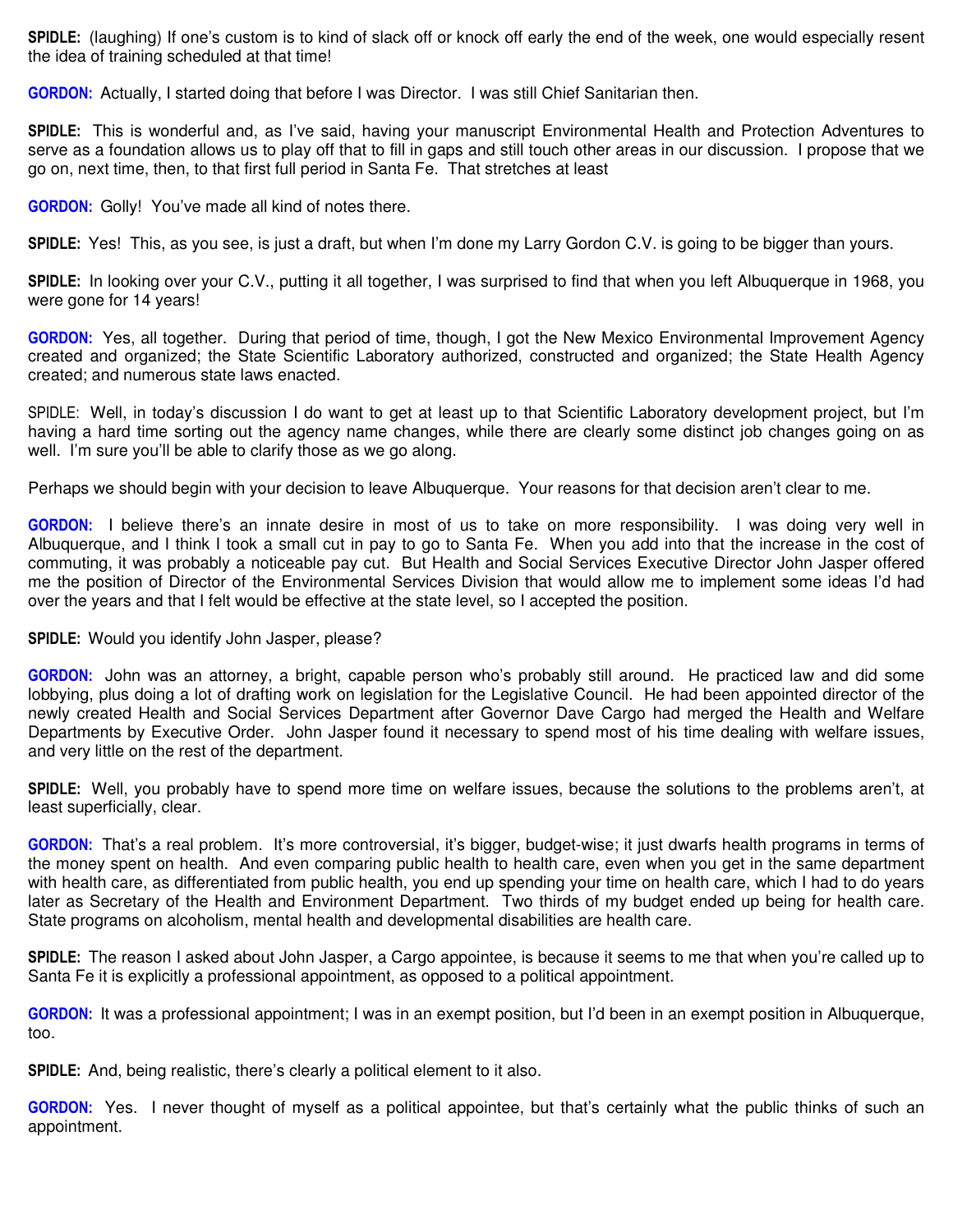**SPIDLE:** But it's not as though you had to have been a member of Governor Cargo's party in order to be appointed to the position. It was clearly your professional credentials and expertise and record that prompted John Jasper to call on you for the vacancy, despite Jasper himself being a political appointee.

**GORDON:** Yes. John was a very capable, hardworking person.

**SPIDLE:** In the structure of things, though, you theoretically had a layer between you and the pure politics.

**GORDON:** Actually, there was one other layer. There was a rather complex organizational chart in which John Jasper had another person in between the two of us: Eugene Mariani. Gene was a PhD psychologist who had been in private practice; he has passed away since then. His title was Director of Programs, so he had direct control over all the programs, both health and welfare. He was, in effect, John Jasper's chief deputy, and I suppose that left John more free for more important things the legislature, etc.

**SPIDLE:** The reason I asked the question was that I'm interested in the degree of intimacy between you and the legislature. Were you involved directly?

**GORDON:** Oh, yes, absolutely. I was involved in the budget hearings and I think I put it in my manuscript. I think one of the first things Gene Mariani told me was, We don't even know what the budget is for your agency. It was really a mess, so I developed a Program Guide' (which is described in the manuscript), which I found out later was probably the first such document in the nation. It had become apparent very early that we didn't know who we were, what we did; we didn't know what our programs were, we couldn't describe ourselves. So, the Program Guide described exactly what we did in terms of our mission; defined each program; defined the statutory authority; defined the agencies we worked with at the local, state and federal level. I had some nice feedback on that guide, including a letter from C.C. Johnson, Jr., who was an assistant administrator at what was then the newly-created U.S. Environmental Protection Agency (EPA). C.C. Johnson noted that the Guide was light years ahead of other states.

**SPIDLE:** That's something I especially want to get on the record: the fact that some of the priorities of New Mexico's public agencies included issues that had you on the ground and running' before the EPA came into being.

**GORDON:** Yes, I envisioned, and obtained the authority to create, the Albuquerque Environmental Health Department some ten years before the EPA came along, and it was the first local environmental health department in the nation. Then, when I went to Santa Fe, John Jasper hired me to create what was called the Environmental Services Division, and I began making the necessary changes so that, by the time we received the legislative authorization to create the New Mexico Environmental Improvement Agency, which was the first title of that agency, we didn't need to make any organizational changes. We got a lot more authority, a lot more budget, and had our structures already in place.

**SPIDLE:** The very idea that New Mexico was ahead of the curve in important respects, as opposed to, Well, OK, now the feds have themselves organized, so we have to have an agency to plug in

**GORDON:** Another thing: we created a more comprehensive agency than the federal agency, which I still regret the EPA has never done. I was fortunate to be requested to testify before President Nixon's Commission on Executive Reorganization, which was called the Ashe Committee after its chairman, Roy Ashe, the head of Litton Industries. A lot of things were happening concurrently with that Committee's meetings. The President was considering executive reorganization and the Senate Public Works and Environment Committee, under the chairmanship of Senator Edmund Muskie of Maine, was also holding hearings. I testified regarding the scope and mission of the EPA, and, from a public health perspective, we recommended a broader agency than was created.

The EPA really wasn't new. What they did was take most of the programs out of the pre-existing Consumer Protection and Environmental Health Services Administration of the Public Health Service. They also transferred pesticide regulation from the Department of Agriculture, and water pollution from Interior, etc. That's how the EPA was created. But as we'd previously done in New Mexico, when the EPA was created it was given vastly new authority, personnel and money.

**SPIDLE:** But it was created with a focus on air, water

**GORDON:** es and, regrettably, to this day it remains largely an air/water/waste agency, and we recommended that it should include other issues to be truly comprehensive.

**SPIDLE:** our authority was, at that time, that you'd already been doing this for ten years!

**GORDON:** Yes. I have to give credit to Governor Bruce King. When he was running for office, probably in the fall of 1970, he talked about creating an environmental protection agency. I ran into him one night at Chicago's O'Hare Airport and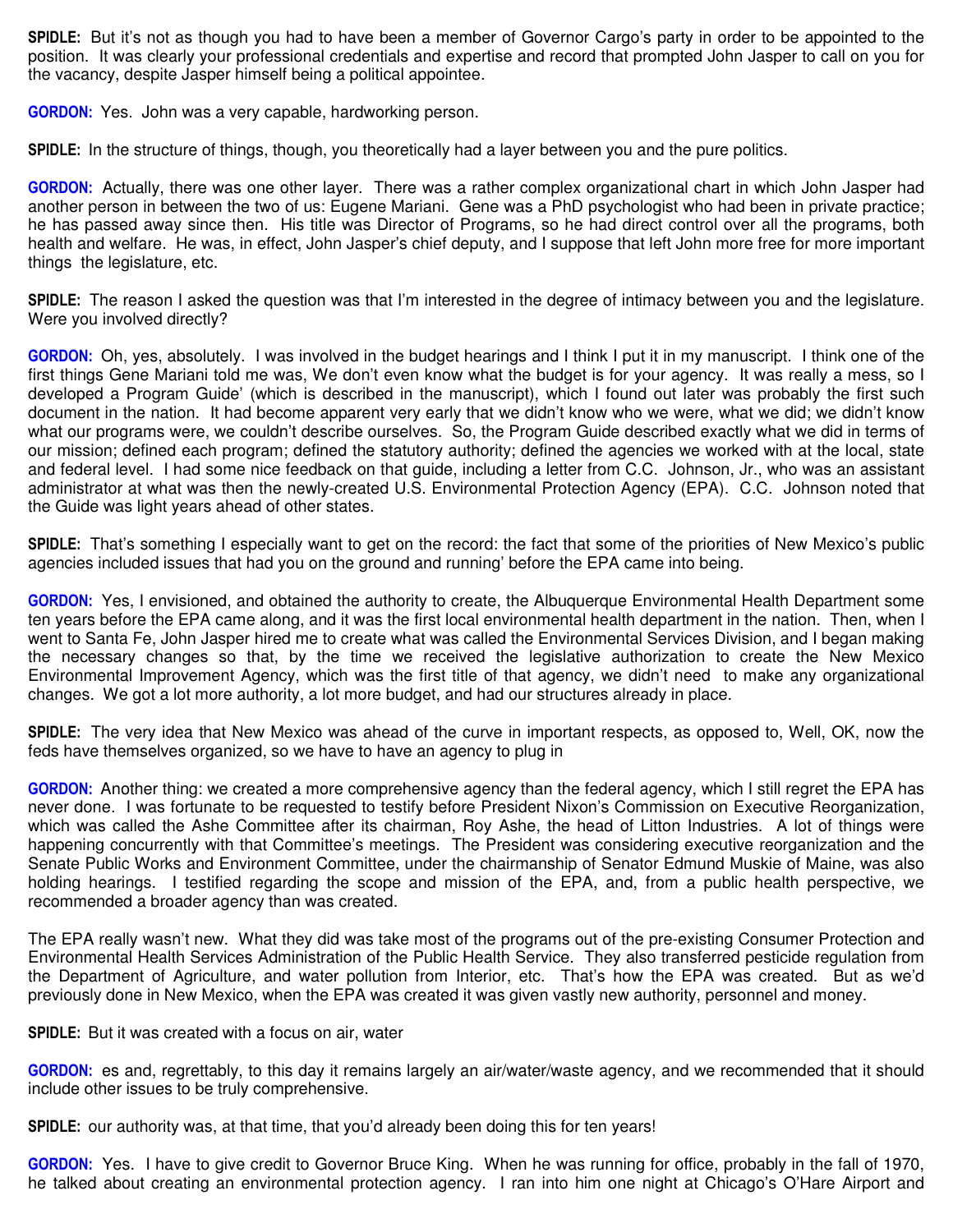visited for a few minutes. I learned he wanted an EPA it sounded good and that's what the feds were doing but he really didn't know what he wanted in it. So I wrote him a detailed recommendation, and he later asked Representative Jamie Koch of Santa Fe to carry the bill for him. Jamie came to me and we talked about it, and I gave him a copy of that program guide I had developed. He thought that was wonderful, because it already spelled out what we ought to do! So, a lot of the program guide was used in drafting the bill, in terms of goals and missions and specifying the programs. That's what was written into the law when the state's Environmental Improvement Agency was created. I remind people occasionally, it wasn't entirely new. It was just further organizational evolution from Harold Gray, the first state sanitary engineer in 1919 just another step.

It was the same later with creating the Scientific Laboratory. It was somewhat different in some respects, but it was just a further evolution of what Myrtle Greenfield started.

**SPIDLE:** I like the idea that Harold Gray started something in 1919, and after the public and political process mulls it over, 51 years later we decide what to do about it!

**GORDON:** There's a lot of truth to that. Of course, our problems were becoming more complex and more compelling: more people, more chemicals in the environment. They started out with Harold Gray, who was probably a typical, excellent oldline sanitary engineer, and his expertise was undoubtedly like other sanitary engineers trained in water and sewage. Those were the big problems: malaria was also a big problem in the state in those days, so he was active in dealing with those issues. They probably never thought about air pollution, and I know they never got involved with the pollution of streams; they were involved with sewage treatment and septic tanks. So they did a lot of important things; I don't mean to denigrate their work in any way. The problems were different then. Who had ever heard of occupational health or safety then? Or about radiation protection, or toxic chemicals, or hazardous wastes?

**SPIDLE:** I'd like to stay with Governor King for a moment. I'm interested in his sensitivity to this whole issue. The winds were beginning to blow nationally in the press Earth Day and so on. Was that the essence of his awareness, perhaps?

**GORDON:** Carroll Cagle was a press agent and advisor to Governor King in that campaign. I've always thought Carroll had a lot to do with that. He later became an assistant to Senator Clinton P. Anderson in Washington.

**SPIDLE:** That does say something to the old rancher's openness.

**GORDON:** Yes, I enjoyed working with Bruce King. He let us do our own thing, which I like. On the other hand, I think Garrey Carruthers was a great governor, and he kept on top of everything. I never attended a King cabinet or staff meeting; Bruce King dealt one-on-one, and didn't have staff meetings, whereas on Garrey Carruther's first day we all got together and were told we'd have a cabinet meeting every Monday morning at 8:00, and that being there on time was a career decision. We took him seriously. If he had to be out of state, Maralyn Budke, Carruther's Chief of Staff, was there running things.

**SPIDLE:** I'm very interested in the cooperation and alertness of the political authorities there in Santa Fe, and then the important recognition of your professional capability to handle the job.

**GORDON:** Well, that's definitely the way Bruce King worked. He was always very supportive. In those days he didn't even always have us clear with him what we were going to do. We made proposals that went straight to the legislature. I'm not sure that was a good idea, by the way. It didn't happen to me, but this led at times to instances where different people from the same administration would show up at the same legislative hearing with varying testimony! I enjoyed Bruce King being very laid back, and I think he was often brighter and more tuned in to a lot of issues than he was given credit for.

**SPIDLE:** I have a question about the relationship of what you did in Albuquerque and then moving up the hill to Santa Fe. Is it oversimplifying to say, Well, the creation of the Albuquerque Environmental Health Department was, in a way, sort of a template, and then I went to Santa Fe and just plugged it in there?

**GORDON:** To a significant degree, but there are very important differences in what the state should do and what a community should do. States should deal with issues of a statewide nature that cannot be best addressed by local government. For example, state government can best address water pollution in the Rio Grande. Also, the state can do things that require specialized personnel that they can spread thinner around the state; for example, having real expertise in radiation protection, where maybe you don't need that many people and maybe local government can't provide them. The state should also and they lost track of this over the years have a role in training and consulting with local governments and recommending standards for local governments. That role has now been lost, and there's not much cooperation between the various state EPAs (they're called different things in different states, including New Mexico) and local government. They're kind of operating independently.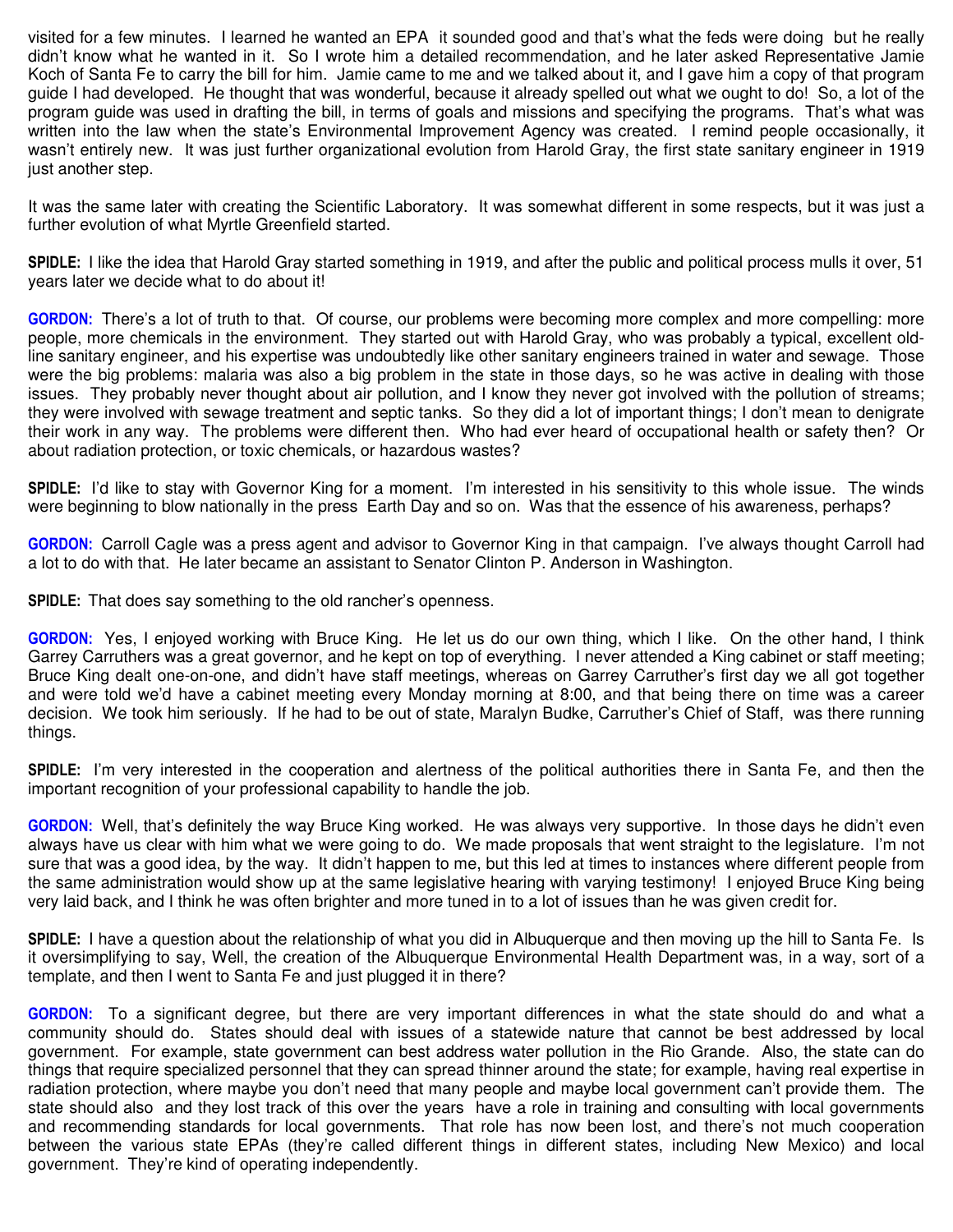**SPIDLE:** What was the relationship, in your mind at least, between what was done in Albuquerque and in Santa Fe, managerially and philosophically?

**GORDON:** Philosophically and managerially there's no doubt that there's lots of similarities. States can better do some things, and local governments can do some things better. Where you have a good local agency, they can do things like food protection best. Milk used to be a problem in Albuquerque, and the city administered a milk sanitation program that included all the dairy farms and processing plants anywhere in the state that shipped into Albuquerque. Perhaps the state should have been more active during those years.

I think we had a good arrangement here in those years, though, because I felt, even when I was in Albuquerque, very close to the state people. I had worked there before, and we didn't have a competitive attitude. In fact, I used to go to Santa Fe almost weekly because we had so many common issues to discuss. That doesn't happen any more either.

**SPIDLE:** As you moved from Albuquerque to Santa Fe with a decade of experience and accomplishments and authority, it was immediately to your advantage that you had a chief executive who was supportive and willing to trust your expertise.

**GORDON:** Yes. Keep in mind that the first Governor I worked under was David Cargo. Dave was then, and still is, pretty unconventional. He liked to hold spontaneous hallway conferences and was very unpredictable. I remember being in his office one morning with John Jasper and the staff director of the Legislative Finance Committee, and they started arguing like a bunch of little kids. It was amazing to me how they were yelling and arguing with each other. I thought, Gosh, why doesn't the Governor have some control over this? (both laugh) But David Cargo was always hard to understand; to hear former UNM President Ferrel Heady's version of what happened on campus during the Vietnam riots, versus Dave Cargo's version it's like two different worlds.

**SPIDLE:** But you did find sufficient support and encouragement there to allow you to think of charging straight ahead.

#### **GORDON:** Oh, yes.

**SPIDLE:** And then with Governor King, the support was more explicit.

**GORDON:** Yes. I never felt there was any lack of support there, even under Cargo. We had an awful lot of leeway in those days to go ahead and do things we thought we ought to do, and with little or no interference.

**SPIDLE:** Because of the political leadership or whatever reasons, you had a lot of latitude to structure your own program and proceed as professionals. Then there's that other branch of government, the legislature. Maybe we can focus on it for a bit, and look at the related questions of money and personnel.

**GORDON:** No, not really. I never felt that I had concerns about legislators or the legislature, once things were approved in law. The key to it is getting various bills passed. Toward the end of my years in Albuquerque I was involved in gaining passage of the state Air Pollution Act. When I transferred back to Santa Fe soon thereafter, we held hearings and developed the regulations with absolutely no interference from the Roundhouse. We went ahead in the same way with water pollution, which I was also involved in. Later we got the state Occupational Health & Safety Act enacted, and we were strictly dealing with the legislature. Once we got it approved there was no pressure on what we did. Health issues were always viewed as, and treated as, professional issues.

**SPIDLE:** And there are obvious reasons why that would be so, but it is nice that, at least at that level, there is recognition that I don't want to appoint my cousin as a water engineer.

**GORDON:** Which has been happening more and more, and not only in New Mexico, but all over the nation. It's been a trend.

**SPIDLE:** There are several interlocking reasons why you were able to exercise your judgment to establish an emphatically professional organization that was, more or less, safe from political intervention and manipulation. One reason, clearly, is your record, your authority, your national credentials. Another reason you were relatively insulated, it seems to me, is you were riding a national wave of interest in Earth Day and such.

**GORDON:** Yes, that was helpful. The public had finally become aroused and concerned following Earth Day, although that happened in 1970, I believe, so we were not quite there in the Cargo years, but were, clearly, in the Bruce King years. Of course the first of these citizen environmental advocates we called them Tang ecologists (instant ecologists) -- sometimes their support was good, but sometimes they were extremists and ridiculous. For example, there was a fellow from Los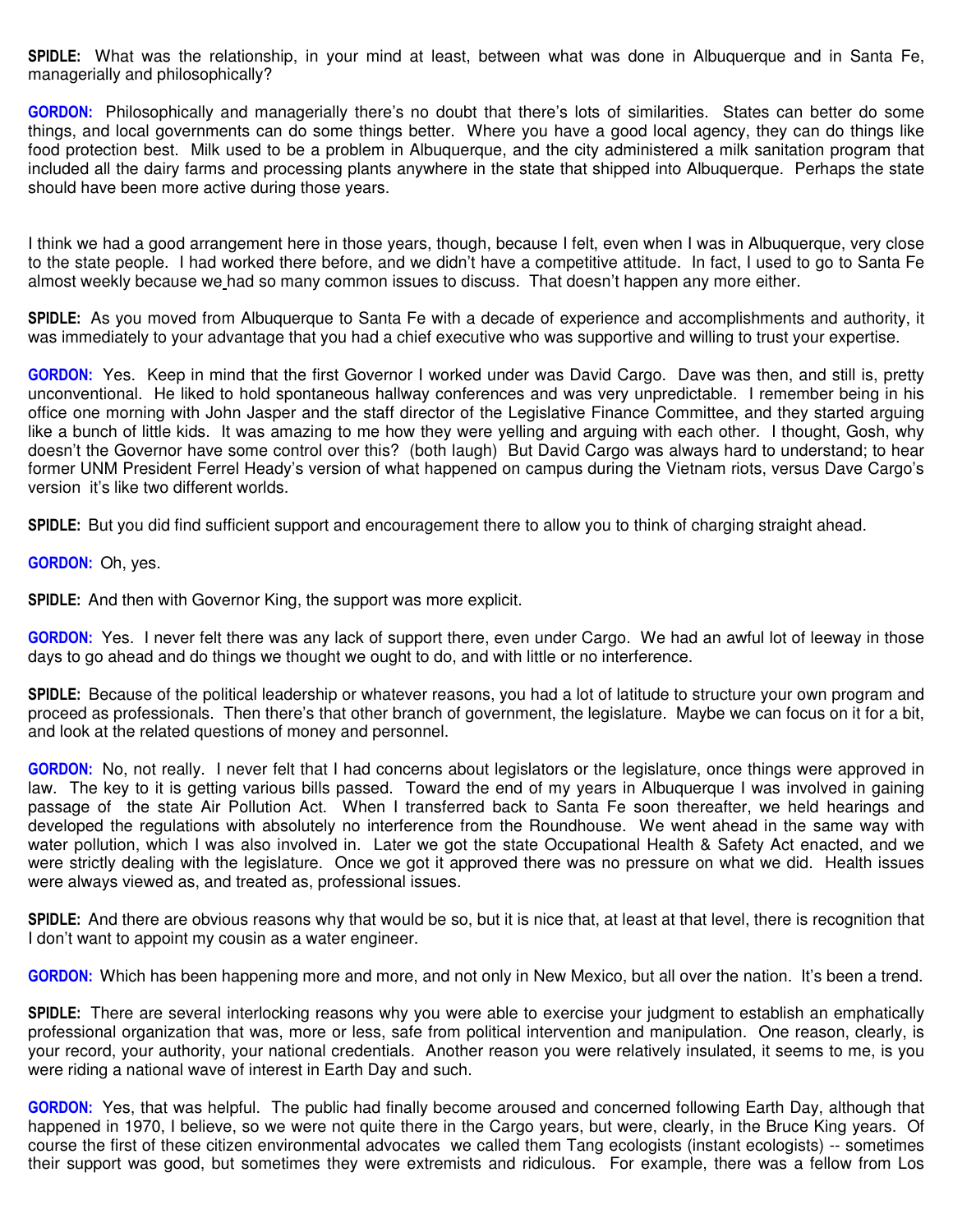Alamos who showed up at a legislative hearing and said he's rather live in a cave with a candle than put up with the Four Corners power plant. That kind of thing didn't help our cause at all.

On the other hand, there were very competent people like John Bartlett, Chair of the New Mexico Citizens for Clean Air and Water. He always was very rational, very scientific, very well prepared, so that he earned the respect of industry as well as the media and public officials. So, it was a mixed bag, but the involvement of citizens activists was something new, a force to be dealt with. There were citizen activists following Earth Day.

**SPIDLE:** I'd like to stay with that issue a moment. In the early years, how would you judge the relationship of what you were trying to do, as a professional, and these environmental support groups?

**GORDON:** I would like to attempt to put it on a continuum to show that, let's say back in the 60's I was on one end of the continuum and the polluting industries were on the other. As years went by, and as things developed, if I were to try to place it on a continuum now, I would find industry closer to the middle, me closer to the middle, and many not allcof the environmental activists on the extreme end.

You know, in the early days, industry was very uncooperative and many of them very polluting, and very powerful. I don't feel that way about industry any more. They've hired their own environmental health personnel, and they've recognized they're going to have to protect the environment. Most industries now, for economic reasons, have become more environmentally sensitive, whether it's a national food chain or Public Service Company of New Mexico.

In my manuscript I describe some of the early classical run-ins we had with Public Service Company of New Mexico and Arizona Public Service Company over air pollution, and with Molycorp over water pollution. They were very difficult to deal with. We'd always end our meetings with We'll see you at the courthouse. That was a lousy way of doing business unless you had no alternative.

**SPIDLE:** Obviously you can see it from their side, too: Who are these damn people trying to tell me how to run my business!? They're naturally going to be resistant.

**GORDON:** Oh, the other one that I mentioned was and it's a classic conflict now was the idea of locating a paper pulp mill near the river north of Albuquerque. They were shocked that anyone would see a problem with that. The city council was ready to construct roads and every other thing they asked for, but they ran into huge numbers of citizen activists and public health professionals who asked questions and demanded strict standards. We developed a standard that was ten times as stringent as they were first willing to meet! They finally agreed to meet the standard. However the attitude of the business community was very different from an earlier time when both the Albuquerque Chamber of Commerce and the Albuquerque Industrial Development Council suggested I should be run out of town on a rail. On the issue of the paper mill, both those groups also opposed the proposed project.

**SPIDLE:** Let's back up before we get too far ahead. We were talking about you and your professional efforts in creating an agency in Santa Fe and the environmentalists who are, maybe, just as often a problem as they are useful supporters.

**GORDON:** In those days some of them were very helpful, and I would, again, mention John Bartlett of Los Alamos, who continues to be very sound, rational and scientific, well-prepared no matter where he goes to testify. Others just shoot from the hip, and will even tell you that, when it comes to a battle, they'll use any information they can find; it has nothing to do with facts. It has more to do with emotion, and they can be very disruptive. And I would say, now in 1999, all these years later that they are more of a problem than a help, and they have also helped gain approval for some measures that have very poor science behind them.

Just this morning I received an email from an associate who's a private consultant in New York state, and he commented on the money we waste on misguided efforts on asbestos control and radon, because of the poor science behind it. et the activists push EPA into it. There's a truism that a program in motion tends to remain in motion in a straight line, unless impeded by an equal and opposite force. These things get started and then, to make it worse, you start getting private industry consultants making their livings dealing with that program or law, thereby adding to the difficulty of exerting an equal and opposite force. We've done some awfully stupid things in the environment as far as having good programs based on good science.

**SPIDLE:** That's very interesting. I'll have to do a little special research, but I certainly want to come back and get your views on asbestos and radon, because here you present those in the context of shaky science and misspent money!

**GORDON:** Absolutely! In fact, there was a survey done by a Washington-based group, seven or eight years ago, of a thousand public health scientists in the country, which concluded that 85% of our money for environmental protection is spent on the wrong priorities.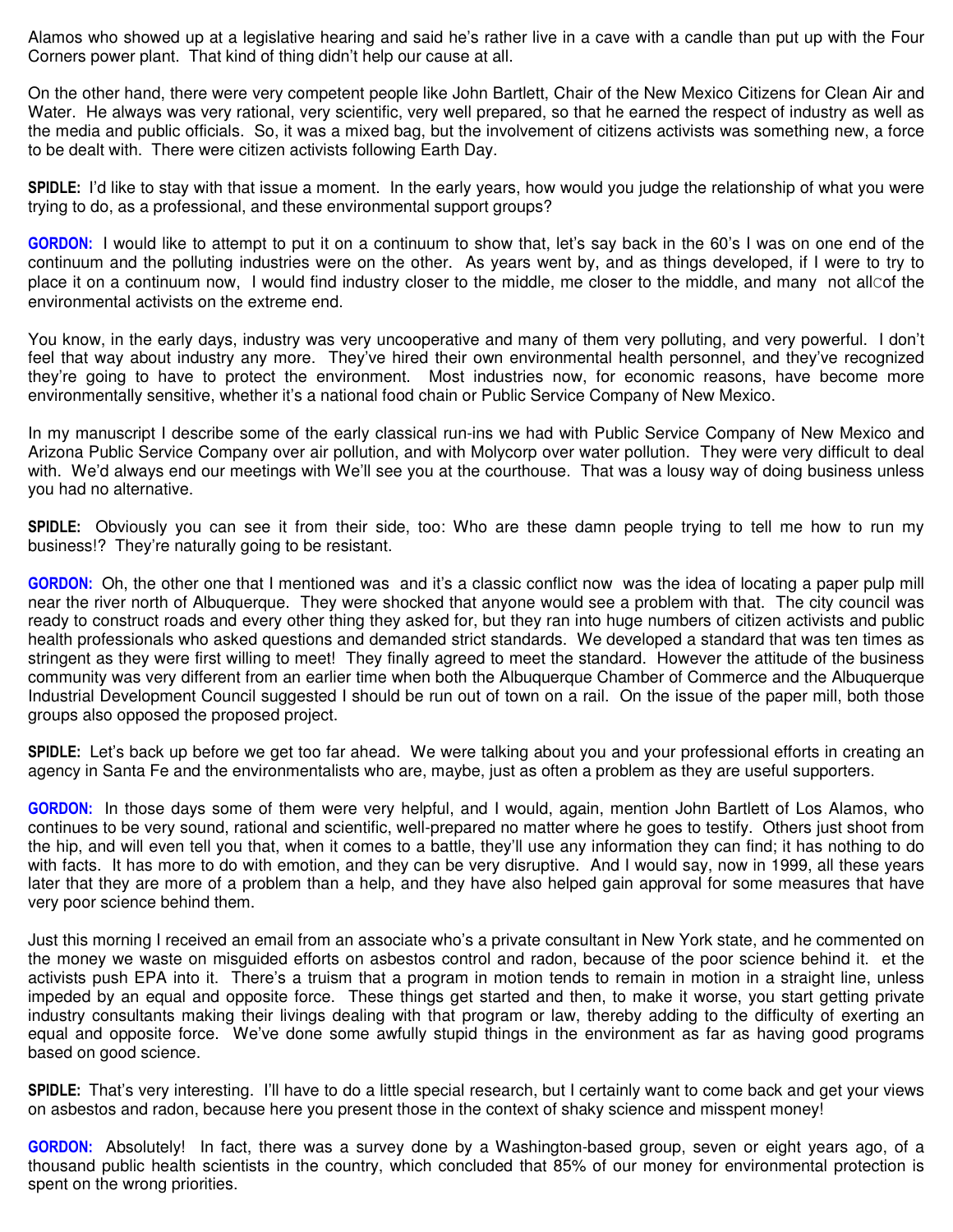**SPIDLE:** Eighty-five percent!! To say 25% would be shocking.

**GORDON:** We do some really dumb things. Initially, we didn't, when we were just doing basic, sound air pollution, water pollution, radiation protection and so forth. But we keep tinkering with it and tightening it up and adding more requirements and more bureaucracy, more paperwork. It really doesn't get much bang for the buck.

**SPIDLE:** That's discouraging.

Let's get back to the environmental groups. You indicated that when the New Mexico Environmental Improvement Agency was created, there was no real input from them, but what was the first issue over which they began to

**GORDON:** Air pollution. We first began hearing from them regarding air pollution issues, and I think that caused the legislators to be very confused, and probably pushed them further toward siding with industry, which came across, in balance, as being the more reasonable and responsible.

**SPIDLE:** Yes. The immediate assumption is that you're going to enlist all this environmental support that's being stirred up, but it's actually, at least as often, counterproductive.

**GORDON:** I've had to learn over the years that these groups do not represent the public. They pretend they do, and the news media pretend they represent the public, but they give some off-the-wall environmental group more space than they do the leading international scientists the Nobel Prize winner or such. It's amazing how much space they'll give them when they often not always, but frequently don't know what they're doing.

When I read these reports right now there's something called the Washington Study Group, and they're always coming out with statements about national environmental issues it's a red flag to me to go look at the basic science before believing them. Then I frequently don't believe them. They have their own agendas, march to their own drummers, and do NOT represent the public.

**SPIDLE:** And the special danger is they compromise the cause they're supposedly supporting.

Let me look at the other end of that spectrum: the so-called bad guys, the polluters (or whatever label you want to use). We already have on the record one element of their resistance -- for the first time, government is really stepping in and trying to interfere with them in areas where they've been free to make their own judgments.

**GORDON:** Yes. In New Mexico we were doing some things in the City of Albuquerque and County of Bernalillo before the State's air act was passed, but we were dealing with sand and gravel operations and open burning, and very basic local problems in those years. But, we weren't really having to cross swords with major industries like mining and energy, which was different. Previously, they had not had to deal with government in that respect.

**SPIDLE:** Well, they're powerful in the sense that they're large, important economic agencies. How tangibly did you feel their power? Would you get direct communications?

**GORDON:** Oh, yes, sure. I got to know all their leading lobbyists very well, from oil and gas, mining, milling, timber, cattle growers, farm bureau, telephone company; you name it. They were a very powerful group and they all had good, wellrespected lobbyists in Santa Fe, who'd been there for years. It's hard to get someone from the east side to do something that Fred Moxey, the Executive Director of the Oil and Gas Association didn't like, or that Bill Saffold of Kennecott Copper didn't like, or Peg Parsons with the Homebuilders didn't like. The expression was, We can't live with this. So if you could deal with them and finally get them to show up and say, Well, we've met and now we can live with it, then you could get it approved by the Legislature. Those are very powerful highly-respected people.

**SPIDLE:** Within that group, were there any particular industries you felt were especially recalcitrant?

**GORDON:** Probably in the early days the power companies were the major ones. They were the ones that were going to be affected the most, and they were some of the most obvious and the most powerful. We found, over the years, that Arizona Public Service Company, which had a major holding in the Four Corners Power Plant, was the most Neanderthal-minded group to deal with. The Public Service Company of New Mexico, under the then-leadership of Jerry Geist, started evolving rapidly, and we got to the point where we could actually deal with PNM. And when we would meet with PNM, we didn't always agree, but we knew where we stood. If Jerry or his representatives finally said something, we knew we could count on it. We didn't need it on paper. They were people of their word, and if they said, We'll do that. We'll agree with you. We'll meet this standard or whatever, we felt we could rely on that.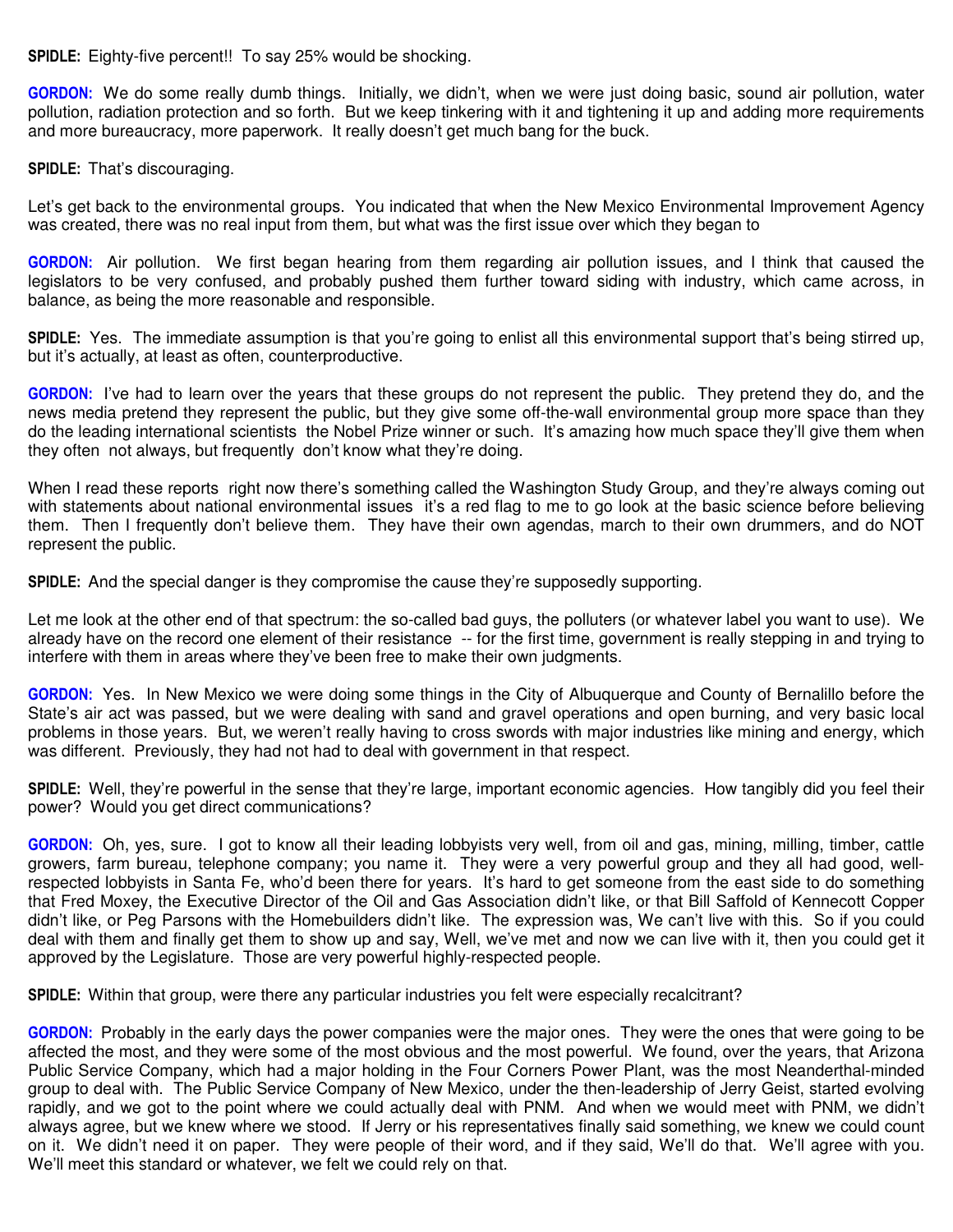**SPIDLE:** In a way it's a testimony to the effectiveness of the American political process that over the years you're able to drag the polluter groups toward the center and also even maybe the hardest most constructive elements.

**GORDON:** Yes, and there are a lot of constructive elements. It's a mixed bag when it comes to the citizen groups. Some of the worst these days, in my opinion, are, for example, this group called CARD in Santa Fe, which I've never had any dealings with Citizens Against Radioactive Dumping which was one of the forces that held up the opening of WIPP for years. And all they're really after is preventing the nuclear fuel cycle, so they will attack it at any point they can. And they'll admit it! And if that point happens to be transportation or containers or WIPP I am writing a paper to present in a couple of weeks in Chicago in which I am relating some of my early-day experiences as a commissioned officer in the U.S. Public Health Service, monitoring fall-out from nuclear testing in Nevada, to turning swords into plowshares at Project Gnome near Carlsbad, NM. Now we need to get the public to support irradiation of foodstuffs. That would be a major public health advantage and would reduce the number of cases of food-borne illnesses in this country by thousands every year, plus increasing the shelf-life of many types of foods, reducing spoilage, etc. It's just another thing we have to keep fighting for, but there are groups opposing it all the way.

**SPIDLE:** Yes, it's just an emotional reaction: You're going to do WHAT to our food?! You're going to irradiate it?! We've talked about how, locally, there are elements of the national environmental movement that are a two-edged sword in terms of what you were trying to do, and if the opposite end of the spectrum the polluters I gather, were easier to deal with

**GORDON:** Well, not initially. We had some real knock-down, drag-outs with these groups when we first started meeting with them, and we were miles apart in our expectations and what we were recommending as standards. So, looking at it on a continuum basis, I was undoubtedly closer to what the then-activists were. Over the years, a lot of things have changed. Industry's attitude has changed remarkably, and there are some sound activist groups as well as some that are still out on the fringes making a lot of noise and really creating problems.

**SPIDLE:** Two other dimensions of this whole general subject that I want to get on the record today, and then go on to a discussion of the Laboratory next.

First, and as a New Mexico state employee via the universities system, I'm always conscious of this: it seems to me we never have enough money or personnel to do what we want to do, and I know you couldn't have had everything you wanted. But I gather that this was not a major limit to you as you tried to set up that agency.

**GORDON:** No, I never felt it was a major factor. For the most part, I thought the professional personnel accomplished the things we were assigned to do. There were a few things I wrote into the original law that were never funded. One of them was environmental chemicals, and I finally decided to ask the legislature to take it out a few years later because we had a responsibility but zero budget for it. I felt that we were going to get in trouble on that. Now, since then, pieces of the toxic chemicals problem have been included under community right-to-know, hazardous waste management, and other legal approaches.

But I thought we had enough people. I mentioned in my manuscript an amusing sidelight: The budget analyst for the Legislative Finance Committee, Waldo Anton, had been the fiscal officer for the old Department of Public Health in the 50's, so I knew him pretty well. When we got together we discussed the budget for the Environmental Improvement Agency and how it related to what we were already spending for the Environmental Services Division and what we should change, Waldo made a mathematical error that allowed us to hire another twenty or so additional personnel right off the bat! He had put an extra \$300,000 in, which doesn't sound like a lot today, but it was big bucks then. Since it wasn't my mistake, I never tried to correct it during the legislative process, so we were able to hire additional personnel.

**SPIDLE:** It's interesting that you always felt you had at least sufficient funds to meet your responsibilities in the agency. How, legally and structurally, did you insulate your personnel from the political process? Was there a Hatch Act or something similar?

**GORDON:** The way the law was set up, I was the only exempt employee in the environmental health part of the Health and Social Services Department I can talk about the public health part, too, if you'd be interested until the cabinet-level system of government was formed when Jerry Apodaca was governor. Until then, there were only a few exempt employees. For example, the Executive Director of the State Health and Social Services Department Dick Heim was an exempt employee. I was an exempt employee. But other personnel in the Environmental Improvement Agency were not exempt, so that was not an issue.

When the cabinet-level system of government was created and it was very specific about titles it provided that the Cabinet Secretaries, and later the Deputy Secretaries that were authorized through the state personnel office, were exempt employees and the law specified that each Division would have a Director who would be an exempt employee. So that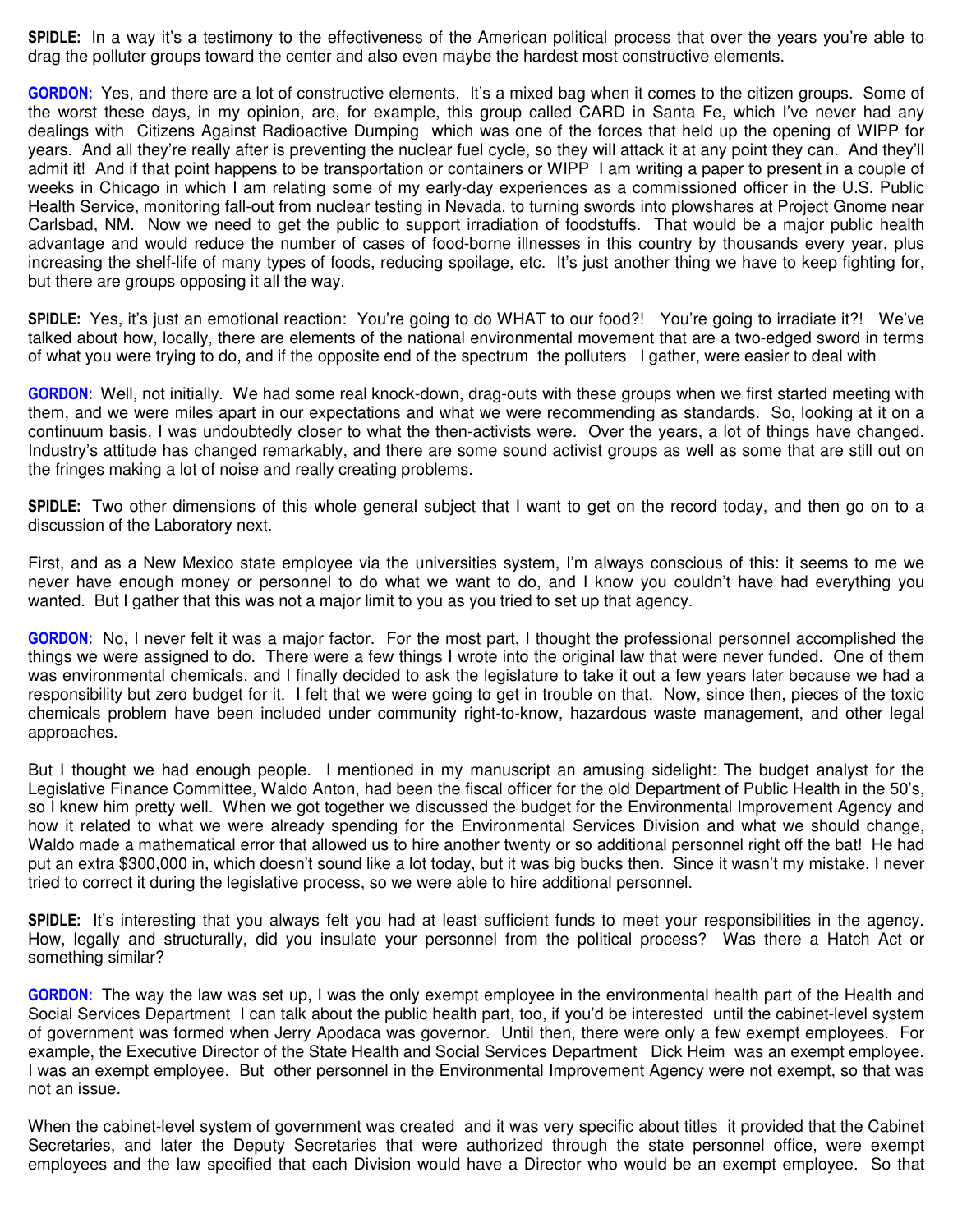increased the number of exempt or political appointees. Over the years, appointees have been both professional and political.

**SPIDLE:** But in terms of the legislation creating the Agency, it specifies who's exempt, and by implication everyone else is not.

**GORDON:** That's correct. Different governors have handled this in different ways. When Toney Anaya was governor, every position vacancy came across some desk in his office, even if it was at one of the state hospitals, so he got deeply involved in trying to politicize the whole process. It may appear that you could completely insulate personnel via the law, but realistically, if the governor wants to play games with the system, it can be done.

**SPIDLE:** The second and last general area I'd like you to consider is the relationship between what you were trying to do here in New Mexico in the late 60's and early 70's and the federal authorities. The notion that They did this in Washington and we have to follow their lead and develop something here in New Mexico is clearly erroneous in this case.

**GORDON:** Yes. I think it's probably safe to say that from very early days probably starting with the District Health Act in 1935 and up to today -- we have, in many ways, been ahead. There are some things other states do, particularly in other health programs that we never have been budgeted to do, but the things we do I think we do quite well. I think we were clearly ahead of the game on environmental health.

**SPIDLE:** As you tried to set up this agency in New Mexico and develop programs, how would you characterize the relationship monetarily, programmatically between what you're doing here in New Mexico and Washington?

**GORDON:** We probably had a better relationship with EPA when it was first created than they do now, for one simple reason. When the programs were in the Public Health Service, all the leaders of the programs were public health professionals, and we knew them all on a first-name basis, so if I wanted to call up the head of the agency I'd get on the phone and do so. When EPA was created, I couldn't get through to the Administrator. I tried on occasion. We had to deal with various underlings, but for the first few years of the EPA, a lot of their key staff were Public Health Service commissioned officers, transferred to EPA. They gradually retired or transferred back to some other program in the Public Health Service, so at this point it's very difficult to find anyone with any sort of a public health pedigree at EPA. EPA is still a public health agency, doing administering public health programs. But it's very difficult to find anyone with, say, a graduate or doctoral degree in public health; there are very few of them.

**SPIDLE:** Instead they're MBA's.

**GORDON:** Yes, and lots of attorneys. By the way, they all have their place. I don't think just public health professionals should run everything about health. We must rely on all sorts of disciplines and professions, but we do need a cadre of people who understand public health itself as a core body of knowledge. So, over the years EPA personnel gradually turned over from the first administrator, Bill Ruckelshaus, until today every EPA Administrator has been an attorney. And, regrettably, the national public health establishment and I continue to be a voice in the wilderness on this has taken the attitude that, Well, that's not in the Public Health Service; that's not public health. That's just not true at all!

Even the schools of public health, which I still work with, have largely stopped training people for roles like EPA. And if you go to an Executive Board meeting of the American Public Health Association, they want to talk about what's happening in the various important programs at CDC and other components of the Public Health Service, but seldom do they discuss the EPA budget or policies. The public health establishment is pretty much opting out of it, and we haven't had a cadre of public health professionals in EPA.

**SPIDLE:** I wonder if in other states the experience is the same; that because there a kind of common paternity in the U.S. Public Health Service, the early years of the EPA were different.

**GORDON:** Yes. And in New Mexico -- and this is something I'm very proud of, and it's history in the early years, at one point when my title in the merit system was Administrator for Health and Environmental Programs, my working title' was State Health Officer, because that's what was used in other states. I had personnel as Director of the Environmental Improvement Division who had an MPH; the Deputy Director had an MPH; every Division Director and District Manager had an MPH or closely related public health degree. It was clearly a public health agency. Today there are only one or two public health professionals in the districts, but none among the leadership in Santa Fe. They're all scientists: geologists or something, but they don't have the public health perspective that's really needed in that agency. And it shows in what they do.

**SPIDLE:** I would think that would be easy to document. But, having demonstrated it, what conclusions would you draw? But it's a very important shift.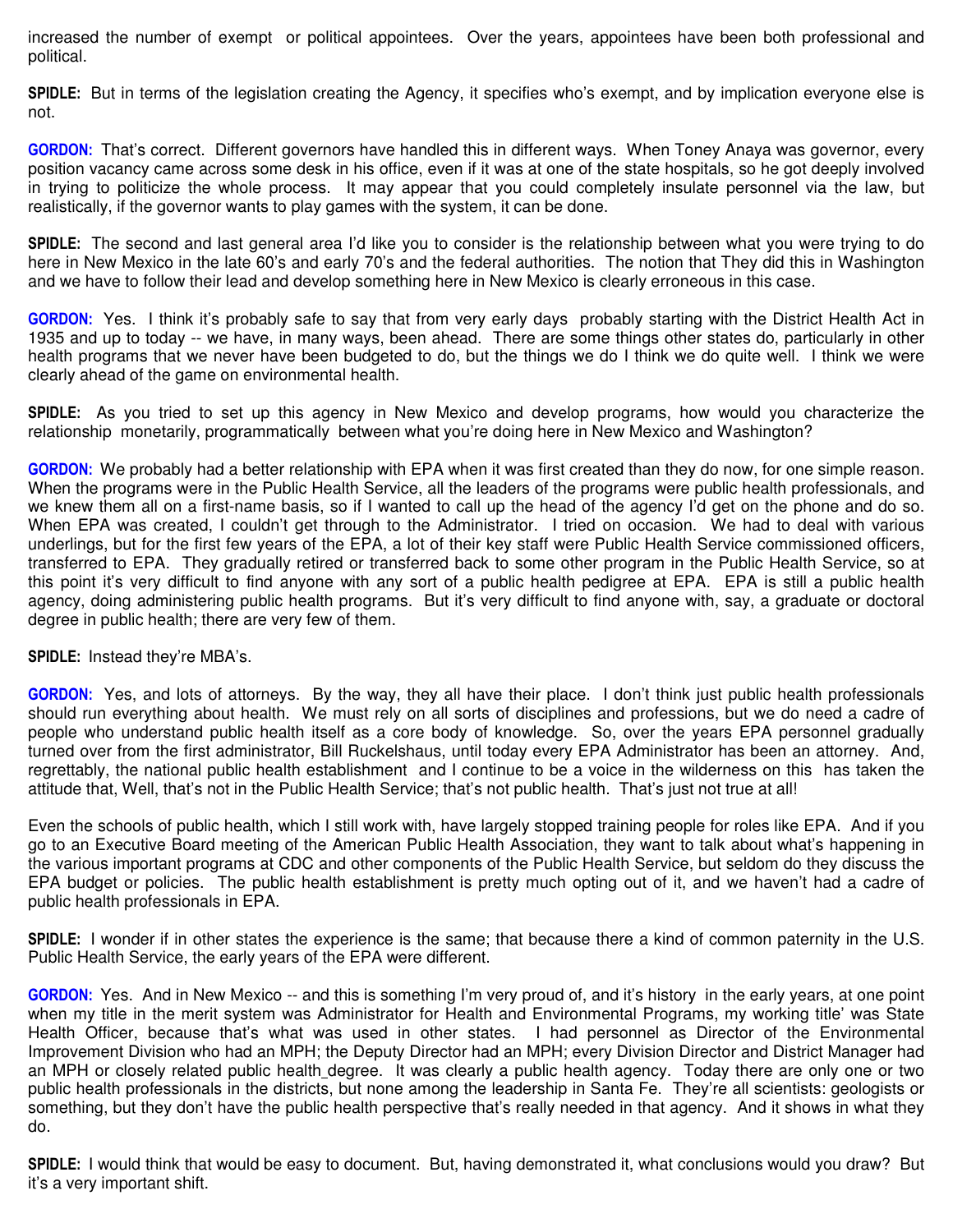**GORDON:** Yes, it could be done. When you consider that all the laws and regulations are public health laws and regulations, they have to be justified on a public health basis, and if you go to court, you have to present your evidence on a public health basis. It shows they have a real weakness, because public health is what air pollution and water pollution and other environmental health programs are all about. There are other aspects to environmental health; I don't mean to denigrate the recreational and wildlife and other ecological aspects. Those are important, too, but personnel without public health training usually do not understand the public health aspects.

**SPIDLE:** In this birth period you would characterize the relationship between New Mexico authorities and the people in Washington as positive and constructive?

**GORDON:** Yes.

**SPIDLE:** It's certainly not a matter of their showing us what to do.

**GORDON:** It became more and more that way over the years, to the point that the feds wanted to work on the states instead of with the states. I think that's the picture as I view it today.

**SPIDLE:** Yes, that's a better characterization. What I was getting at was, Where is the real [sic] tending to shift toward Washington.

**GORDON:** Regrettably, yes, and it's too frequently done as I coined the phrase years ago by some technocrat sitting in a cubicle overlooking the Potomac who doesn't have the slightest idea what it's like in New Mexico, and we get stuck with some of the things they dream up and later get included in some regulation, requirement or law.

**SPIDLE:** I think we've reached the issue of the establishment of the state laboratories, and have begun, at least, to look at the unified laboratory system. That's where I'd like to begin today.

**GORDON:** That was one of the issues in my second stint in Santa Fe that is worth discussion. As you know, we'd had the existing public health laboratories and organization since 1919 and, as I understood it, the lab that was on the UNM main campus was built about 1937. I started having very serious concerns about the quality and quantity of the work after Miss Greenfield retired, particularly the quality and quantity of chemistry work, which was somewhat new to public health laboratories. Public health, until after World War II, had been more microbiological than chemical, so in a way it was understandable. But there were also glaring problems in the actual proficiency and funding for the lab.

When we got the Environmental Improvement Agency created in 1971, we obtained a little additional budget to develop what we called an Environmental Chemicals Laboratory, ostensibly to do better work on the concern sometimes misplaced concern, but concern nevertheless about mercury in fish in some of the state's reservoirs. We didn't have enough money to start a lab, so my brother Ladd Gordon, who was then Director of the Game and Fish Department, had some unused space in a Game & Fish Department warehouse on Cerrillos Road in Santa Fe, where we set up a small Environmental Chemicals Laboratory. It worked fairly well for a limited number of analyses; we didn't have much equipment and, chemistry, particularly, requires millions of dollars worth of sophisticated analytical equipment.

#### **SPIDLE:** You were just ignoring the state laboratory

**GORDON:** Well, we started ignoring them on chemistry, not other things. We didn't have any choice on other things, though we still had concerns. On the other hand, they were operating in a cramped, vermin-ridden, rodent-infested building and the organization was understaffed and under-funded.

# **SPIDLE:** And very poorly lead.

**GORDON:** Well, yes. Dan Johnson was a fine microbiologist, but not much of a manager. Anyway, a little later I was visiting with my friend Bud Ervin, City of Albuquerque Director of Property Management. Bud had been Assistant City Manager when I had been with the City (Albuquerque) before, and I'd gone to school with him. We worked out an agreement whereby we would enlarge the state Environmental Chemicals Laboratory and call it an environmental laboratory, and the City would furnish the utilities and an old barracks building at Montessa Park (where part of the City jails are now). So we moved the environmental laboratory to Montessa Park, acquired additional equipment and personnel, and it was functioning pretty well.

Then in 1973, I think, I made a proposal to Dick Heim, Executive Director of the Health and Social Services Department, which is in writing in my manuscript, and he approved it and I took it to Fred Muniz, the Chief Budget Officer for Governor King. Governor King asked Representative Jamie Koch of Santa Fe introduced the bill to build a new, modern,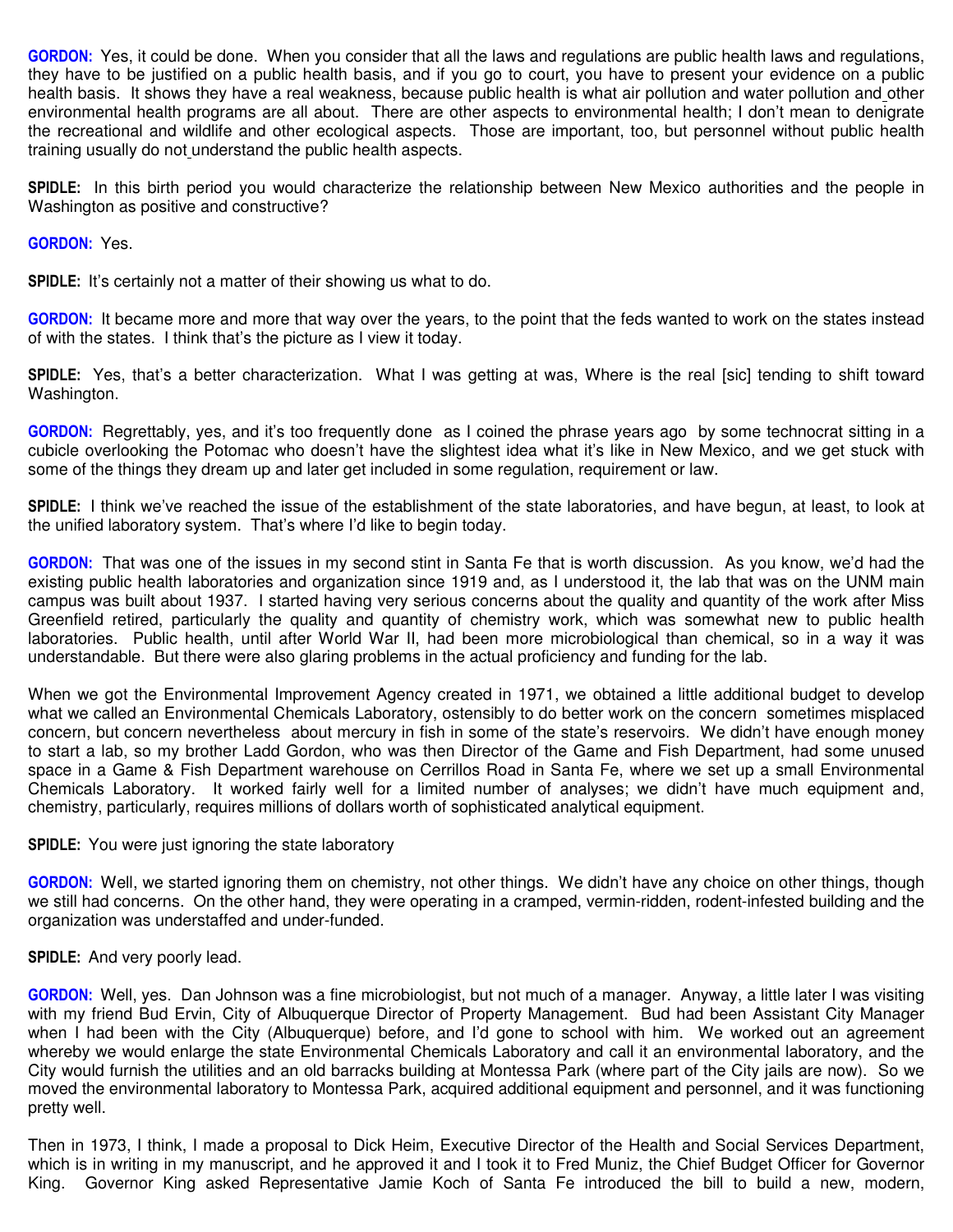comprehensive and I chose to call it scientific laboratory on the UNM campus. I obtained permission from the Campus Planning Committee and the Board of Regents to locate it where it currently is. The bill wasn't very popular during the legislative session, and at one point Fred Muniz advised me that they wanted to drop the idea, and they'd support it more strongly in the following session of the legislature. I didn't drop it.

In the interim, Jim Weston, the Chief Medical Examiner, had contacted me and we had worked out an arrangement where we would ask for enough money for a laboratory that would meet his needs as well as the health and environmental part of it. He used to call it the Tri-Agency Lab or something of the sort, although it was never officially called that. So I took the bill to the Legislature, and one night in the Senate Finance Committee it was given a do not pass.' I was very frustrated as I drove home, after midnight, back to Albuquerque. It wasn't really my job I wasn't the laboratory director -- but I was the only one taking an interest in it. I got up very early the next morning I was probably back in Santa Fe by 7:00 and contacted Jamie Koch, and got him to re-introduce the bill in the House. It went through, but we'd asked for \$5 million and by the time it got out of the legislative process, it was only \$2.5 million.

Then, during the construction phase, the Department of Finance and Administration (DFA) had a Property Control Manager who let the construction project get completely out of hand, and the architect also let it get out of hand, and there were huge cost overruns. Strangely enough, the cost overruns became my problem rather than DFA's, so I had to return to the Legislature, and it certainly wasn't popular for a project to have had a major cost overrun. The incomplete facility was just sitting there, and sometimes I was tempted to say, Well, the hell with it. Let it just sit there. But I finally got it back before the Legislature. I remember one specific meeting when Senator Aubrey Dunn a really great guy thoroughly raked us over the coals, and then called a recess. Aubrey came up to me in the hallway --- he was quite a bit larger than I --- and put his arm around me, saying, Larry, what do you really have to have? So he played his political game for the media, and we went back in the hearing room and obtained approval for enough money to complete the construction.

Even then, there were some design problems that required that I return to the Legislature a third time for additional funds! The ventilation system wasn't designed properly for a complex, modern laboratory. But, we finally got it built. Dave Farrell and Dick Heim reallocated enough money from the Health and Social Services Department budget to purchase some modern chemistry equipment. We got a gas chromatograph mass spectrometer which was practically unheard of in state labs at that time.

The reason I had wanted to call it a scientific laboratory was that I had also organized it so that services would be available to other agencies on a cost-reimbursement we called it cost per relative unit basis. We had all our laboratory work divided up into how many units it cost and how expensive they were. So we made the lab available to various official agencies. It was, and is still, used by forty or fifty other agencies around the state. It is truly a comprehensive laboratory, as far as I know, still the only comprehensive state laboratory in the United States.

Somewhat separate, but in the same building, was the Medical Examiner's component. Later, after I left, the New Mexico Department of Agriculture Veterinary Diagnostic Service set up a lab in the building, too. I understand there was to be discussion in the last Legislature, that the Department of Agriculture was willing to turn their operation over to the Scientific Laboratory people NMDA would still get the service but they apparently were willing to let the management and direction of be provided by the Scientific Laboratory.

Sometime after I got the laboratory approved, I decided, even though I was not a laboratory scientist, that I wanted to be Laboratory Director so I could organize it. I asked Dick Heim to appoint me to that position, which he did. Dick then promoted Aaron Bond to replace me as Director of the Environmental Improvement Agency. I spent the next three years organizing and orienting the Laboratory in accordance with the mission I foresaw for it. It's now one of the finer laboratories in the nation. I never told the legislators this, but after we finally got it properly funded, it was really better staffed and equipped than most other labs in the country.

When I first looked at the budget for the Public Health Laboratory that was merged into the Scientific Laboratory, I think Dan Johnson had a budget of \$250 per year for travel in-state and out-of-state. You can use that much going to weekly staff meetings in Santa Fe! So there were a lot of problems that had to be rectified.

**SPIDLE:** Again, why the careful selection of the name Scientific Laboratory?'' Just to emphasize the size and inclusiveness?

**GORDON:** Yes, and to make it a little out of the ordinary and a little out of politics. Some people still call it the Public Health Laboratory, but it isn't. There's no other organization like it in the country. It serves all kinds of agencies: the Forest Service, the Game & Fish Department, some of the Indian tribes, the Indian Health Service, Planned Parenthood.

**SPIDLE:** Approximately what percentage of its work would you say is public health work?

**GORDON:** The last time I had figures and I think it's still the same it was about 45% environmental health and 45% other public health. The remainder is service for other types of agencies.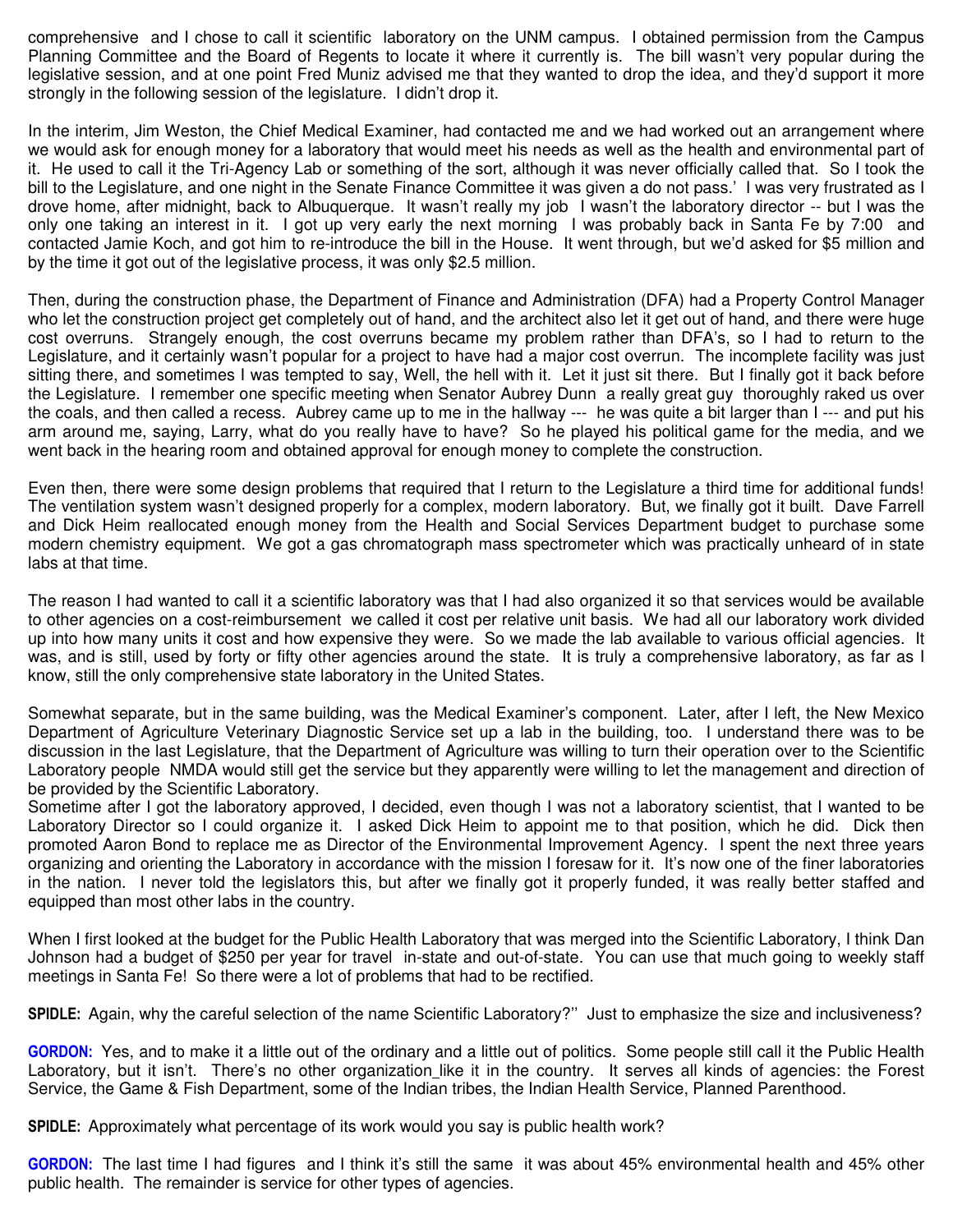**SPIDLE:** So the public health component is still the major

**GORDON:** If you include environmental health, which you really should for a total definition, even though the agencies are separate. That's the proper way to look at it: about 90% of their workload is public health in the broad sense of the term.

**SPIDLE:** I was thinking of the insulating cachet of scientific laboratory.'

**GORDON:** I had that in mind, too. However, when Gary Johnson became governor, he fired such professionals as the State Epidemiologist, the State Laboratory Director, and quite a few others of that ilk, and a lot of us wrote letters and he finally rehired all of them. But he viewed them all, just because they were exempt employees, as though they were political hacks!

**SPIDLE:** Ah, patronage positions!

**GORDON:** Most of those certainly in the areas I was familiar with and interested in regained their positions. It's a problem: you want an agency to have high organizational standards and visibility, but when you do that, typically, an exempt position goes with it!

**SPIDLE:** I'm not clear on the way OMI fits in the establishment.

**GORDON:** As we had originally visualized it, the OMI operation was to be in a separate part of the building, and we were going to do all of the toxicology for them and they were going to do certain other things. I believe, over the years, they are they're doing their own toxicology now. They've enlarged considerably, and they also built a tunnel under the parking lot to better connect OMI with the medical school (for transferring cadavers, etc.) It's a first class operation, but I don't think it ever achieved quite the amalgamation of laboratory work that I had envisioned.

**SPIDLE:** Yes. our notion was, This is another user.

**GORDON:** Well, there're still a few problems. The Agriculture Department in Las Cruces still operates an agricultural laboratory, and that frequently creates problems. A few personnel in the Environment Department have occasionally gone to the Agriculture Department for analytical work instead of the Scientific Laboratory. When you look at it on a cost-perrelative-unit basis, the more work you can have done in the Scientific Laboratory, the lower the cost-per-relative-unit. I wrote to Governor Johnson and his chief deputy, Lou Gallegos, just after Johnson took office, and pointed out that there were some serious relationship problems between the Laboratory and the Public Health Division, the Environmental Improvement Agency, the Albuquerque Environmental Health Department, and the Department of Agriculture; there are a few other problems relating to relationships of these agencies with the State Epidemiologist. I offered to do some work for them, pro bono, to develop the necessary policies, because equals cannot coordinate equals, and you're not going to find one cabinet secretary coordinating another unless the Governor instructs them to do so or issues an executive order.

Lou Gallegos told me he wanted me to do this, but that's been four years or so, and it hasn't happened. They still have problems because of a lack of coordination.

**SPIDLE:** There are several other aspects of this that interest me. I don't know this I'm just guessing but the building in 1937 of the State Public Health Laboratory over there, cheek by jowl with the UNM Chemistry and Biology Departments, was clearly no accident, and was meant to suggest some close cooperation. I don't hear you being involved in those academic disciplines at all.

**GORDON:** Didn't happen. I was a biology major and chemistry minor there, and even had some classes in that building, and two of the faculty members Howard Dittmer, Professor of Biology, and Martin Fleck had their offices in that building. The Laboratory didn't occupy much of the building! I think a lot of it was utilized by UNM, but I never heard, as a student, a graduate, or a graduate assistant, of any coordination with Biology or Chemistry at all. I think I would have known if any such coordination had been happening in those days.

**SPIDLE:** Well, in the early 1970's you obviously coordinated with the UNM Board of Regents on the issues of space and location, but with no specific involvement of the Chemistry Department or

**GORDON:** No. There has been some joint effort, which I can't specify, in some research and some use of graduate students. You know, a laboratory like that would operate more efficiently, if they ever had to, on a shift basis: 24 hours a day or two shifts, at least because all that expensive equipment stays there all the time.

**SPIDLE:** Sure. There are also political dimensions of the centralization of all that here in Albuquerque. I think you alluded to that in your manuscript.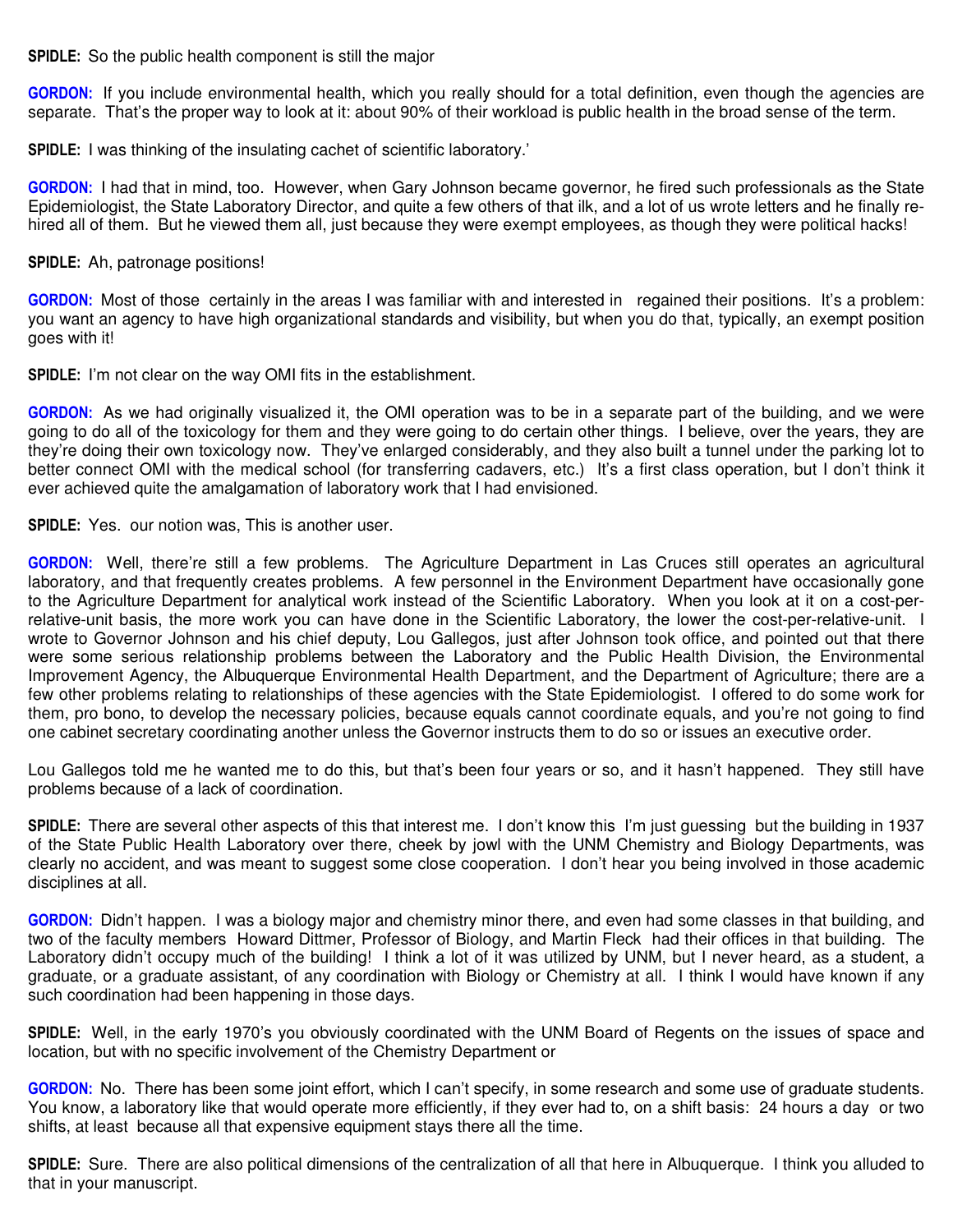**GORDON:** Well, when I was a sanitarian in Silver City, Dr. John C. Mitchell hired my wife who was well-qualified as a laboratory technologist to run all the milk and food samples for that district of the state, and there was a small laboratory in that health office. Later on, probably during Dr. Leland's tenure, arrangements were made with the county commissioners in Curry and San Juan Counties to set up branch laboratories. That was a great idea at the time; transportation was different, and some of the problems were different. For example, there were large numbers of dairy farms in both those areas there aren't as many now so it was a logical move. But by the time we organized the Scientific Laboratory in Albuquerque there were a number of good reasons, in terms of quality control, supervision, cost & efficiency, why we didn't need those labs. The one at Clovis had a better purpose than the one in San Juan County. I spoke with David King, Director of State Planning and a nephew of Governor King. David always said the only difference between him and Bruce King was that he didn't have a certificate of election, but he had a lot of authority.

**GORDON:** Following David King's verbal approval, I announced plans to close the San Juan branch laboratory, and the sky fell in with pressure from the Four Corners Regional Commission, the Indian Health Service, the Navajo Tribe, the County Commission; you name it! Not as much because of the service they were getting, but because the lab had two jobs in it, and this became an economic issue! One of the employees, Laurel Christiansen, was the daughter of a County Commissioner, so that had a lot to do with it. The result was that when it exploded in my face, Bruce King said, I never told Larry he could do that! On the whole I had a great relationship with Bruce King, but that time he was just reacting to political pressure.

**SPIDLE:** Well, I'd intended to do it in some context, but maybe this is a natural one: I'm firmly persuaded and convinced that your essential identification has been that of a professional, as opposed to a politician-administrator or such. But you've obviously had to deal with all varieties of politicians, and it seems to me that, with the solitary exception of Bruce King, you've had better relationships with the Republican administrations of the state even the Albuquerque Republicans.

**GORDON:** I guess I don't think of it that way. Maybe I could go back and count on my fingers and come to that conclusion. I guess I had a good relationship with Dave Cargo, except you could never figure out what he was going to do next. So I don't know what you'd call any relationship with Cargo: good, bad or indifferent.

# **SPIDLE:** What about Anaya? Apodaca?

**GORDON:** Governor Apodaca was a real problem. He was not supportive of any sort of professionalism, and I'll be glad to go into that if you wish. Later on I guess I had a crystal ball following the primary election when Toney Anaya became governor in the fall. He invited me to have breakfast with him at the Inn of Loretto in Santa Fe, and we had a good talk. He indicated he wanted me to be Cabinet Secretary for Health and Environment. After the fall election, Governor elect Anaya had a staff member contact me for an interview. I asked Anaya a few questions and he asked me a few, and I decided it wasn't a fit. He probably decided the same thing. For example, I was then immediate past-president of the American Public Health Association and still had a lot of national duties, and when I asked him whether I could continue those, he said No. I asked if I could continue having an adjunct appointment in the UNM School of Public Administration, and he said, No.

Then he asked me what I thought about affirmative action, and I told him I'd always practiced it and was proud of it, and that I believed in hiring the best candidate, no matter what their ethnicity or sex. He said he didn't agree with that position, that he wanted to make up for centuries of neglect and discrimination. So, it was clear that we weren't a fit. About that time my former protégé and friend, Pat Kneafsey, who was then Director of the Albuquerque Environmental Health Department, called and said he was going to retire. I've outlived all my protégés (both laugh). So I went back with the City for a second stint as Director of Environmental Health. But during the period that Toney Anaya was governor, I think there were seven Secretaries of Health and Environment, about sixteen directors of behavioral health, twelve or fourteen directors of health planning, four of five directors of the Environmental Improvement Division, several directors of public health. It was just a revolving door, and I would've been just another of those going out that door, had I not been lucky and gotten out of state government during Anaya's tenure.

**SPIDLE:** So it's not so much a matter of party labels so much as it is individuals.

**GORDON:** I think so.

**SPIDLE:** Although the suggestion could be made that the Democrats you've had to deal with, at least Apodaca, Anaya, and to a smaller degree, Bruce King have been more politically engaged in the department.

**GORDON:** Oh, yes. They wanted to have a lot to say about whom to hire and fire. One time I'd fired a guy from down around Lordsburg whose father was on the State Highway Commission, and Governor Bruce King called me, Larry, why'd you want to get rid of that ol' boy? and I told him, and he said, OK, I just wanted to know. When Garrey Carruthers became governor and had appointed me a cabinet secretary, he told me, There are two people I would like you to consider, and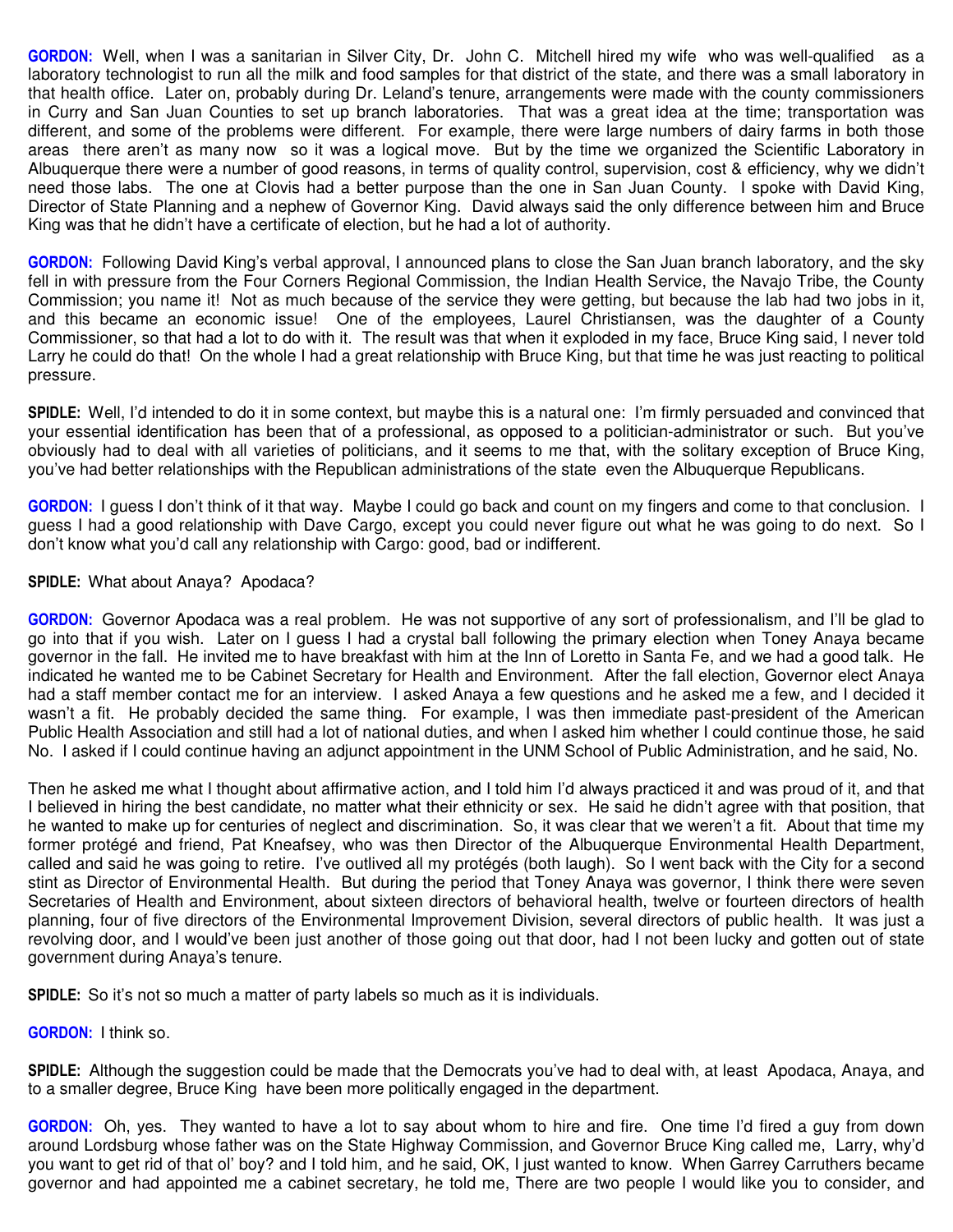when a governor says that, I figure it means hire them, not consider them. Both individuals later caused Governor Carruthers all sorts of problems. But I figured, two people out of 3,500 employees isn't all that bad, because a number of the employees were exempt, and subject to the approval of the Governor.

**SPIDLE:** You can be pure as the driven snow and retired!

**GORDON:** The governor wasn't adamant, but I got his message.

Regarding one of them, named Jones, the Governor finally told me, Don't ever let that guy come in my office again, Larry. (both laugh) Another one, Carla Muth, was good, but she'd previously made a number of enemies among the legislators. She made a lot of headlines. She did accomplish a lot! She had guts and backbone, and got rid of some administrators in several state institutions who were entrenched and incompetent. She had the ability to do it, and I don't know how many people would have but by the time she was nominated for Cabinet Secretary following my retirement, the Senate refused to confirm her. Governor Carruthers then appointed his Chief of Staff, Maralyn Budke, as Acting Secretary for a period of time. Carla Muth accomplished some things citizens of the state should be thankful for.

**SPIDLE:** I'm trying to think of three Democratic governors over your tenure: King, Apodaca and Anaya; and Cargo. There's not another Republican until Carruthers.

**GORDON:** As far as being knowledgeable, sound, and knowing-what's-going-on, there's no doubt in my mind that Carruthers was head and shoulders above the others. I had some problems with him this was the last time I was in Santa Fe, so we're getting out of sequence here. I was having some serious ideological problems with him, so I went to Maralyn Budke and said, I'm having these problems, and I'm not the governor, so somebody's got to go, and it's not going to be the governor. She said, Well, Larry, I forget the word she used; something like, he learns very easily. She suggested I make and appointment and discuss our differences. Governor Carruthers suggested we meet at the Governor's Residence. We visited most of an afternoon about different public health issues. We had distinct differences on such topics as requiring motorcycle helmets, trying to cut down on smoking, accident prevention measures and other issues, which, as a Republican, he felt were interfering with people's lives too much. But he came around on many issues enough that I felt comfortable with it.

**SPIDLE:** I noticed in reading your manuscript that you clearly felt comfortable and able to work professionally without significant political concern with both King and Carruthers, but the experience was radically different with Apodaca. And, you might as well throw in Ken Schultz in terms of the same kind of structural problem.

**GORDON:** Well, as I remember the sequence, Apodaca got rid of Dick Heim, and then brought in Fernando E. C de Baca, who was a Republican. And I don't care about party labels, I'm just describing him. He had been in the President's office at the Old Executive Office building as one of dozens or hundreds of presidential assistants, and I never could figure out why Apodaca hired him. He was a real problem for everyone. One time Pete Domenici told me, I think McNamara (Secretary of Defense) spit him out of a computer. Anyway, he was appointed as my boss I was Director of the Scientific Laboratory and the first thing he did, just in visiting the state, was to call and ask me to assume the position of State Health Officer, which he later changed to Administrator for Health and Environmental Programs, but with the duties unchanged. He was impossible to deal with, and certainly he wanted to fire me.

Then I have to bring in my brother Ladd Gordon, who was then Director of the Game and Fish Department. Jerry Apodaca had ordered Ladd to hire one of his buddies, who was totally unqualified to be an Assistant Director. Ladd already had two outstanding assistants; Bill Huey, who later became Director and Secretary of Natural Resources, and Bill Humphries who later passed away while helping the Mexican Ambassador on a deer hunt. So Ladd refused to hire the Governor's buddy, and the governor fired him. Ladd called a press conference and said the Game and Fish Commission had hired him and it would take the Game and Fish Commission to fire him. So, the Governor called an emergency meeting of the Commission in his office. Ladd found out about it and called the departmental attorney George Harris, I think his name was in Albuquerque. According to the story, 30 minutes later George Harris was in the governor's office and Apodaca said, What're you doing here, George? and Harris said, I just came along to keep things legal around here.

The Game and Fish Commission met and refused to fire Ladd. In the meantime, according to one of Apodaca's political cronies, Alex Armijo, the governor had received forty-some thousand telegrams from the organized sportsmen groups around the state. Apodaca later told my brother that he might have prevented him from being reelected with all that opposition, But by God, I'm still governor.

There was another interesting aspect, which I wouldn't want in a book: There was a young game department patrolman which means an entrance-grade law enforcement officer in Las Cruces named Jim Montoya. He was a nephew of Apodaca's, and he told my brother, Ladd, Don't ever go in the Governor's office again without wearing a sidearm. Ladd followed his advice. Shortly thereafter Ladd retired and for a time went with the National Rifle Association and later, for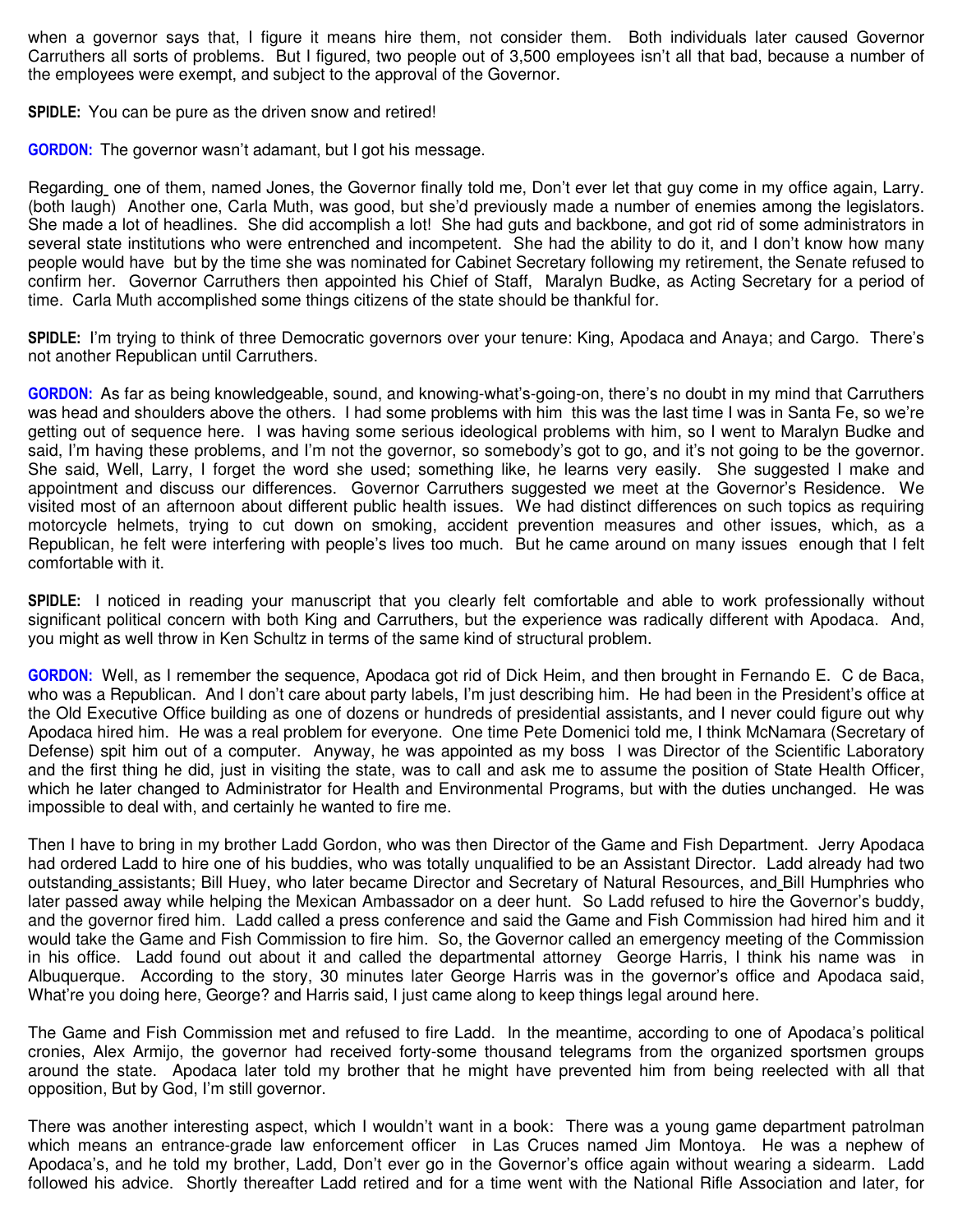many years, was Regional Director of Ducks Unlimited. I have to bring in the issue about my brother, because that was one of the reasons Apodaca disliked me. (Many years later, Bill Montoya was appointed Game and Fish Director.)

One morning I went into the Governor's Office and he was sitting there with his hand like this (gestures) and I said, Governor, what's the matter? He said, Oh, it's all that Ladd stuff. I said, Can't you look at me and not think about my brother? He said, I'll never do it again, and he didn't, or never showed it. But he told Bob McNeil, one of his political cronies and also the departmental attorney for Health and Social Services, that he was going to fire me, and Bob said, No, you'll have another Ladd Gordon incident. That wasn't really true, because public health people aren't organized and supportive like sportsmen.

**SPIDLE:** At some point, maybe toward the end of our conversations, I think we ought to talk specifically about your brother. He plays a significant role in the history of modern New Mexico, too.

**GORDON:** Yes, and we worked together on a number of things, like the State Laboratory and the New Mexico Water Pollution Control Act, which he was interested in for fish and I was interested in for humans. We worked together in gaining enactment of the New Mexico Water Pollution Control Act.

**SPIDLE:** As you said earlier, we've rather blurred our chronology, but that's OK. It seems to me that as your career matured, you had to worry more about politics than back in the early days when you did pretty much what you pleased.

**GORDON:** Yes, I did. In thinking about this interview, I went through that manuscript again and I thumbed through the pages of those news clipping albums, and it reminded me that, frankly, particularly when I was with the City, I did everything I wanted to from a professional point of view without bothering with approval, without checking; I just did it. There are a lot of examples: different ordinances

**SPIDLE:** Let's start with the smoking one. That was so early!

**GORDON:** The smoking policy. I started that when I was Director of the Scientific Laboratory System: I prohibited any smoking in the laboratory, and that caused some people to have fits, particularly our chemistry division director, Curt Coleman, and he promised to sue me, resign, etc., but never did. Then when I went back to Santa Fe as State Health Officer and administered the Environmental Improvement Agency, Health Planning, public health, and the Laboratory, I implemented the same policy which, particularly in the Environmental Improvement Agency caused a number of people including a longtime protégé of mine, Cubia Clayton, now retired in Carrizozo to promise to sue me. No one ever sued me. A couple of people told me years later that that caused them to quit smoking, and they thanked me for it. The smoking policy has been broadened and improved since then, but we had to start somewhere.

**SPIDLE:** Well, you were fifteen or twenty years ahead of the curve as far as that was concerned.

**GORDON:** We were also ahead of the curve on air pollution control in Albuquerque. We may have been one of the first cities in the nation to get an air pollution ordinance. Another thing I was thinking about the other day: when I began noticing the shoe-fitting x-ray machines around town, I wrote a letter to all the shoe stores to get rid of them. And they did! No ordinance, no law. When we heard that children had been suffocated by plastic garment bags elsewhere, I wrote a letter telling dry cleaners that plastic bags had to be perforated or couldn't be used. You just can't do that sort of thing anymore.

**SPIDLE:** Partly because of the increasing litigiousness of our society, and its partially, maybe, an increasing distrust of government.

**GORDON:** That's true. I think there's another factor. I don't think anyone ever seriously questioned that we needed a state air pollution law, although there were many questions about details. But as the more obvious and significant environmental health problems have been solved, we get into things where the cost-benefit is ridiculous, and that's when people start asking questions. You're doing all these things and controlling my life, and how many lives are going to be saved? Sometimes it's one life for several hundred million dollars or several billion dollars, and then you're more apt to get a litigious reaction.

**SPIDLE:** Part of this also and this is based on your manuscript as well is the relationship between the environmental protection movement and the press, which was, early on, extremely positive, and then that changed over time as well.

**GORDON:** Yes. There were lots of factors at work: the advent of the citizen environmental advocates put a new balance in the whole thing; more, sometimes ridiculous, environmental laws. There's no question that I had unbelievable support for many years, until it was unusual when the press didn't support our actions or proposals.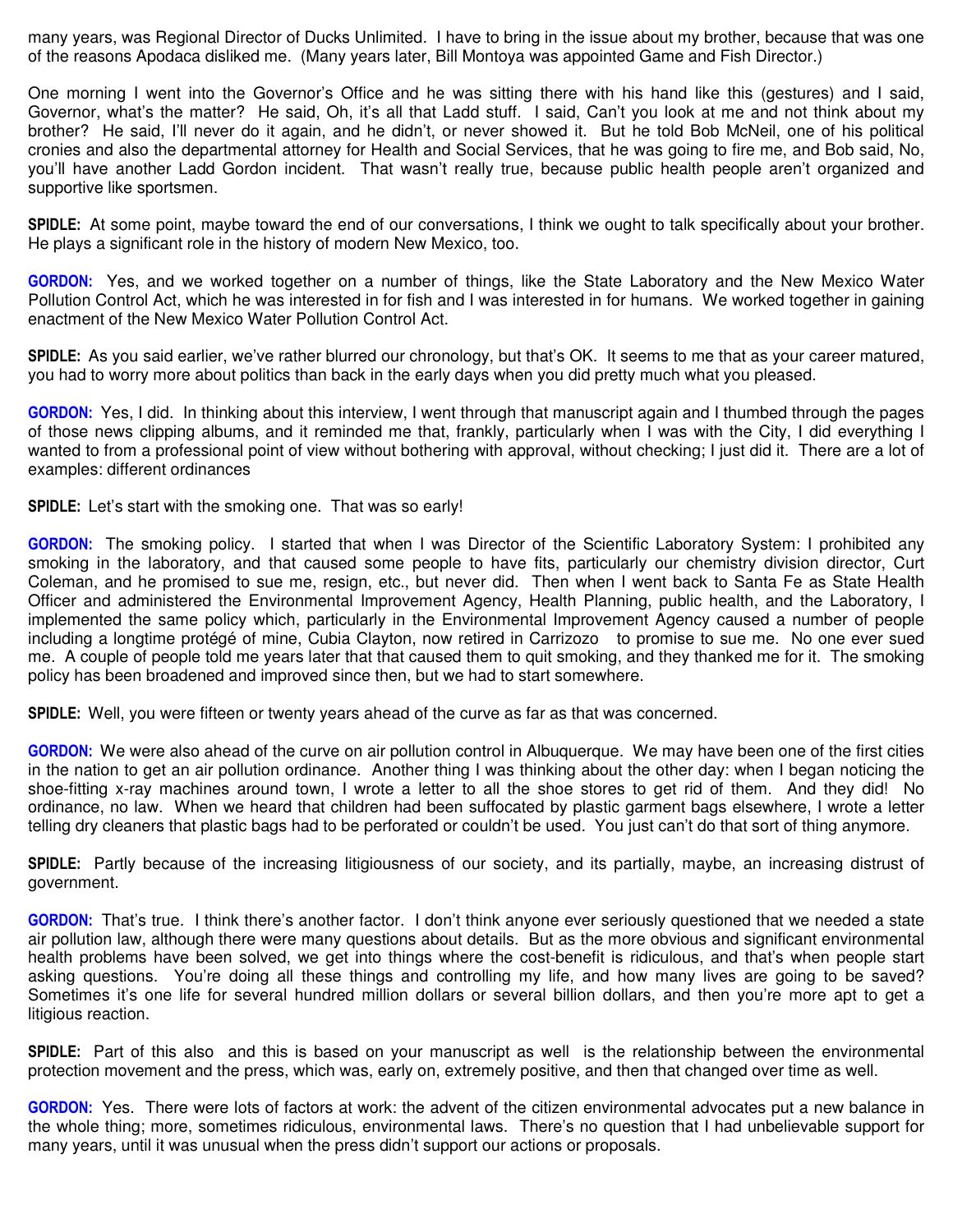**SPIDLE:** In your manuscript, it almost comes across, in the early period, that the press is a clear ally; in the later period the press is a clear adversary.

**GORDON:** Sometimes it has to do with personalities; not only in the agencies, but in the press. When Bob Brown was *Journal* editor, someone once asked him why he hadn't editorialized on a particular issue I was involved in, and he said, Well. Larry hasn't asked for an editorial. But when I was Secretary for Health and Environment, we were getting some bad press. I didn't mind as much as our not getting balanced press. I made an appointment with *Albuquerque Journal* Editor Jerry Crawford and asked about the lack of balance. He bluntly told me, We expect you to do all the good things you do, but when you do something we don't like we're going to editorialize. With that attitude, you can't win.

**SPIDLE:** I think I see the same syndrome operating in terms of relations with the legislature: more cooperation and partnership in the early phase of your career. Is it partially just a matter of them grinding you down?

**GORDON:** Partially. Partially my getting burned out. After thirty-eight years you get tired of fighting these things. Partially, more citizen and industry interest in given issues. For example, when I first appointed the Metropolitan Environmental Health Advisory Board, no one cared who was on it; I appointed who I wanted. When one of those slots comes open now the replacement for that organization today is the City-County Air Quality Control Board everyone wants a say. The activists are after it, the industry people are after it, the Chamber of Commerce

**SPIDLE:** That leads us back to our chronological flow, because it was the politics of Santa Fe that made you interested in coming back to Albuquerque in the early 1980's.

**GORDON:** Partially. I would say also, I had a difficult relationship with George Goldstein. When Bruce King became Governor the second time he called and asked me to meet him early one morning (it was still dark) in front of The Roundhouse (the capitol building). When I got there he was waiting in his Lincoln Town Car, and said he wanted me to be Cabinet Secretary for Health and Environment. I was honored; I was Deputy Secretary then, and Goldstein was Secretary. I told Governor King it appeared I was going to become President of the American Public Health Association in the next year or two, and I couldn't do justice to both jobs at the same time. I recommended George, and the Governor said, I don't even know him, Larry, but he appointed him anyway.

George Goldstein was glib, personable, quick on his feet, bright; didn't know much about public health or environmental health, but he got along well politically. He always, I felt, distrusted me because of my earlier relationship with Bruce King. I don't think we had a particularly good relationship, on the whole, so it didn't bother me to see an opportunity to get out of there.

**SPIDLE:** In some ways, it was just time, especially because of that 1980-81 APHA focus.

**GORDON:** Yes, that's true. Let me mention something else, which I was reminded of by your book. You talked, correctly, about the early advent of county health departments in the state. I want to bring that up to date, because we had this situation in which we the state health agency would go before the legislature and make a budget request and they'd say, Well, you're partially funded by the counties. Why don't you go to the county? And we'd go to the county and they'd say, Well, you get money from the state, why don't you go back to the legislature? It was a no-win situation.

When I set up the Environmental Improvement Agency, environmental health field personnel had previously operated through funds budgeted for county health departments. I asked that all funds for environmental health field personnel be budgeted by the state, no county money, and I envisioned that the county commissioners would transfer the county environmental money into other public health programs. Well, it didn't work that way, so then I saw we had to set up an arrangement where the counties budgeted funds for county health department through the Health and Social Services Department so there was central, uniform budget control. (Dick Heim had a major role in arranging this.) Some years later we obtained legislative approval to change the budgetary system, so that now counties are only required to furnish the facilities and, I believe, the utilities. It was just not a workable situation. Today, what are called county health departments are really not county health departments. They're field offices of the state health department.

**SPIDLE:** That makes a lot of sense, and I can see how you were caught between the two funding sources.

**GORDON:** And the counties had little control over public health activities. All the public health employees were state employees, not county employees.

**SPIDLE:** Well, to Albuquerque in '82. That was the Harry Kinney administration, and Frank Kleinhenz, as I recall. What would you identify as the central focus of your efforts back in Albuquerque at that time?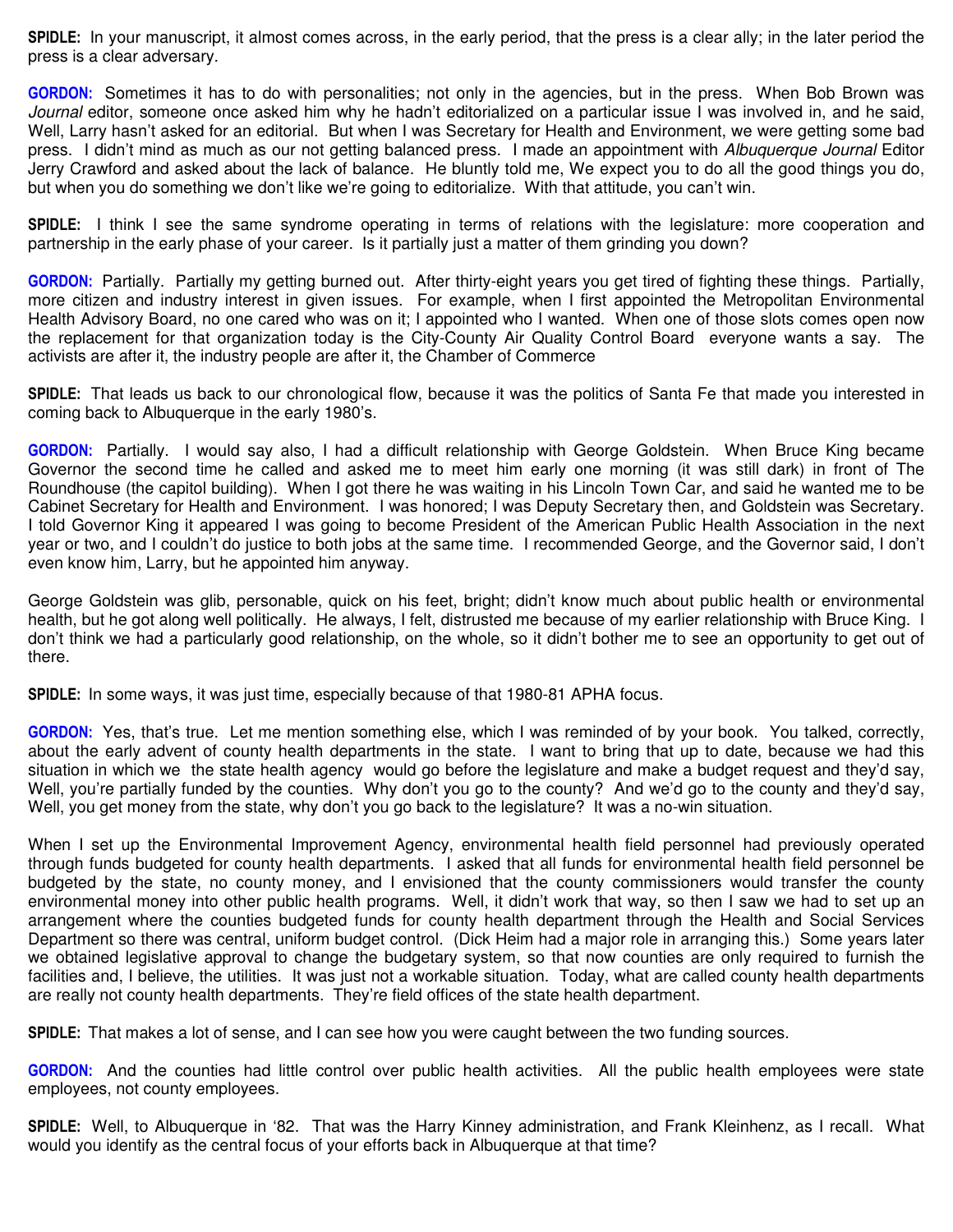**GORDON:** Reestablishing professionalism. Doing more training, planning, more program analysis. Program-wise, probably the biggest issue, and always controversial in those days, was air pollution and the advent of difficult EPA mandates about certain things at the state and local level. But as far as the staff goes, it was re-establishing professionalism, and I think we did a good job of that.

**SPIDLE:** In a way, that original, sound foundation established back in the late '60's had

**GORDON:** That had pretty well disappeared. I learned that you can sell a product, but you've got to KEEP selling it. If you don't, that product is soon forgotten. And in those intervening 15 years, roughly, the selling hadn't continued. For example, I had organized a City-County Environmental Health Department, as I mentioned before. In the intervening years most of that had disappeared, although some of the city-county functions were still being administered by the City. It remains a constant issue to this day; there's always competitiveness between two agencies in the same geographic area.

**SPIDLE:** I read with great interest your discussion in your manuscript of the air pollution issue, you chomping at the bit and protesting bitterly the science of the Washington perspective, which didn't fit our local problems.

**GORDON:** Yes. It didn't fit. The science was poor, and remains poor. I'm still convinced, although inspection and maintenance on automobiles has been well-accepted, most all of the improvements in automobile emissions have come about courtesy of federal standards for\_automobile manufacturers, with only a very small percentage of improvement caused by local inspection and maintenance programs. Most of the newer cars, unlike the old V-8 engines we used to have, don't run if something is out of kilter. Little four-cylinder engines are what you typically see on the streets, and fireplaces and open burning have been pretty well controlled now.

I have a book I frequently refer to: *EPA: Asking the Wrong Questions*. It details some case studies and shows how federal standards tend to be politicized one way or the other. Everyone wants a crack at them: the Office of Management and Budget tells them to do one thing, the citizen environmentalists want them to do another, and various congressmen, states and industries get involved. And the decisions don't necessarily end up on the side of science. Sometimes the standards end up ridiculously too stringent, sometimes not adequate.

**SPIDLE:** As a member of the public, I hadn't thought about that question the way you made me think about it in your manuscript. The gut response is, Of course it's a good idea to control emissions, but in terms of cost efficiency it might not pay and might not even address the real element.

**GORDON:** I'll have to send you something I think I have in my files, about what different people think about controlling some very toxic substance that causes thousands of deaths a year. It goes on about it, called oxygen di-hydrogen. I think you know about it.

**SPIDLE:** I think I do. Isn't that H20? (laughing)

**GORDON:** Yes. It provides an interesting way of looking at things.

**SPIDLE:** Another thing I'd like to discuss today is that extraordinary national honor and responsibility, 1980-81, the presidency of the APHA. By the way, you don't have a list of all the presidents of the APHA?

**GORDON:** I do, up to a few years ago.

**SPIDLE:** I've never seen such a list, but it's my guess there are some real luminaries along with Larry J. Gordon on that list, and I'd like to see it if you run across a copy.

I know you joined the APHA as a pup of a boy. We've already in our discussion covered a lot of your involvement with the association

**GORDON:** I started getting interested in national issues in the mid-1950s, about the same time I applied for a reserve commission in the U.S. Public Health Service. I saw that as a way to get extra training and experience. I joined several organizations, and APHA was one of them. Fortunately the city is very generous, then and now, about out-of-state travel, much more so than the state. In fact, the city has a better budget and more professionalism than the state. I gradually started getting involved nationally and was asked to present papers at conferences. Then I began to be appointed to some key committees, and that was very enlightening to me, the contact with my peers around the country. They were nearly always better known and working in larger cities. I was finally elected chair of the APHA Section on Environment, which was one of the earliest sections of APHA. APHA was formed for the purpose of promoting personal and environmental health.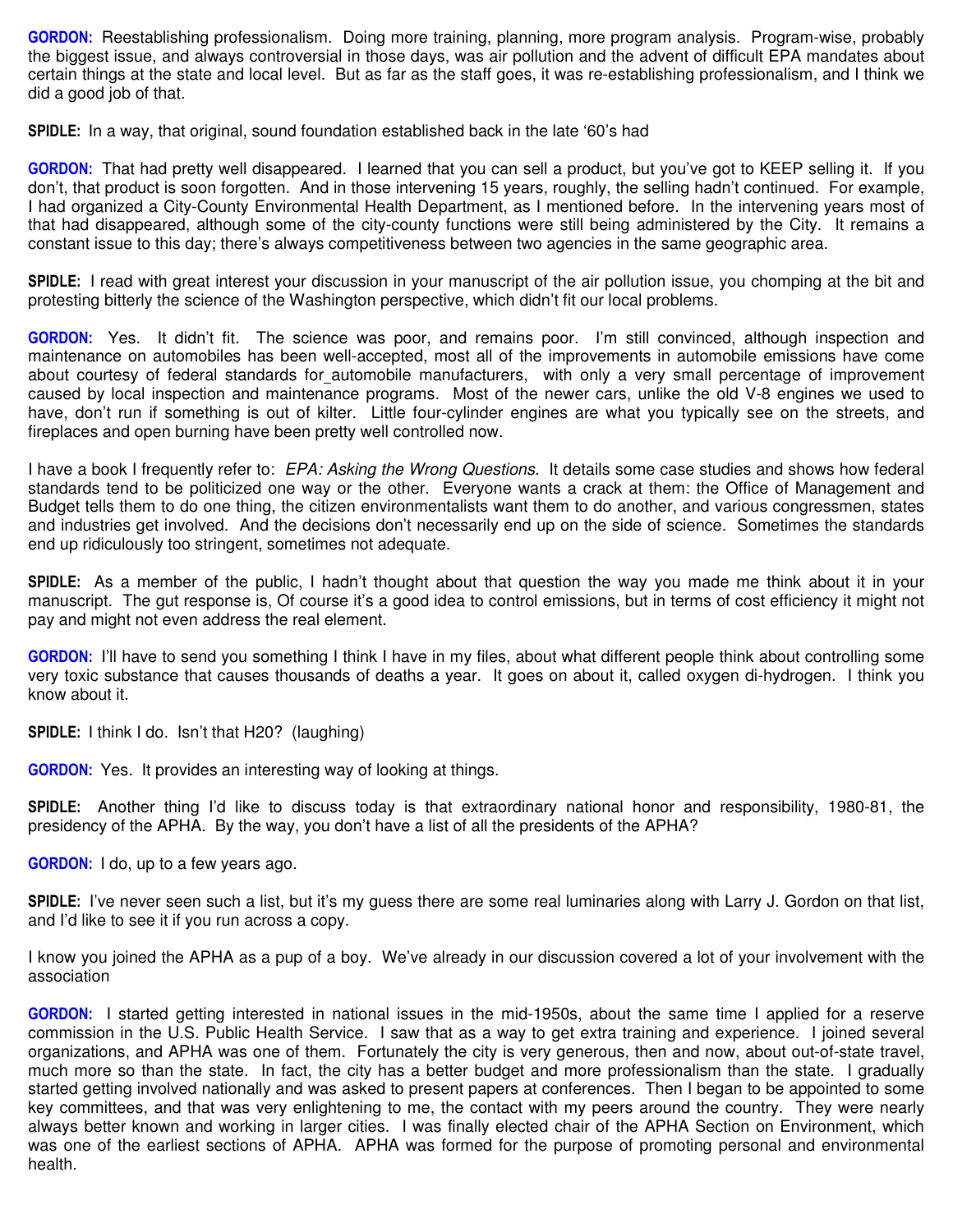The APHA has about 55,000 direct and affiliate members. I don't want to mislead anyone, but nearly half of those are members of state associations, and become affiliate members of APHA via their state memberships.

I continued being a member of various national committees, and enjoyed it. I never tried to get elected to anything, but I found out I was being mentioned for president, and never campaigned for the position. Typically when you're nominated to be president of APHA you're supposed to hold parties and contact people, but I never did any of that. I was running against a very well-known professor of public health at Johns Hopkins who'd done a lot of pioneering research in public health. He probably should've been elected, but I won. I don't know what the vote was; never asked.

It was a great experience. I had the opportunity to present papers at most of the states affiliates and with a number of similar professional organizations, and testified several times before congressional committees on different issues.

**SPIDLE:** It's now almost two decades since you held that position. What would you identify as the most conspicuous accomplishment of your tenure? What were the major issues of that year of your presidency?

**GORDON:** We were still tinkering in very significant ways with the Clean Air Act. It was either during that year or the year I was president-elect that I testified on the Superfund legislation and on family planning authorization, and later on nutrition.

**SPIDLE:** How does that work, then, structurally? You're vice-president or?

**GORDON:** You're president-elect for a year, then president for a year, then past president the next year. And you're on the Executive Board. Actually, I think I was on the Executive Board for at least ten years before becoming president-elect.

**SPIDLE:** It doesn't surprise me that you were selected in that organization, but I'm wondering about other elements? Do they rotate the leadership around the country?

**GORDON:** More now than then. It's a very politically correct organization, and they try diligently to rotate it and make sure they get diversity in the leadership. They might have two women or two minorities run against each other to be sure one wins. That wasn't as true in earlier years. To show my own political stripes, it's become a more socialistic organization than I really identify with anymore. Also, they've lost track of the important differences between public health and health care, and that's a very basic thing to remember, because public health and health care are both very excellent commodities, but are always in competition for the budget dollar.

**SPIDLE:** That's one of the big areas will talk about next time, if you please.

In listening to you, I'm reminded of something in the manuscript that surprised me, relating to your presidency year. It was in the middle of your tenure, wasn't it, that Ronald Reagan appointed C. Everett Koop to the surgeon general's post, and you had no hesitation in your manuscript in lining up with the opposition. He's a folk hero now!

**GORDON:** I think I started some of the opposition. Our Executive Director, Bill McBeath, an MD MPH formerly from Kentucky who I've always thought the world of, happened to be in England when Koop was nominated, so I started that ruckus, and I didn't mind sharing the ruckus with McBeath because he could say things as an MD talking about another MD and get away with them better than I could. And he didn't mind doing it, and I've quoted some things he said. In the ten months that we and other groups and Senator Ted Kennedy kept Koop's confirmation pending in the Senate, and newspapers across the country (and his Koop's own hometown) editorialized that he was not qualified to be a surgeon general of the United States Public Health Service, Dr. Koop learned a lot. ears later, the APHA gave him an award, because he was indeed a great surgeon general, but he didn't start off that way. I think that ten months period of sensitization really helped.

**SPIDLE:** If you hadn't been chewing on him, maybe he wouldn't have learned enough to be

**GORDON:** es, we like to think that that really flustered him. You mean being a world-class pediatric surgeon isn't good enough? Well, that's not what public health is. I knew one of his chief deputies very well he was another Public Health Service officer named George Hardy, an MD MPH from CDC assigned to the Surgeon General's staff and George said it was very difficult to keep Koop on track. But he came across as the nation's chief doctor, and did some great things.

To get the other side of public health, President Reagan appointed Ann Gorsuch as EPA Administrator, and she was a complete failure in every way. She nearly wrecked EPA. One of her chief deputies was indicted, and there were all sorts of problems.

**SPIDLE:** I was struck by the fact that C. Everett Koop is now in the pantheon, but at his nomination Gordon and the APHA were holding his feet to the fire!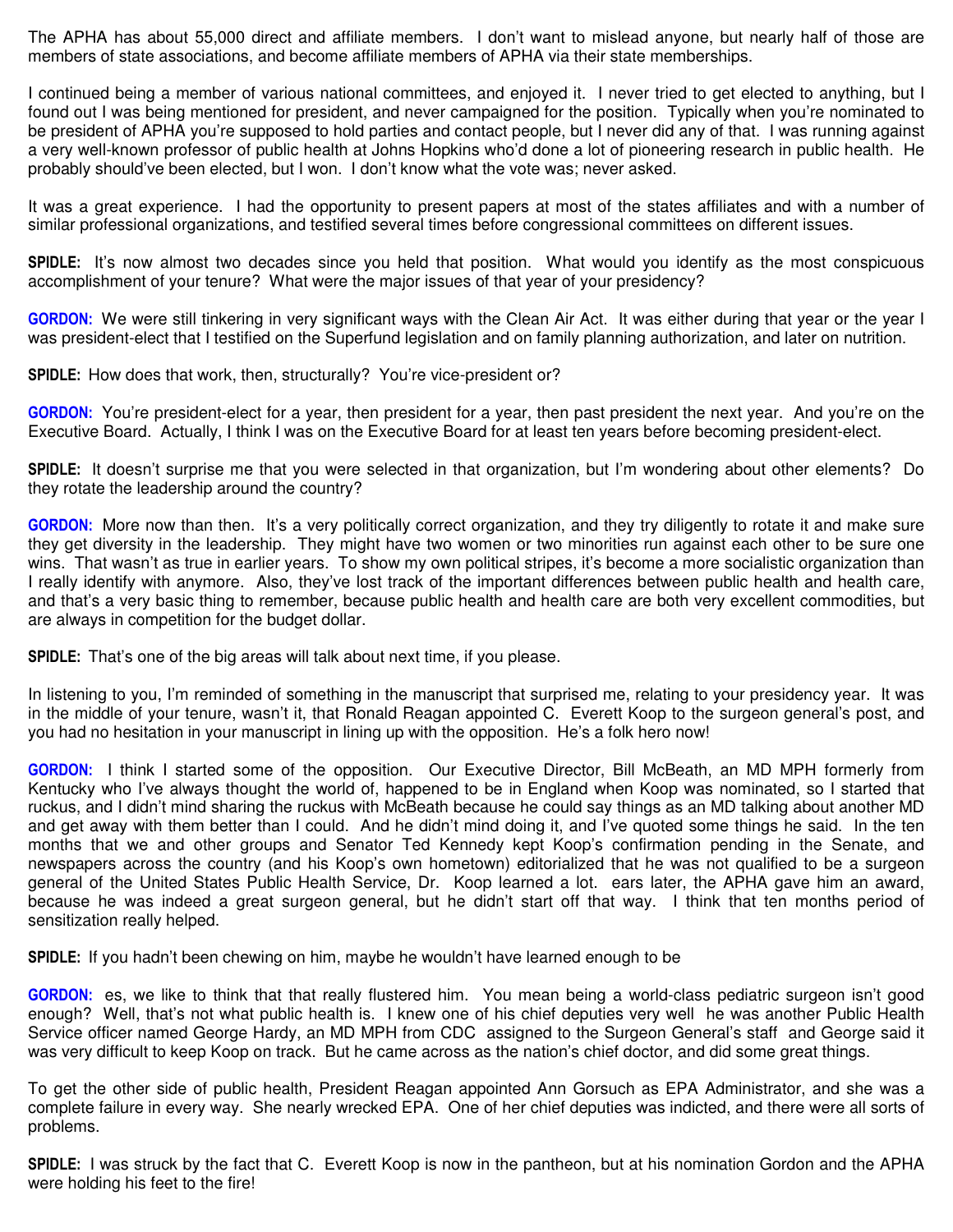**GORDON:** Yes, and it was over a qualification issue. It wasn't ideological. I think we helped him learn something about public health.

**SPIDLE:** One other things about that that strikes me, and I think in the manuscript there's a sideways allusion to A prophet is not without honor in his own land or some such biblical phrase. It clearly scored you no points in New Mexico.

**GORDON:** I doubt anyone in New Mexico knew about it. It wasn't an issue here, although it was in some newspapers around the nation and in some public health-type groups. Probably the ones fighting him as hard as APHA were the Planned Parenthood groups, but that wasn't our issue.

**SPIDLE:** I was alluding to the fact that this New Mexico country boy was selected president of the APHA, and it attracted little attention here at home.

**GORDON:** Not much, but you'll see if you go through those selected clippings I gave you today, it was written up in the papers here and Santa Fe and the *UNM Alumnus*. I think I got fair coverage on it.

**SPIDLE:** But Governor Toney Anaya

**GORDON:** He wasn't impressed by that sort of thing.

**SPIDLE:** Well, this gets us to the point I'd hoped to reach today: our return to Santa Fe and then your retirement, which seems very active to me. You're not doing a lot of fly fishing and backpacking and such! I don't see much of a down-shift, but I'd like to talk about that the next time we meet.

**GORDON:** In a way I've been more active perhaps more of a curmudgeon nationally by the way, than I ever could be while I was a public employee in New Mexico, because I don't measure my words or comments now. I always had to be a little careful as a public employee.

**SPIDLE:** Yes, because whatever your personal situation, you had to worry about your agency.

At our next meeting, let's spend some time on Ladd Gordon; on the Carruthers period; maybe you can fill in some dates for me; and the so-far ten years of your retirement. And then we'll follow this period with my doing some research and go back over our product and see what questions we may need to spend some extra time on.

**SPIDLE:** Since our last meeting, I've gone back and listened to the last tape and I'm up to speed. I know where we are and where we need to go. I think we can probably, preliminarily, wrap it up this morning. When we have a preliminary transcript to look at, each of us can read it over for obvious errors, but also I'd like you to read it with the thought that we might need to develop a given topic more fully. I will read it with that in mind, and with other questions that may occur to me as I read. We may then want a follow-up session together to finalize it.

**GORDON:** I don't want to put you on the spot, but did you indicate you wanted me to write a foreword for your work in progress?

**SPIDLE:** The last push on my public health book starts next month; I'm teaching this summer. But I am on leave through the fall, the explicit purpose of that leave being to finish that book. If you're interested in doing that, I can give you more details beyond the one-page prospectus, showing what the book will cover.

I made a fundamental error when we last spoke. We talked about your return to Albuquerque as Director of the Albuquerque Environmental Health Department, and I think we got decent coverage of that. Having read your manuscript, I talked about things I'd learned there, but which weren't on our tapes, and that could complicate things for a researcher reading the transcript and not your manuscript. We may have left too much to the manuscript in talking about that last tenure in Albuquerque. Specifically, when Ken Schultz became mayor and you quickly decided you didn't like the direction of things.

**GORDON:** Yes, it was strictly political and, I think, sleaze. Both Schultz and his CAO, Gene Romo, exhibited it, and I never was sure why I was retained, because Schultz quickly dumped most of the professional department heads, even though they might have been there a lot longer than I, and brought in some of the Mayor's buddies. Schultz also hired most of the people who had run against him in the mayoral race, so he had City Hall full of political hacks, and it wasn't a pleasant place to work. We had some good accomplishments during that period of time, but I was a willing candidate when I was approached by Maralyn Budke, on behalf of Governor elect Carruthers, for being appointed Health and Environment Secretary.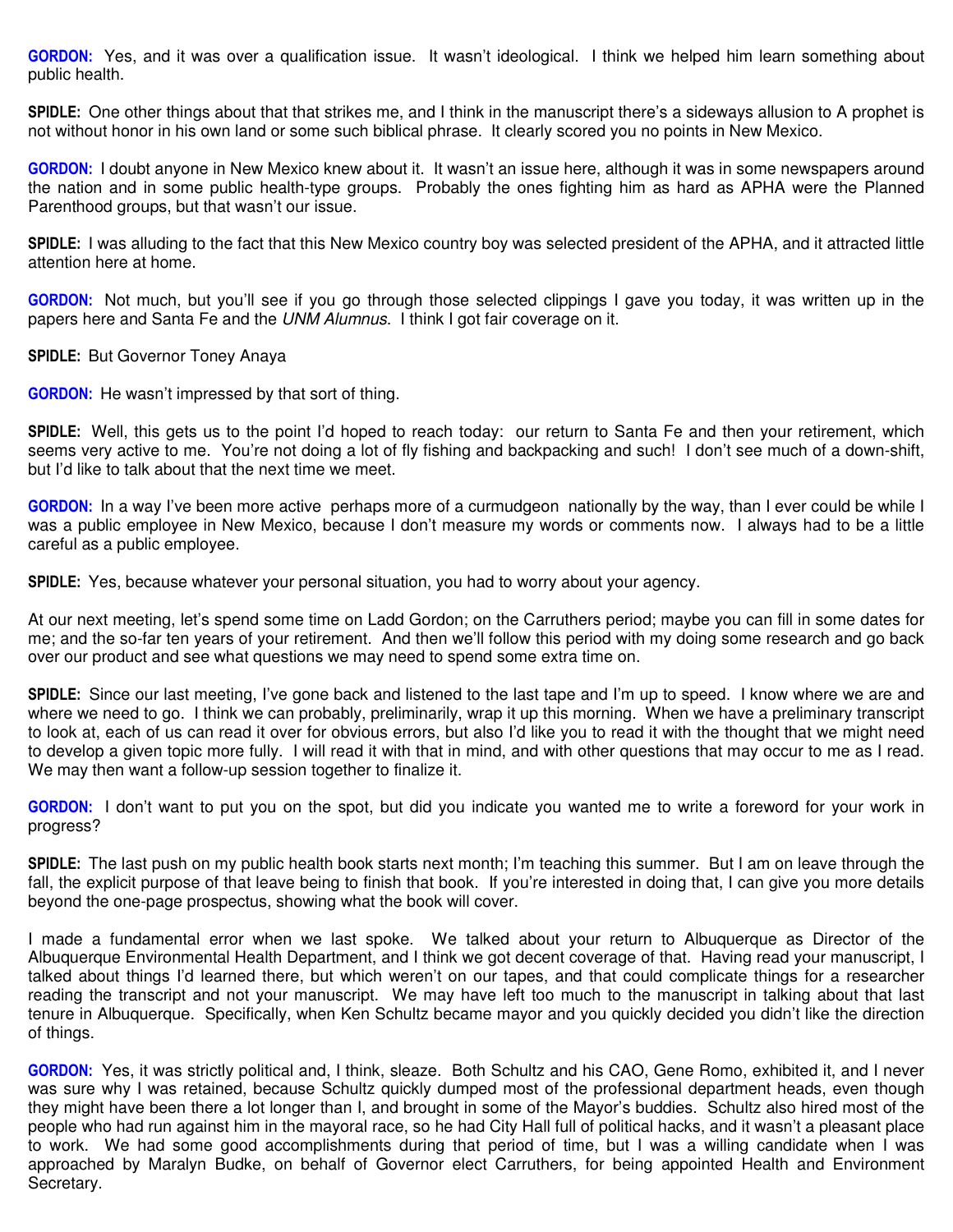**SPIDLE:** When the opportunity came to go back to Santa Fe, despite the two-hour commute, you were ready.

**GORDON:** Well, it was an opportunity; obviously anyone in any field would reasonably aspire to the highest position in the domain. I hadn't aspired to that, but when the opportunity presented itself, it would have been difficult to turn down. But those were good, productive years (in Albuquerque). We did a lot to re-professionalize that department, despite what was going on in city government. We instigated a lot of improved management practices, some new programs, and I think improved the department a lot. And it's still being improved. When Sarah Kotchian took over after I left she was, and is, a professional, and has continued to hire professionals. I don't think she has one person in the department who was imposed on her by any mayor. I didn't either, for that matter. Such political appointments have not been the practice as much in city government as in state government.

**SPIDLE:** I noticed a reference to that in our last interview session. You felt city government was considerably more professional.

**GORDON:** It really is. I suppose it's a matter of history that until the state Personnel Act was adopted sometime in the 50's, there were two contingents of personnel who'd move in or out of office depending on who was in power. Exceptions were the departments that were funded under the federal Social Security Act, because they had to have their own merit system, so there was a merit system going back into the 40's for the health and welfare departments. Those departments were removed from the political process, except for the directors, and even they were shielded because in those days they had the Board of Health and the Board of Welfare, each of which really had some authority. Most of the rest of state government was blatantly political, and I don't mean just the top jobs, but all of them.

**SPIDLE:** Certainly by the late 80's when you were asked to work in the Carruthers administration you indicated you felt there were no political entanglements.

**GORDON:** Governor Carruthers very politely suggested I appoint two individuals. He said he'd like me to take a look at them. One of them was Carla Muth, whom I hired as Deputy Secretary, and who had a lot of talent and accomplished a number of things, but she sure had legislators unhappy with her. Maybe that was the price for some of the things she did, because I delegated to her freely, particularly to oversee the various state hospitals. She accomplished major improvements in those hospitals, but when I left and she was appointed Secretary-designate, she wasn't confirmed by the New Mexico Senate.

#### **SPIDLE:** What happened to her?

**GORDON:** I don't know! I ran into her at Dave Salman's ranch at La Cueva two or three years ago; both of us were buying raspberries.

The other one Governor Carruthers was interested in my considering was named Jones, and was doing consulting with a company in Los Alamos. He'd worked in the Republican campaign, and was the other one I hired. Later on, Governor Carruthers got so fed up with Jones he told me never to let him come to his office again. (both laugh) Carruthers at least approached the subject in such a way that I didn't feel he was ordering me to hire them.

I've forgotten how many exempt positions I had in the Health and Environment Department maybe eight or ten and out of those Governor Carruthers only wanted a couple of people considered for placement. They weren't just political hacks either. Both had some useful skills.

**SPIDLE:** I gathered from your manuscript that that last tenure as cabinet secretary you'd be proudest of having established stability and professionalism.

**GORDON:** That's correct. In a few cases I was able to bring in or to retain some great professionals, and re-stabilize the department that had been a revolving door during the Toney Anaya years, which had completely demoralized the troops. All the divisions had been demoralized by the frequent turnover of directors.

**SPIDLE:** our tenure in that position was a long one about a year or so?

**GORDON:** About a year and a half.

**SPIDLE:** You retired in the summer of 1988. Why?

**GORDON:** I think I was burned out after 38 years of constant controversy with various legislative bodies and local and federal governments. I'm not sure I realized it at the time, but I think it was time for me to go. I've observed people who get in that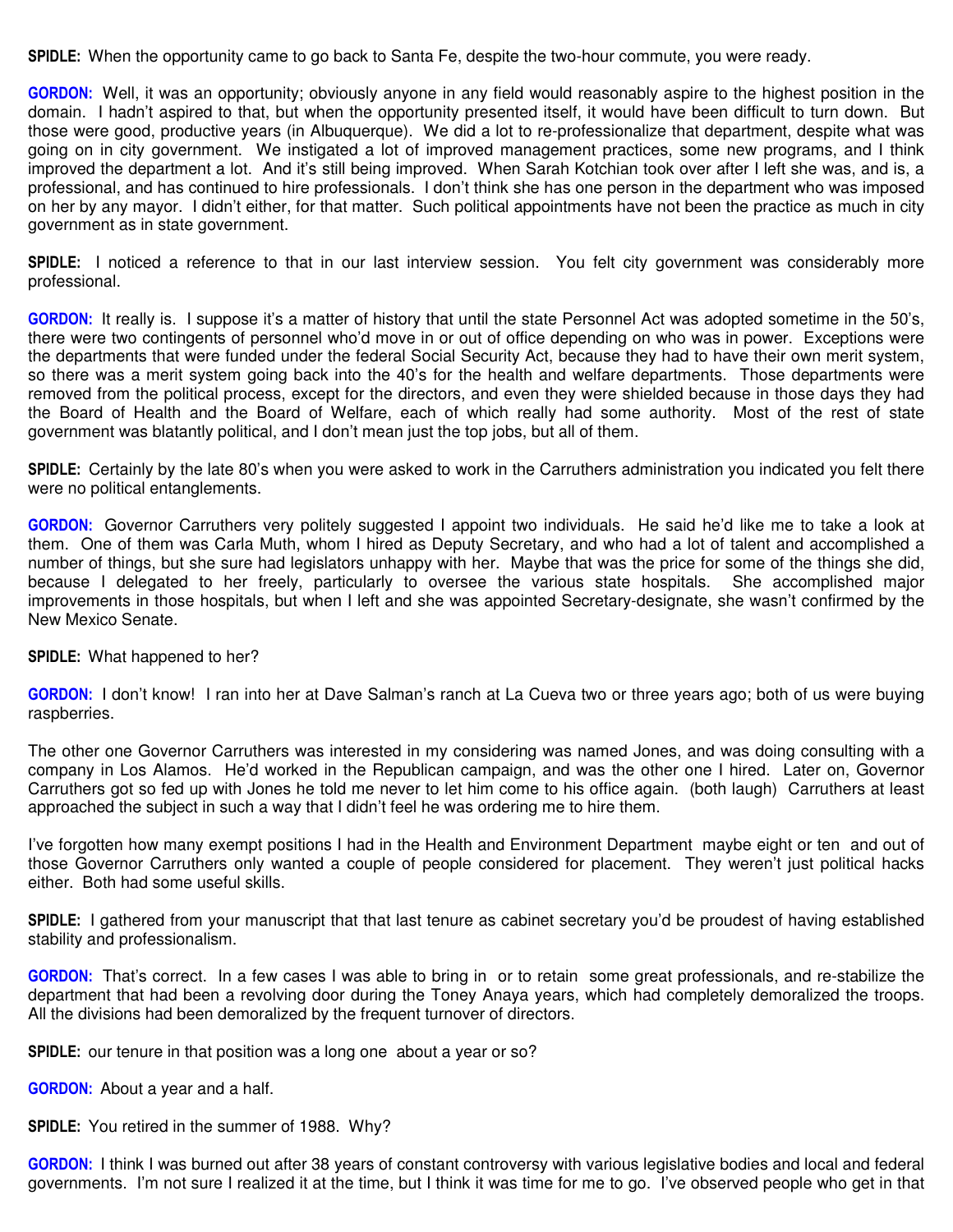same psychological mode. I felt proud of doing what I went there to do, and really intended to stay longer. It was a very difficult for me to tell Governor Carruthers and Maralyn Budke that I wanted to retire. I think 38 years was enough public service.

**SPIDLE:** We need to get on the record this decade of retirement in which you've been able to enjoy yourself but also to keep some professional involvement.

**GORDON:** It's been a privilege in the last eleven years I had done a lot of publishing and been involved in various associations' state and federal and consulting, even while I was a full-time employee. But retirement enabled me to do a lot more writing, so I suppose I've had a hundred publications since retiring. I'm giving the keynote speech to the National Association of Local Boards of Health this month in Salt Lake City, and just did some consulting work and gave a major address at the annual meeting of Underwriters Laboratories in Chicago. I'm constantly involved in issues, particularly regarding education and training for public health personnel.

**SPIDLE:** That's been a consistent interest for you from the very beginning when you were on the receiving end of the education.

**GORDON:** Yes, and I still think it's a niche I fell into, rather than carved it out. I found people were receptive to my ideas or I had ideas I wanted them to be receptive to. Even yesterday I had an email from an associate who's Director of Public Health in Fort Worth. He wanted advice about competencies for training environmental health personnel because he's trying to get a new school of public health established. That enabled me to flood him with more things than he ever wanted to receive! I finally sent one more email at the end and said, Aren't you sorry you asked?

**SPIDLE:** But don't you think there's a mentoring impulse? I think everybody likes to teach to some degree.

**GORDON:** I enjoy teaching, but in an informal way. I've often thought I'd have something to offer if I could just have a seminar relationship with public health students, just to talk about issues, not in a canned or outline manner, but just issues that come up from students or me or from current events.

**SPIDLE:** When we bumped into each other, the comments of some of your associates stressed that mentor relation that teaching impulse that they clearly felt in their relationships with you.

**GORDON:** I think I've indicated in an earlier interview session that the things I'm most proud of in my career was developing personnel, developing agencies and developing laws and regulations.

**SPIDLE:** We need to get on the record the objectification and the public administration division the connection with UNM. It's in your manuscript

**GORDON:** There was an article in the *Albuquerque Journal* about my pending retirement in the spring of '88. Lee Brown, the director of the Public Administration Division called me. I'd never considered any appointment, but after a few days thinking about it, it sounded pretty good. It started off full-time teaching, but I decided I'd had already had a full-time job, and didn't want another. So we discussed it (and the salary) if I just placed interns, and I could place interns easier than most faculty because I had numerous contacts after working for city, county, state and federal governments. I enjoyed doing that, and I enjoyed my relationship with public administration. That division fell into some problems, and was actually in receivership. It was in great turmoil -- some serious personnel issues -- and I think maybe they've straightened them out. Zane Reeves took over about the time I left, and I think he's done wonders in getting it straightened out.

**SPIDLE:** Well at least they're not in the headlines any longer!

**GORDON:** Then I was again fortunate when Neal Mitchell, the chair of Political Science, contacted me for an interview, so I started doing the same thing for that department. I had the same freedom to have an office and a title and to speak and publish, so it's been a great experience to be with UNM.

**SPIDLE:** And that's a continuing relationship of ten years or more.

**GORDON:** It's been eleven years! Lee Brown encouraged me to go tenure track, but I thought that was ridiculous at my age. So I'm an adjunct professor in Political Science. Public Administration gave me the title of Visiting Professor at first, which wasn't really appropriate. People would ask where I was visiting from!

**SPIDLE:** There's a nice symmetry in moving from an arroyo north of where K-Mart is these days over to a special position on the campus.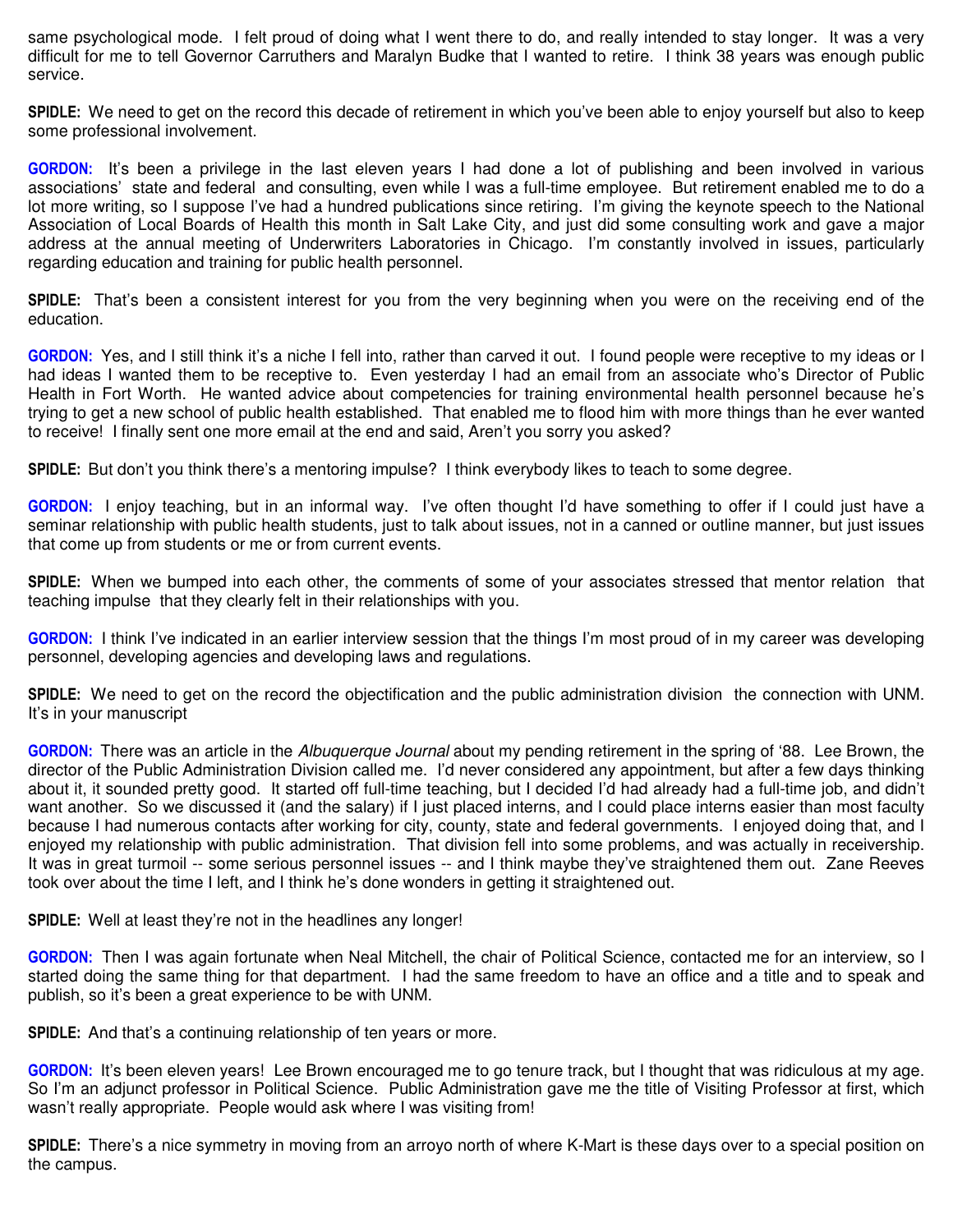**GORDON:** Yes, who would have thought it? I certainly didn't. I never thought in advance, or planned any new opportunities. I've always taken things as they come. I never intended to go into public health. It wasn't a career plan, but almost a lastminute decision that Dr. Scott or someone on staff suggested I might attend the University of Michigan School of Public Health and earn a masters degree in public health.

**SPIDLE:** As I look back, there are three or four things that immediately I realize we haven't talked about, and ought to. One is the subject of WIPP, which began during your tenure.

**GORDON:** Yes, it was started during one of the King administrations, sometime in the 70's, I think, were the first discussions. It's been a series of mostly emotional conflicts. I have alleged, and still do, that it should have opened ten years ago, but I think DOE and Westinghouse, the site contractor, allowed themselves to be put in the position of assuring zero risk, and there is no zero risk in life. So it's always given something for the anti's to pick at. The issue is not zero risk, but Is it safe enough? That's true in anything we do in public health: not Is it completely safe? We also have to look at the trade-off or net benefit. For example, it may be that there are potentially some health problems to chlorinating water due to the potential carcinogenic effects of chloramelamines as a result of chlorinating water, and maybe there is some health hazard there. But the net benefit is that it's preventing millions of deaths a year from communicable diseases.

**SPIDLE:** The principle involved is that they're going to quit giving out peanuts on airline flights because there are some people who'll have an allergic reaction to peanuts.

**GORDON:** Yes. And it's really important that we look at net benefit. Sometimes that benefit needs to take economics into consideration, because one of the best things you can do for an individual's or a community's health is to have a good economy and employed people with good payrolls. You can't have very good public health when no one's employed.

**SPIDLE:** The WIPP project, then, is not one in which you played a frontline role.

**GORDON:** No. It was not a central role. At times I became directly involved, particularly shortly after I became cabinet secretary, but I don't think my role became very public. I did have a number of discussions with the DOE and Westinghouse officials, and on one occasion had the opportunity to tour the site. I've said in public meetings that I wouldn't have a problem living next to the site or having my children or grandchildren live there, except for industrial noise, dust, and maybe industrial accidents, but NOT because of concern regarding radiation hazards.

**SPIDLE:** Two other things that occurred to me as I listened to our last tape: I would be remiss if I didn't ask about your remark that the American Public Health Association is becoming increasingly socialistic.

**GORDON:** Yes, I do think it has become more socialistic than I care to be. I think any association ends up representing the wishes of the members, and the membership basis of APHA has changed over the years to a more liberal, socialistic tendency than it had or was when I was first involved, when it was mostly physicians, engineers, sanitarians and public health nurses. I think they had a very different outlook on the world. They also were interested primarily in public health rather than health care..

Over the years APHA, and the national public health establishment in general, have shot themselves in the foot, as I continue to write and say, by losing sight of the important differences between public health and health care. They've gradually gotten involved in health care, which is damaging to public health, because public health and health care, while both very important, are in eternal competition for the budget dollar. When health departments have gotten deeply involved in health care, their public health efforts have been reduced.

**SPIDLE:** You may know Dr. Wilhelm Rosenblatt, who was involved tuberculosis campaign director or some such

**GORDON:** At one point he was head of the tuberculosis sanatorium at Fort Stanton and at another point at the one in Socorro. Later, he was in the Department of Public Welfare and the health department. He's a very valuable, knowledgeable, dedicated person.

**SPIDLE:** His career, I think, reflects what you're talking about. You can treat tuberculosis, but it's better to prevent it, and I think that's the kind of dichotomy

**GORDON:** ou asked me, one of the times we discussed this, about some of my activities in the APHA, and I'm not sure I gave a very good answer. One thing I tried to do and to some extent did for a year or two was try to refocus efforts on the primacy of prevention. I did that in many ways through APHA and its affiliates. But that's what public health is all about, and that does not in any way say that health care isn't equally important.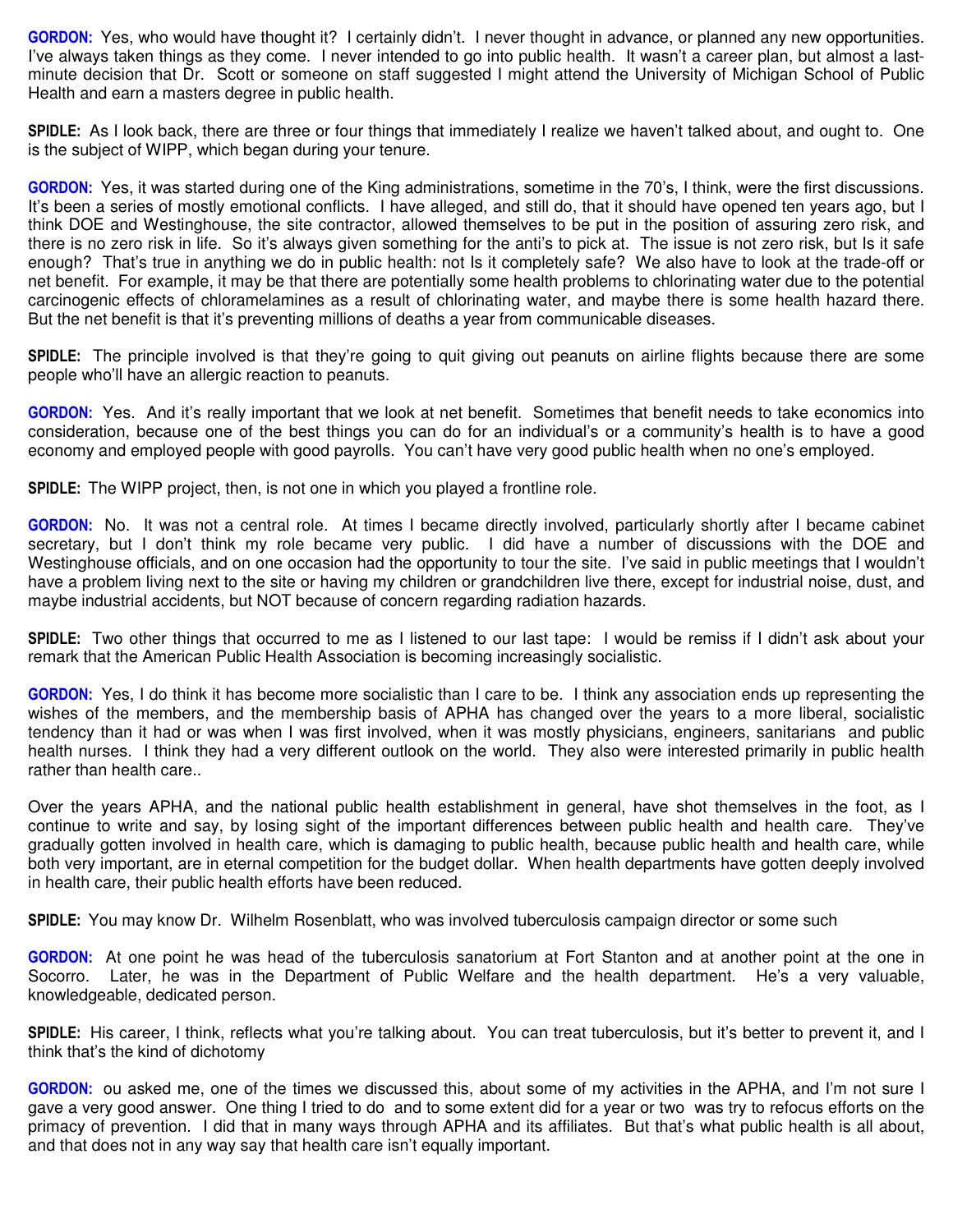Every disease or condition has to be evaluated individually to determine if prevention is better than cure. It's not a matter of just saying an ounce of prevention is worth a pound of cure. That's not correct. There are exceptions. Sometimes preventive measures, depending on the issue and the age of the person or population, are very expensive, ineffective measures. They're particularly effective dealing with communicative diseases, environmental conditions and younger people. As people and populations get older preventive measures aren't quite as important, and health care becomes increasingly important.

**SPIDLE:** This discussion of APHA and the dichotomy between public health and health care leads me to the New Mexico Public Health Association, which we've talked about in passing a number of times. I'd be interested in your evaluation of 40 years exposure and connection to that group. And be provocative. To an outside observer it seems to be essentially a sideshow institution.

**GORDON:** That's correct and really always has been in various ways. When I first joined the New Mexico Public Health Association in 1950, it was really the annual picnic of the New Mexico Department of Public Health. And that was fine; it was really a training course, and the various disciplines and professions involved there were six or eight sections -- had speakers and training, and that's what it was all about. And even though we had a president, the first speaker was always State Health Officer Dr. James R. Scott. Over the years it gradually evolved to get a broader membership base, and is no longer aligned with the official agency, but has, like APHA at the national level, has become, I think, mis-oriented to where they now devote disproportionate efforts to health care issues. For years I was very involved in the New Mexico Public Health Association and served as president. I no longer belong. It doesn't interest me; they're not doing the type of things I like to do. Long ago I found out I can do more to affect public health policy by dealing directly with Pete Domenici or Jeff Bingaman or EPA or CDC or the Public Health Service than I can by first trying to get my recommendations regarding policy approved by some association and usually seeing no results. It may become association policy and everyone's happy, but what happens to implement that policy is the question.

**SPIDLE:** One leads to the other, maybe.

**GORDON:** It should, but it doesn't always. Sometimes people just fight like hell within an association to develop some resolution or policy and then go home. That happens in a lot of associations, and I want to do what happens after they go home.

**SPIDLE:** But it was the fighting of the wars, even in the New Mexico Public Health Association, and certainly in the APHA, which eventually gave you the expertise, the connections, the clout to go straight to Domenici or CDC.

**GORDON:** Absolutely. It was a very desirable, useful experience. One of the best roles I ever had was to be president of the APHA, but it was considerably different in those days; it's been almost twenty years ago now! Having been president of APHA continues to benefit me professionally, and I sometimes use that in a letter I'm writing just to get someone's attention.

**SPIDLE:** I'd like to spend 15 minutes or so in a discussion of your brother, Ladd. I'd like to know personal details education, etc. I'm sure such information is available, but it would be nice to have a nice package about the two of you.

**GORDON:** Well, we were always very close. He was the older brother and, regrettably, developed the nicotine habit in his twenties and didn't give it up until he was on the slide downward toward emphysema, so that he died at 66, which I consider a premature death.

I may have mentioned earlier that I had originally thought I was going to get into game management or range management or some conservation effort, before I even knew what public health was all about. At one point, Elliott Barker, who was the longtime, well-known, colorful State Game Warden was invited by me, as president of Phi Sigma Honorary Biological Society at UNM, to give a presentation. I was a graduate student then, and told Mr. Barker that I'd like to be considered for a position in the Game Department. He said, Fine. Give me a call when you're ready. A few weeks later my brother, also graduating with a degree in Biology, decided he wanted to work for the Game Department and called Mr. Barker. Mr. Barker invited him to Santa Fe and hired him. I saw Mr. Barker later and said something about my still being interested in a job, and he said, I thought I'd already hired you.

Ladd was a career professional, starting off as what they called a patrolman, which is about as much an entrance position as you can get rather like my being a sanitarian in Silver City and became Assistant Superintendent at what was known as the bird farm at Carlsbad. Then he became a research biologist and developed a number of wildlife publications on the Gila Wilderness Area where he was stationed while I was in Silver City. Then, about the same time that I was hired into the state office about 1956, he was promoted to the Santa Fe office as Chief of Special Services, and later became Chief of Law Enforcement.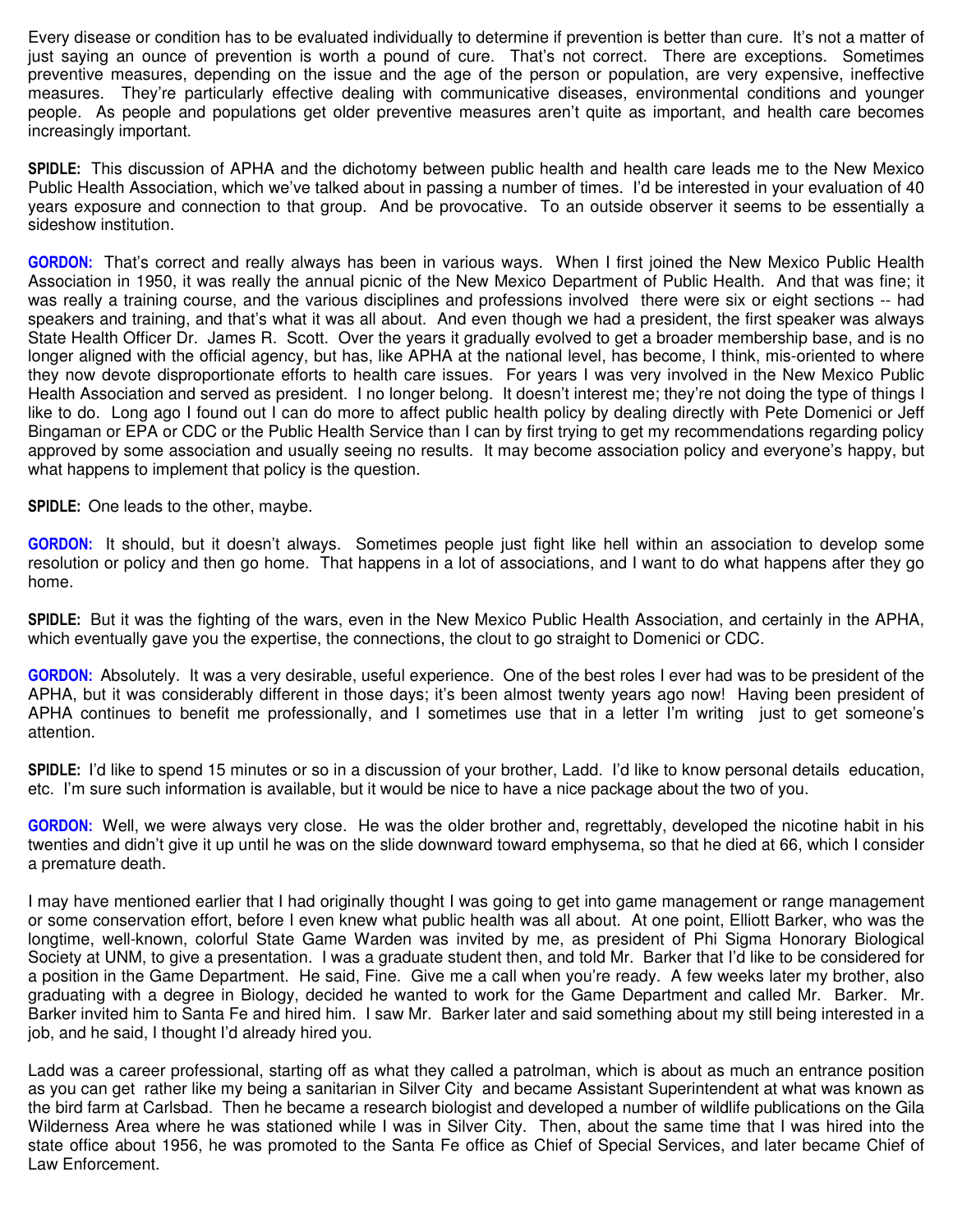All that time we were working together on various issues, particularly water pollution. Then sometime in the late 60's he was appointed State Game & Fish Director, and held that position about 17 years, although by the time he retired he'd been with the department about 27 years. I'd have to check my manuscript for details of specific accomplishments. He disdained politics, however, and was always very blunt about resisting any efforts to politicize his department. The Game Commission, sportsmen and his personnel supported him. When Jerry Apodaca was Governor he ordered Ladd to hire one of his Apodaca's buddies as an additional assistant director, which Ladd felt the department didn't need. Ladd refused, so Jerry Apodaca announced that he was dismissing Ladd. Ladd held a news conference to say that he wasn't fired, that the Game and Fish Commission had hired him and only they could fire him.

Former State Land Commissioner, Alex Armijo, a confidante of the governor, told me that during this time, the governor was flooded with some 44 thousand telegrams protesting his effort to fire Ladd. The organized sportsmen's groups didn't like it. Governor Apodaca convened an emergency meeting of the Game Commission in an effort to get that body to fire Ladd. The Commission's attorney drove from Albuquerque to Santa Fe at record speeds to arrive at the meeting. When the governor asked the attorney why he was there, he said he was just there to see that everything was honest. The Commission refused to fire Ladd, so this made for a difficult relationship between the governor and the department head, but that's how stubborn my brother was.

There was a young Game Department patrolman named Jim Montoya in Las Cruces who was the governor's nephew who advised Ladd to never go in the governor's office without wearing a sidearm, which he was authorized to do as a commissioned law enforcement officer.

**SPIDLE:** Do you mean that literally?

**GORDON:** I mean that literally. And at one point the governor told him, You got all those sportsmen's organizations to keep me from being reelected, but by god I'm still governor.

It must've been difficult to work under those conditions, although I never heard him complain about it, but when he was offered a position with the National Rifle Association in Raton, he went there for a few years. I think his role was National Director of Conservation, but he was based in Raton rather than Washington.

About that time the NRA was going through a lot of debate about what their role was, whether it was conservation or something else as it has evolved today, so he accepted the position of Regional Director of Ducks Unlimited, and they allowed him to be located in Albuquerque. It was a national job, and he traveled nationally in that position, and retired from Ducks Unlimited in the early to mid-80s.

**SPIDLE:** I'm struck by the ways in which your careers were parallel in different bailiwicks of the state administration.

**GORDON:** Not by design. We used to commiserate with each other, How the hell did I get in the middle of all these politicians?

**SPIDLE:** I never met your brother, but when I hear you characterize him as stubborn I think I see the same kind of stubbornness in Larry Gordon! Who was more stubborn, you or he?

**GORDON:** I think he was more stubborn, but I was probably more blunt, didn't have that smooth approach.

**SPIDLE:** Oh, you'd call him smooth?

**GORDON:** By comparison. (both laugh)

**SPIDLE:** He referred to his opponents as eaters of loco weed?

**GORDON:** I've made unfortunate statements, and although I felt that one was somewhat accurate, it didn't help me any in my chosen career. I still run across some old (tape ends)

**SPIDLE:** are political!

**GORDON:** not a useful political statement to make and I probably shouldn't have made it, but considering I'm still alive and not economically deprived and so on, I'm glad I said it.

**SPIDLE:** You've used the adjective burnout in relation to yourself. Did that happen with him? Did he just finally get tired of dealing with Jerry Apodaca?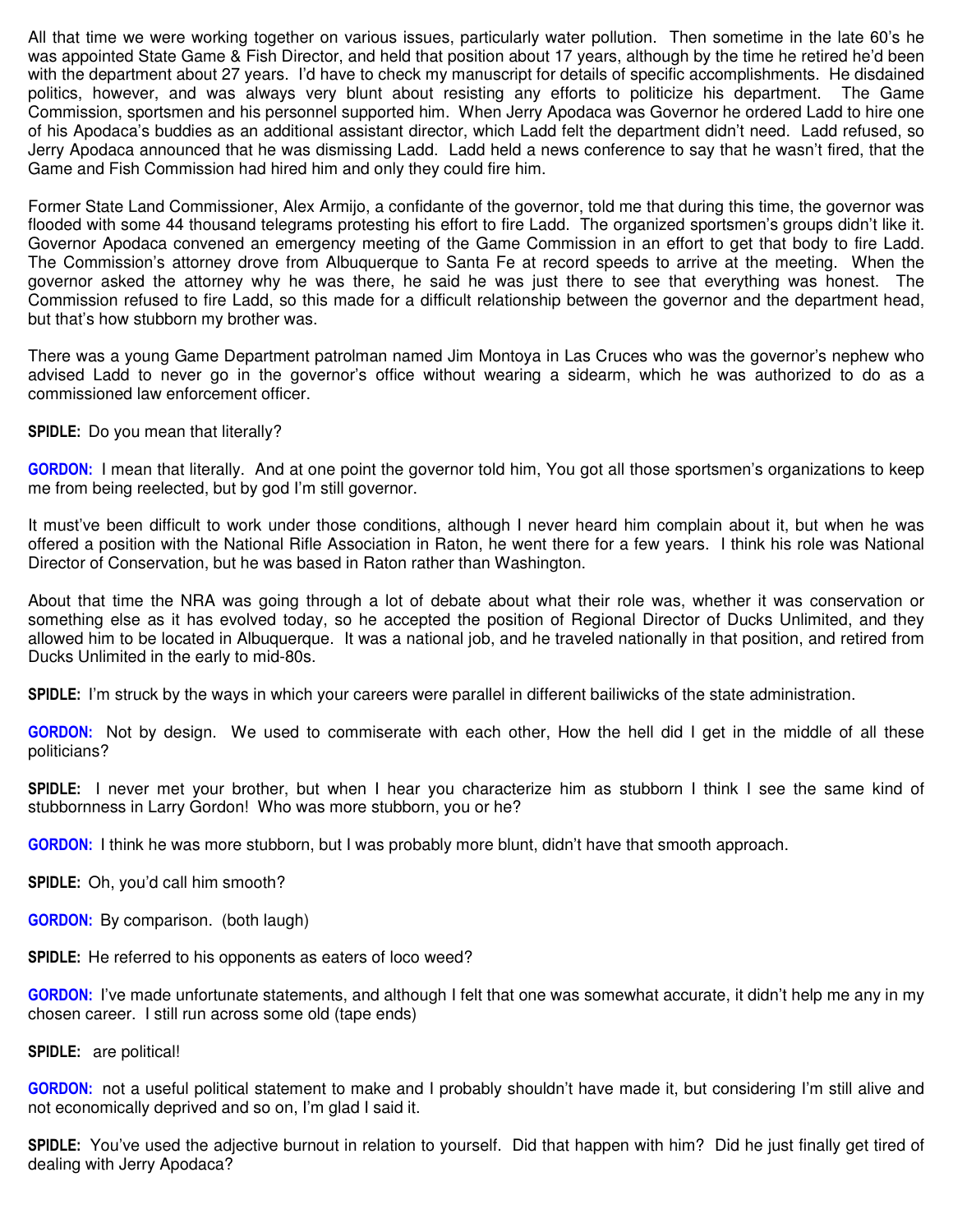**GORDON:** I think after 27 years, working from an entrance-grade position to Director of the Department of Game and Fish, to have this continuing altercation with the governor undoubtedly made him receptive to another job offer. And he had a great national, and even international, reputation in his chosen career and was the instigator of some unique accomplishments in New Mexico.

**SPIDLE:** I know nothing about that aspect of state administration. I know nothing of the issues, but it occurs to me that this person who's a hero to the hunters and winds up working for the NRA might be seen by a psalmist as being too far over in that camp that sphere of the game and fish business. Does that make any sense?

**GORDON:** I don't know if it does or not. The game and fish business, as you express it that's an artful expression really is to propagate the game species for the benefit of hunters and fishermen. I think it's not only the conservation goal to protect, but also to provide game to harvest. For example, by ensuring food and resting areas for migratory waterfowl -- there are a lot of different measures, and I'm not an expert there will be more species to harvest, and that's what the hunters want. That department during Ladd's tenure I think it's changed since was supported by revenues from hunters and fishermen. They did get some money through the federal Pittman-Robertson Act, which required a tax on all hunting equipment sold, to be doled out to states for game protection measures. So no matter how you cut it, all the revenues were for the benefit of the sportsmen of the state.

**SPIDLE:** Well, that's an initial premise that wouldn't have occurred to me and that I wasn't aware of. My assumption would be that Game & Fish was to do two things: to serve sportsmen, but also to conserve, preserve

**GORDON:** That's part of it. Conservation, though, has the spin-off of providing more hunting and fishing. I think in more recent years the Game Department is receiving some state money. Also, they've been given some additional duties of enforcing the state endangered species act and such, which I think is appropriate. So their mission has broadened.

**SPIDLE:** But that's a latter-day development, isn't it?

**GORDON:** Yes, so it may tie in with the fact that now they're getting more state general fund money, whereas I heard Ladd make a speech when Martin Fleck was governor of Kiwanis or Rotarians, and I remember Ladd grinning and saying, We don't get any state general fund money, and we don't want any of that damn money! Because that would have placed the Department in a different role.

**SPIDLE:** You can imagine, I don't want my tax dollars being used so you can go murder deer!

**GORDON:** There's been a whole change of attitudes, too. I used to be an avid hunter, starting when I was seven or eight years old and killing turkeys, and my first deer when I was about eleven. I used to think it was a way of life and sort of a macho thing to go out leaving school to go deer hunting and it was widely done in this part of the country. I think a lot of people, like me, have no desire to do that anymore, and maybe it's an age thing. I'd rather go out and look at the wildlife than to shoot them. I used to hunt quail, dove, duck, turkey you name it. Ladd and I usually hunted together, and with our father!

**SPIDLE:** But wasn't it a rite of passage?

**GORDON:** I think so, but I don't think children still have thatCthey have other things. And thank god they don't; we don't have the game and fish resources to allow that sort of thing. I still do a lot of fly fishing, but I haven't taken a fish home in years; I always catch and release. I have no desire to take any home. I went fly fishing just last week, and released all I caught.

**SPIDLE:** I still eat some. Do you know Dick Etulain? He was in our History Department, one of the western historians. It seems to me that given the length of tenure and the centrality of your brother's role in game and fish in New Mexico, that there ought to be some graduate student who'd like to look at his life and career. And maybe talk to you directly.

**GORDON:** There are some records in my manuscript that were more or less obituaries published in *New Mexico Wildlife*, and there are a lot of other records. Also, there's a scholarship named in Ladd's honor that's awarded annually to a deserving student of wildlife management at NMSU.

In the manuscript I talk about the coincidence of my refusing to order Tucumcari Lake drained back in the early 1970's. I could not have foreseen that sometime in the early 80's the Tucumcari Lake was named the Ladd S. Gordon Tucumcari Lake Project in his honor. He was still alive at that time, but following his death I wrote letters to all the Game Commissioners pointing out that the Tucumcari Lake thing wasn't particularly significant, and that it would be much more appropriate if the La Joya Game Refuge was renamed the Ladd S. Gordon Game Refuge because of all the work he'd done involving it. He was involved in creating the Refuge, and I remember a major fight he had with the State Highway Department and the Bureau of Federal Roads to provide access from the new freeway (I-25) into the La Joya State Game